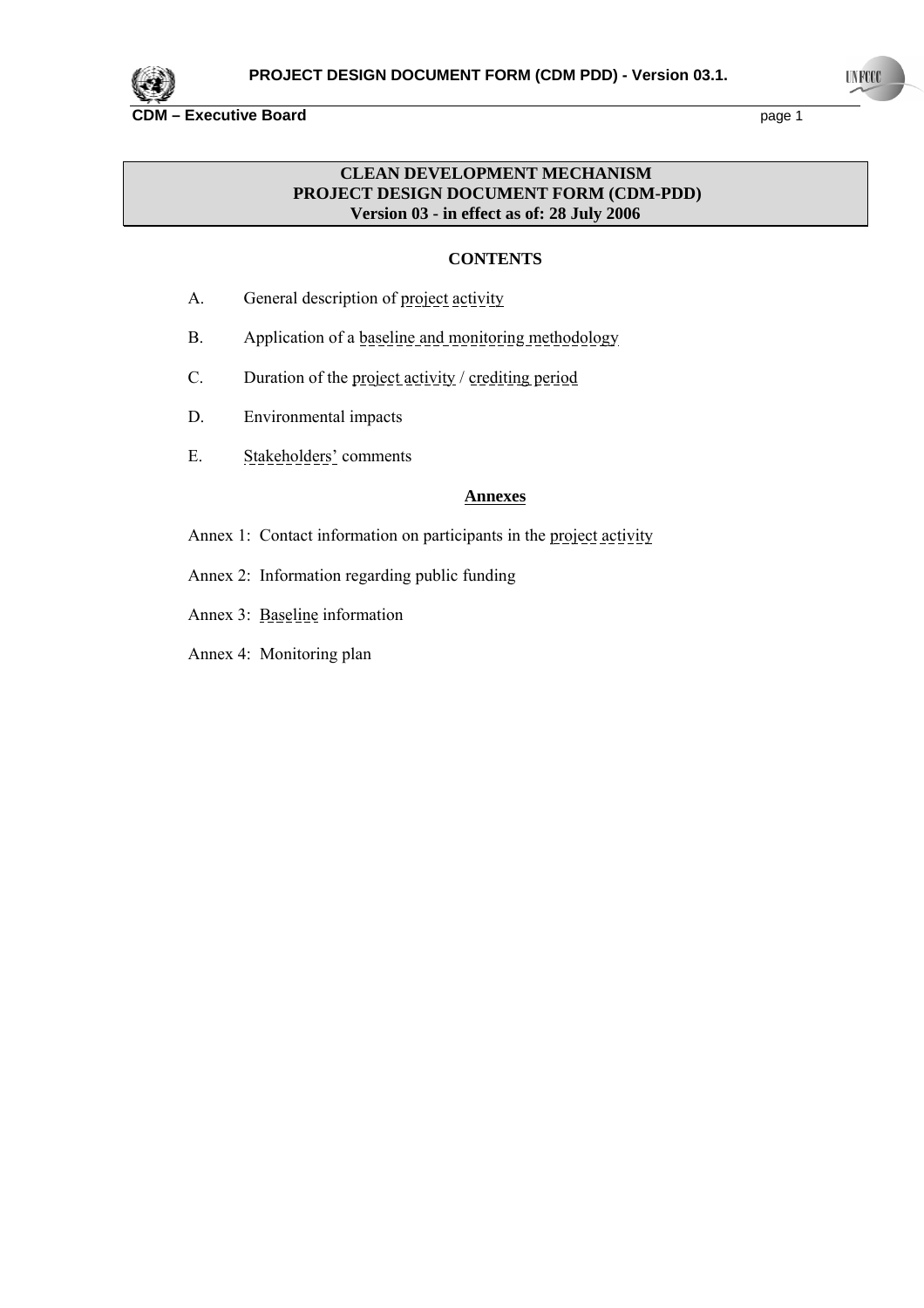

**CDM – Executive Board page 2 page 2** 

#### **SECTION A. General description of project activity**

#### **A.1. Title of the project activity:**

>>

A power generation project using waste heat from the Coke Dry Quenching (CDQ) equipment in China, ver.02.2, Feb. 12, 2008.

## **A.2. Description of the project activity:**

 $\gg$ 

 $\overline{a}$ 

Shanxi Antai Group Holding Co., Ltd. (hereafter referred to as the "Antai Group"), located in Jiexiu City, Shanxi Province, China, was established in 1984. The group owns several companies dealing with various fields of industries including coke, steel, building material, etc. Judging from the volume of cokes and pig iron production, it is a small or medium-sized private company comparing to other stateowned large companies.

Antai Group has a mechanical coke production plants (coke oven) construction plan which consists of two phases. In 2005, Antai Group started the operation of two new mechanical coke ovens with annual production capacity of 1.1 million tons (end of the first phase of the construction plan) and another mechanical coke oven (0.65 million ton/year) is to start operation in early 2008 (second phase of the construction plan)<sup>1</sup>.

However, it did not install the Coke Dry Quenching (CDQ) equipment mainly because of its low profitability and high initial investment cost. Instead of the CDQ, red-hot coke taken out of the abovementioned two mechanical coke ovens has been cooled with a water spray in a quench tower, which is a process known as wet quenching (Coke Wet Quenching: CWQ). Neither Shanxi nor Jiexiu government has set a specific incentive/penalty scheme yet that would mandate the installation of the CDQ equipment instead of the CWQ equipment.

This proposed CDM project activity is to install CDQ equipment near a coke oven, which would be the second case in Shanxi and be the first case without the foreign government's Official Development Assistance (ODA) in Shanxi. It will achieve the reduction of  $CO<sub>2</sub>$  emissions by recovering sensible waste heat from red-hot coke, which will lead to the avoidance of the  $CO<sub>2</sub>$  emissions both from electricity generation by fossil fuel power plants that presently supply the North China Power Grid and from captive power plants. GHG emission reduction will be approximately  $942.593$  ton CO<sub>2</sub> in total during seven years of the crediting period (from 2009 to 2016).

The cokes treated with the CDQ will be partly used internally for steel making and be partly sold to external buyers. All of the electricity generated by the CDQ will be used internally.

<sup>1</sup> The starting date of the construction of another coke oven in the second phase and its precise cokes production amount are not yet decided. Although the total cokes production amounts may be over 2 million ton after the completion of the second phase, the construction plan of the mechanical cokes oven is usually called as "2 million coke oven production plan".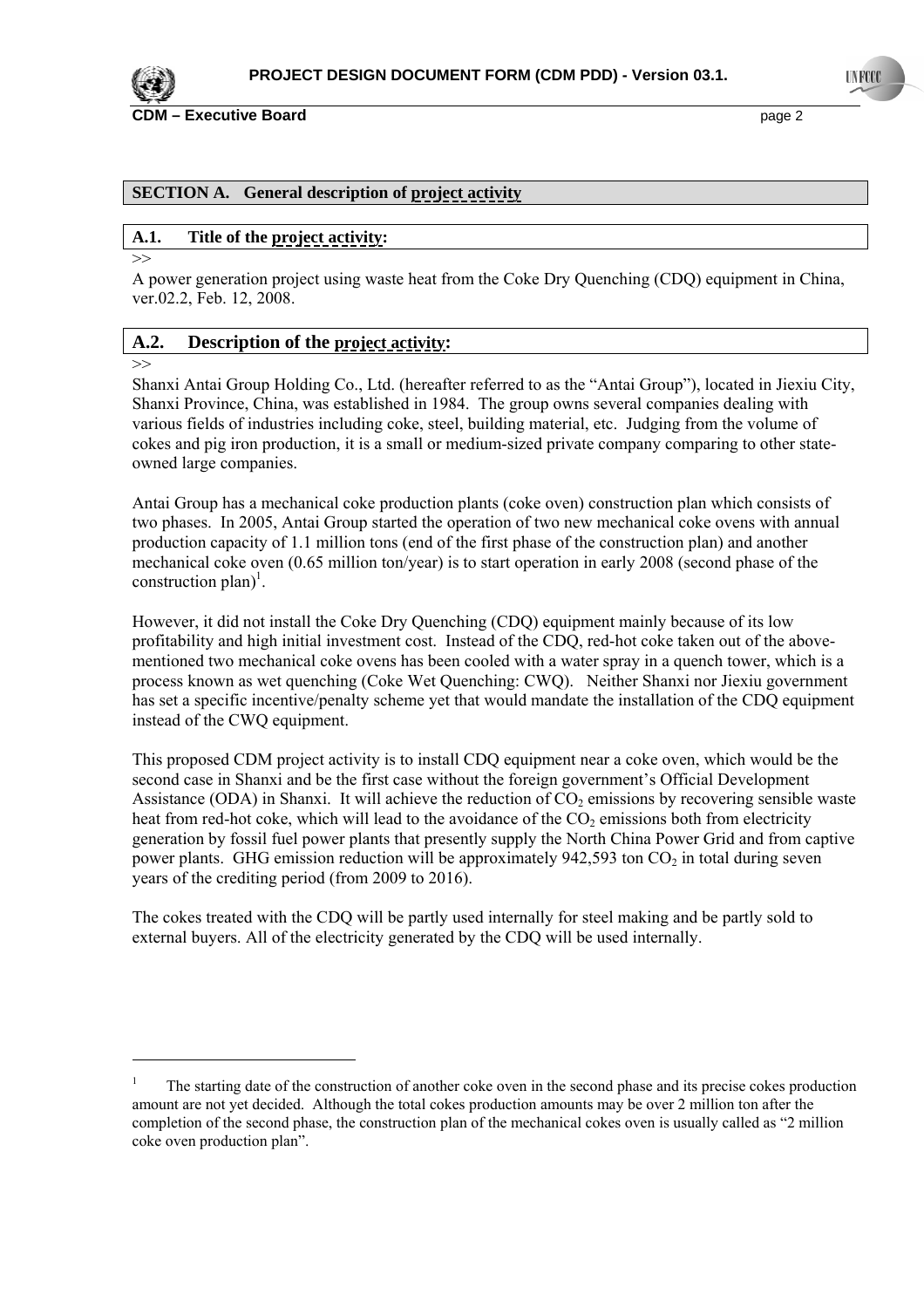

The specific goals of the project are to:

- · reduce greenhouse gas emissions in China compared to a business-as-usual scenario;
- · help to stimulate the dissemination of the CDQ installation in China;
- · create local employment for the operation of the CDQ and its auxiliary instruments.

Especially, the implementation of this project activity will improve not only global environment but also local surroundings. In regards to the local surroundings, it can reduce the emissions of air pollutants, such as  $SO_2$ ,  $NO_X$ , and  $CO$ , in the flue gas generated from the combustion of fossil fuels. In addition, the introduction of CDQ equipment will make it possible to avoid both the excess use of the water and the emissions of fine particles cokes generated from the quenching of cokes by CWQ with mass sprinkling of chilled water in a quenching tower.

These benefits are summarized in the following Table 1 and all of these benefits will contribute to the sustainable development of China.

| <b>Type</b>                            | <b>Benefits</b>                                                                                                            |
|----------------------------------------|----------------------------------------------------------------------------------------------------------------------------|
| 1. Recovery of waste heat              | Heat recovery: 2 GJ/t-coke                                                                                                 |
| from coke                              | Electricity generation 85 kWh/ t-coke, 12 MW, 97.92 GWh/year                                                               |
|                                        | Emission reduction of GHG, $SO_x$ , $NO_x$ by reduction of fossil fuel consumption<br>in the grid and captive power plants |
| 2. Improved surrounding<br>environment | Reduction of airborne particles (approx. 0.155 kg/t-coke) and vapour emission                                              |

| Table 1. Main benefits expected from the installation of CDQ |  |
|--------------------------------------------------------------|--|
|--------------------------------------------------------------|--|

*Note1*: There is a possibility that dust will be generated during the transportation of the CDQ-treated dry cokes from the cokes oven to the blast furnace through the belt conveyor compared with the case of the CWQ-treated wet cokes. We will monitor the dust generation regularly and take necessary measures to avoid serious environmentally negative impacts by, for example, covering of the connection part of the belt conveyer with soft dustproof cover. Please refer to the section B.7.2.

*Note2:* There is an agreement between Antai and the electricity utility company as for the linkage which is specified by the standard GB/T177883-1999 and DL/T614-1997 (Feb.2, 2001).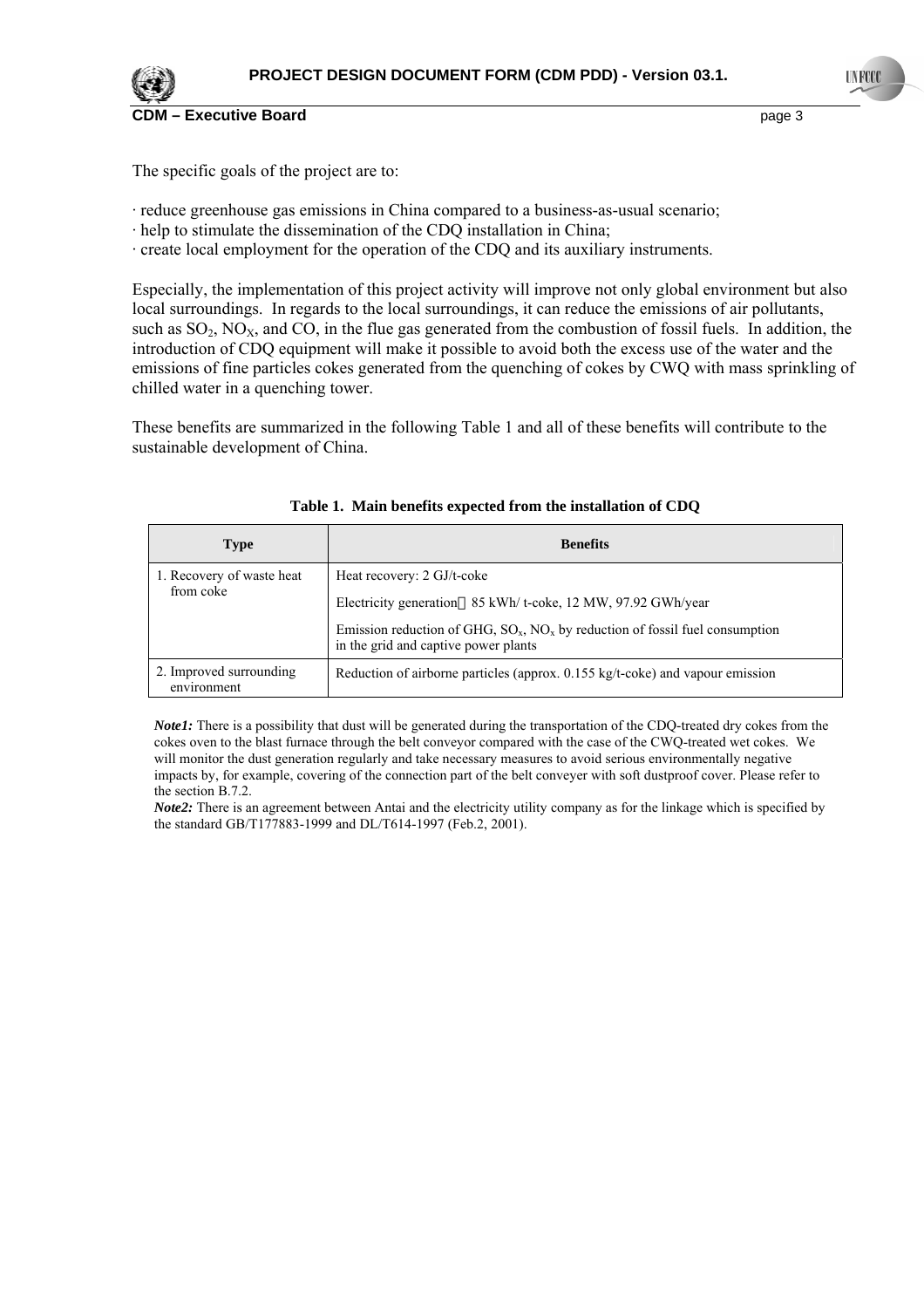

## **A.3. Project participants:**

 $>>$ 

| Name of Party involved (*)<br>((host) indicates a host<br>Party) | Private and/or public entity(ies) project<br>participants $(*)$ (as applicable) | Kindly indicate if the Party involved<br>wishes to be considered as project<br>participant (Yes/No) |
|------------------------------------------------------------------|---------------------------------------------------------------------------------|-----------------------------------------------------------------------------------------------------|
| China                                                            | Shanxi Antai Group Holding Co., Ltd                                             | No                                                                                                  |
| Japan                                                            | Tohoku University                                                               | No                                                                                                  |
| Japan                                                            | Japan Carbon Finance, Ltd.                                                      | No                                                                                                  |

*Note:* Although the Tohoku University is one of the project participants, it will not claim the acquisition of the CER generated with this proposed project activity.

## **A.4. Technical description of the project activity:**

## **A.4.1. Location of the project activity:**

>>

## The project activity is to take place in the premise of the Antai Group in Jiexiu City in the existing site. It is located next to the coke oven of the Antai Group.

| $\overline{\phantom{a}}$ | --<br>$. \sim$      |
|--------------------------|---------------------|
| .                        | $\frac{1080}{1000}$ |

>>

People's Republic of China

 **A.4.1.2. Region/State/Province etc.:**

>> Shanxi Province

|--|

>> Jiexiu City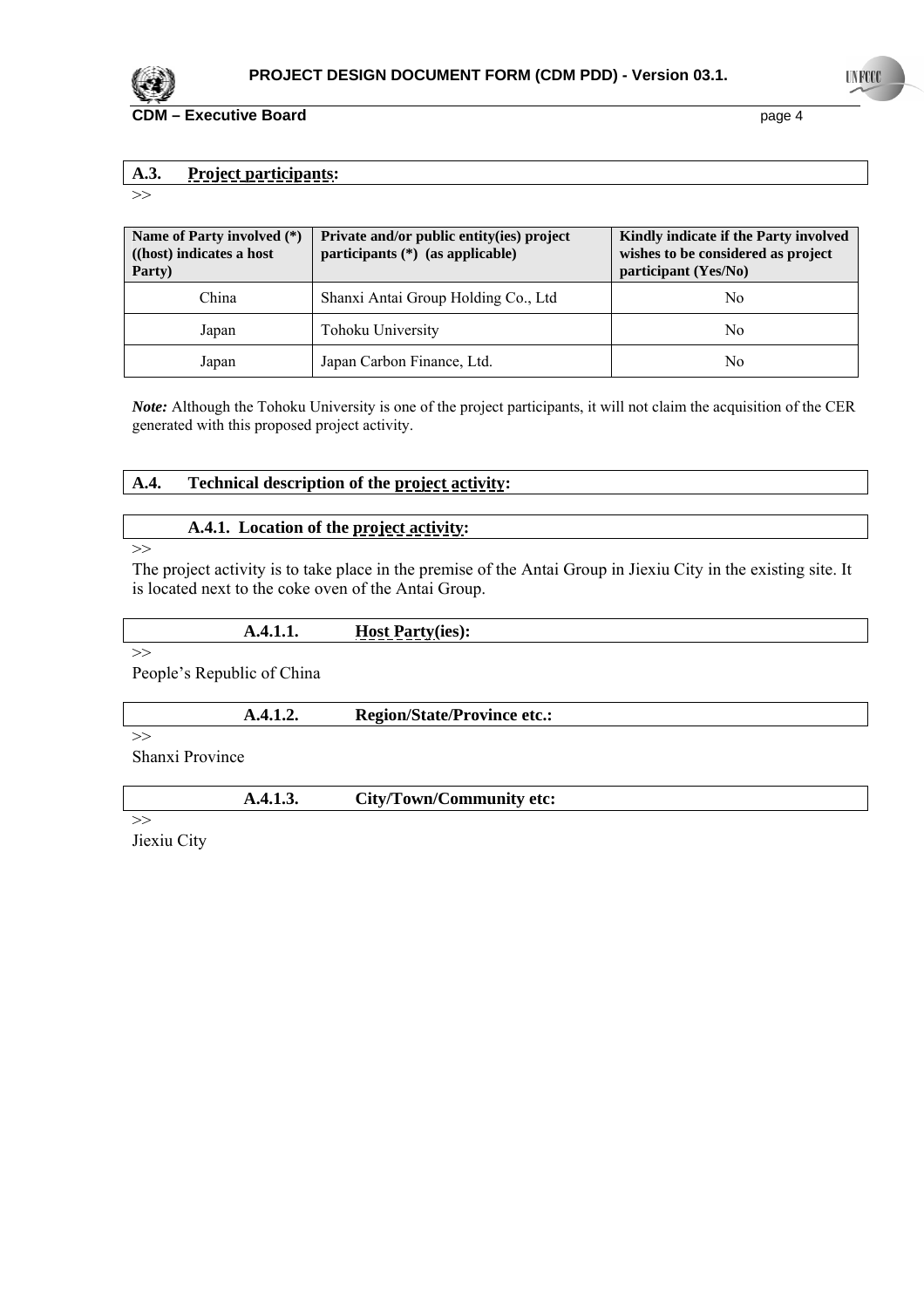

**CDM – Executive Board page 5 page 5** 

## **A.4.1.4. Detail of physical location, including information allowing the unique identification of this project activity (maximum one page):**

>>

Shanxi Province is located in the northern part of China, southwest of Beijing, and in the middle reaches of the Yellow River (Fig.1). Jiexiu City is located in the mid-south of Shanxi Province and at the south end of Jinzhong basin, with a surface area of 743.7  $km^2$  and population of 351 thousand (Fig.2).



**Fig. 1. Location of the Shanxi Province**

Fig.3 below shows the layouts of the facilities in Antai Group.







**Fig. 3. Layout of the facilities of Antai Group**

*Note1:* There are three captive power plants that consist of seven captive power units. Construction date of the cokes oven #4 (white part in the Fig.3) is not yet decided.

*Note2:* Several residents from the villages #1-#5 near Antai Group were interviewed as the stake-holders of this project. Please refer to the Section E of this PDD.

*Note3:* Distance from Antai to near-by villages is about 1-2 km.

*Note4:* BF means Blast Furnace.

*Note5:* Power plant 1 consists of captive power unit #1 and #2; Power plant 2 consists of captive power unit #3, # 4 and #5; Power plant 3 consists of captive power unit  $#7$  and  $#8$ .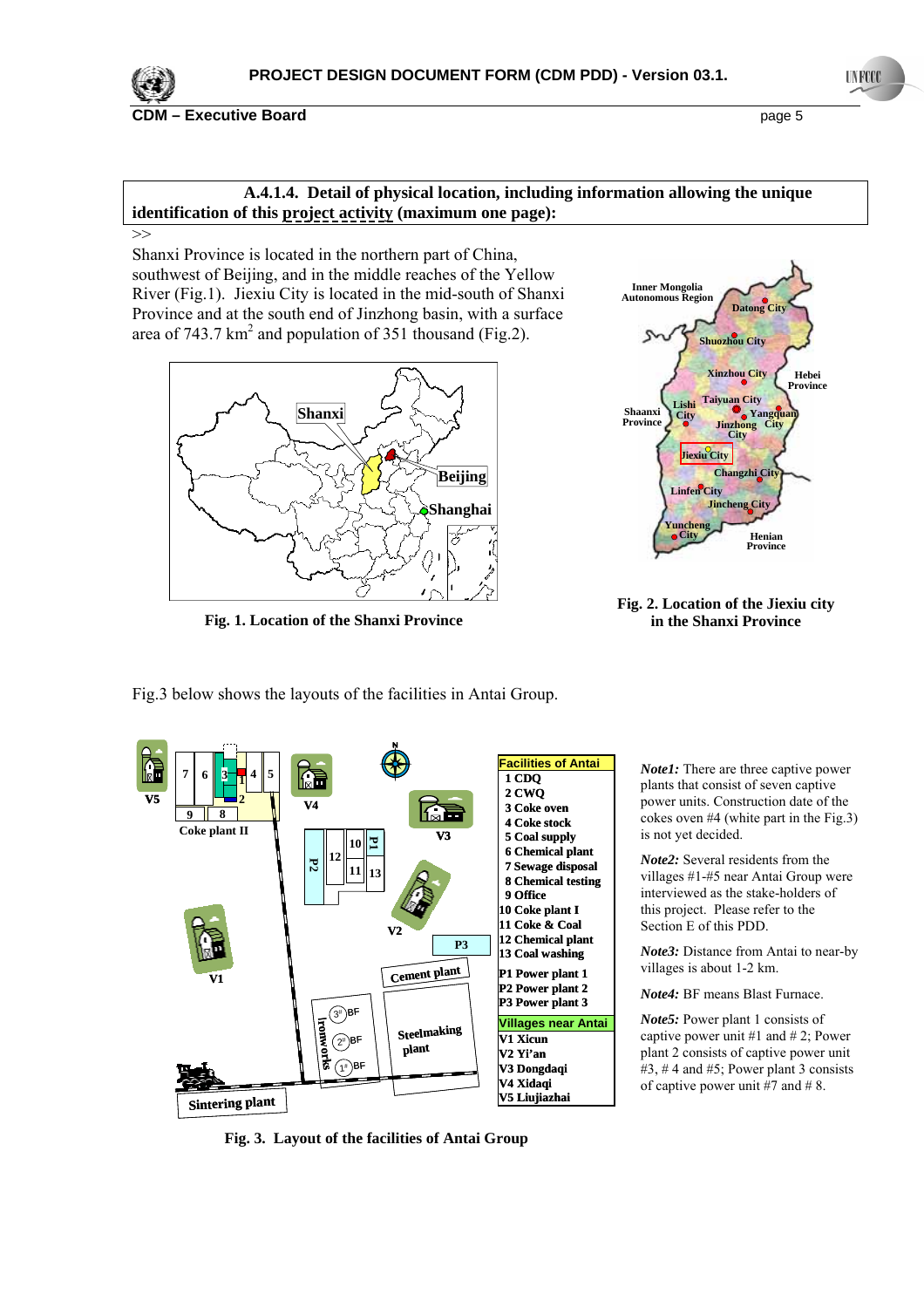

**CDM – Executive Board page 6 page 6 page 6 page 6 page 6 page 6 page 6 page 6 page 6 page 6 page 6 page 6 page 6 page 6 page 6 page 6 page 6 page 6 page 6 page 6 page 7 page 7**

## **A.4.2. Category(ies) of project activity:**

 $\rightarrow$ 

Sectoral scope: (1) Energy industries (renewable - / non-renewable sources).

#### **A.4.3. Technology to be employed by the project activity:**

>>

 $\overline{a}$ 

Red-hot coke taken out of the coke oven is normally cooled with a water spray in a quench tower, which is a process known as wet quenching (Coke Wet Quenching: CWQ). A dry quenching (Coke Dry Quenching: CDQ) equipment, on the other hand, recovers sensible waste heat from red-hot coke, which accounts for 40 to 50 % of heat loss in a coke oven, as steam, in order to recycle energy.

The proposed CDM project activity is to newly install CDQ equipment, in which the CDQ equipment will be used in coke quenching, while existing CWQ equipment is used during the suspension of CDQ equipment operation due to authorities' inspection, and periodical maintenance works. The proposed project activity involves a process to convert part of wasted heat to electricity generation<sup>2</sup>. Moreover, this facility allows less leak of particulate during the process of feeding red-hot coke in the oven and of discharging the quenched coke. Furthermore it does not produce a massive amount of vapour as CWQ does.

## **Brief description of the CDQ technology**

**Crane Drum Prechamber Coke** J **Gas**  $\Rightarrow$  **Turbine**  $\equiv$ **Generator ~ HP LP Primary Dust Catcher Cooling Extracted chamber steam Gas Condenser Coke Bucket Boiler Gas Blow Secondary Dust Catcher**

Fig. 4 below shows the process flow of a CDQ equipment.

#### **Fig. 4. Process flow of the CDQ**

Coke coming out of coke ovens is commonly quenched with water and waste heat is emitted without any use. Coke dry quenching is a process by which coke is cooled with low temperature inert gas in a shaftlike cooling unit called cooling chamber in a CDQ plant (max 150 ton-cokes/hour).

<sup>2</sup> In this proposed project activity, part of the waste-heat is planned to be used for the steam which will replace the steam generated elsewhere. In addition, the cokes treated with the CDQ will be used for the reduction of the iron ore in the blast furnace of the Antai Group Company and it will improve the efficiency of iron making by decreased coke/iron ratio, which will also lead to the GHG emission reduction. However we only claim the emission reduction generated by the replacement of the North China Power grid electricity, which is conservative.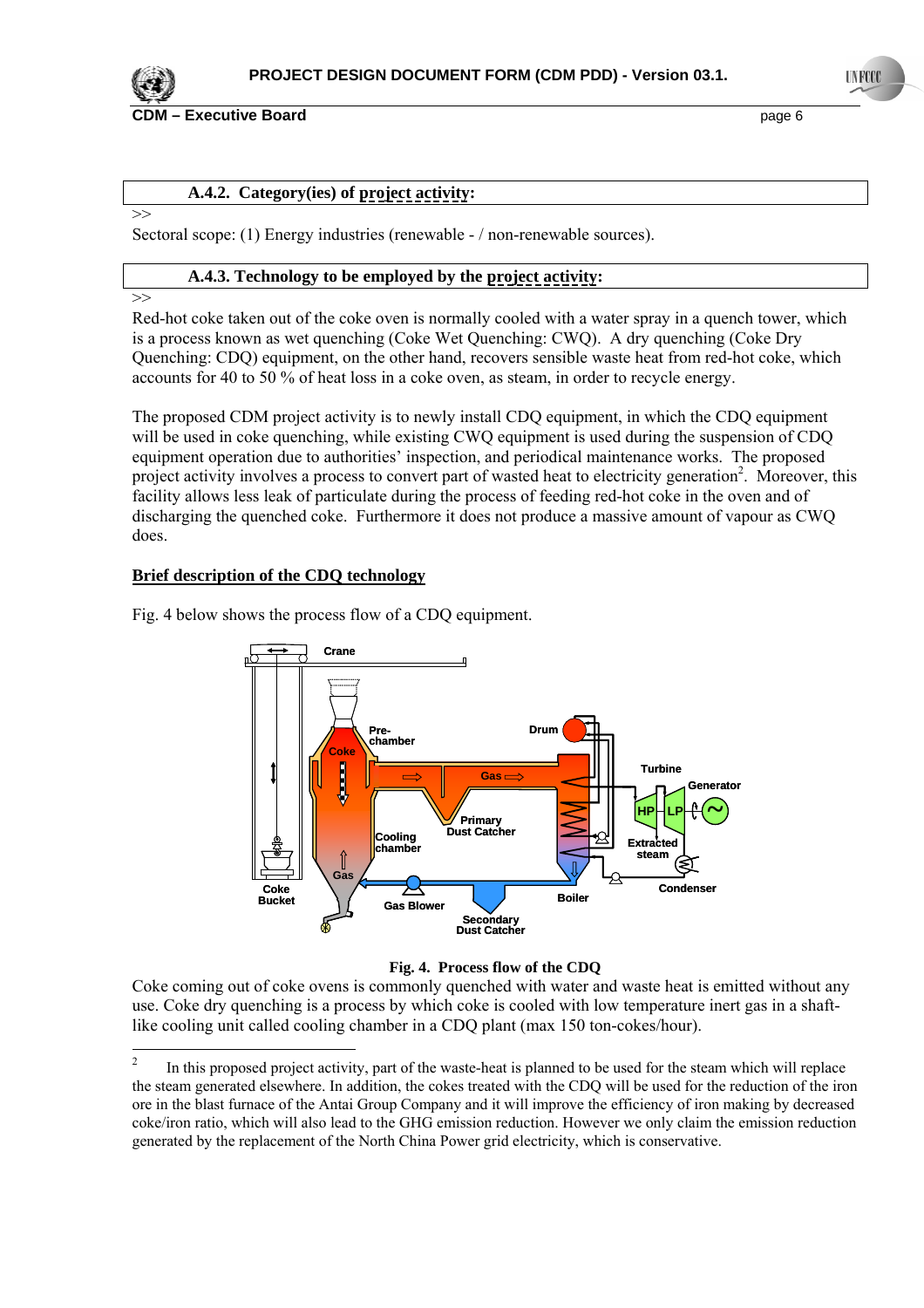

**CDM** – Executive Board **CDM** – Executive Board

As shown in the Fig. 4, a coke-bucket transfer car loaded with red-hot coke will be pulled by locomotive to the bottom of a derrick. An elevator will then send the coke bucket to the top of the CDQ oven. When pushed out of the coke oven, the coke has a temperature of about 1,000 °C and with the CDQ it is cooled to 200-250°C. The gas, through the process of heat exchanges (cooling coke), is heated to 900-950 °C and expel from upside of cooling chamber. Though the primary dust catcher, thick dusts in the hot gas are removed; then, the hot gas will be imported to the boiler. By the boiler, the hot gas exchanges its heat with boiler water and produces steam, produced steam will be imbibed to use as to generate electricity. The temperature of hot gas out of boiler will be cooled to 200°C, thin dusts in this gas can be collected again in the second dust catcher; then, the pressure of cooled and cleaned gas will be increased by the gas-flower, the gas will be insufflated into cooling chamber from chamber's bottom once again. Between gas-flower and cooling chamber, a water-pre-heater is set, therefore, the temperature of gas blown into cool chamber will be decreased to 130°C, and it can increase the efficiency of cooling coke in the cooling chamber.

The hot coke will be unloaded into the CDQ oven by the coke-charging unit. The cooled coke will be discharged to a conveyer belt and sent to the coke screening system.

Although the technology of the CDQ is quite advanced technology which is obvious from the low penetration rate in the world, the manufacturer of the CDQ will be the Anshan institute of the coal technology which has already installed CDQ facilities to several steel plants in other provinces of China. Therefore the installation is expected to be done without any technological problem.

#### **Electricity generation by the CDQ**

The heated gas is used to produce steam (volume: 74 t/hr, pressure: 4.14 MPa, temperature: 450°C) in a boiler to generate electricity (capacity: 12 MW, amounts: 97.9 GWh/year) with extraction-condensing turbines.

#### **Mechanical cokes oven plants construction plan in Antai**

The plan has been divided into three phases (Table 2, Table 3, Table 4). First phase was the construction of the two 0.55 million-ton/year capacity of mechanical coke ovens (unit #1 and unit #2 coke oven). Second phase consists of the addition of two 0.65 million ton/year capacity each. The Antai Group has already finished the first phase and started the operation of these two coke ovens (1.1 million ton/year in total) in July 2005. One of the coke ovens in Phase 2 is close to its completion and to start operation in early 2008. Now, the uncertainty of construction coke oven unit #4 and blast furnace #4 (Phase 3) is increasing because of the change of coke market. BF and other instruments have been and will be constructed with coke ovens and CDQ, which will increase the total electricity demand.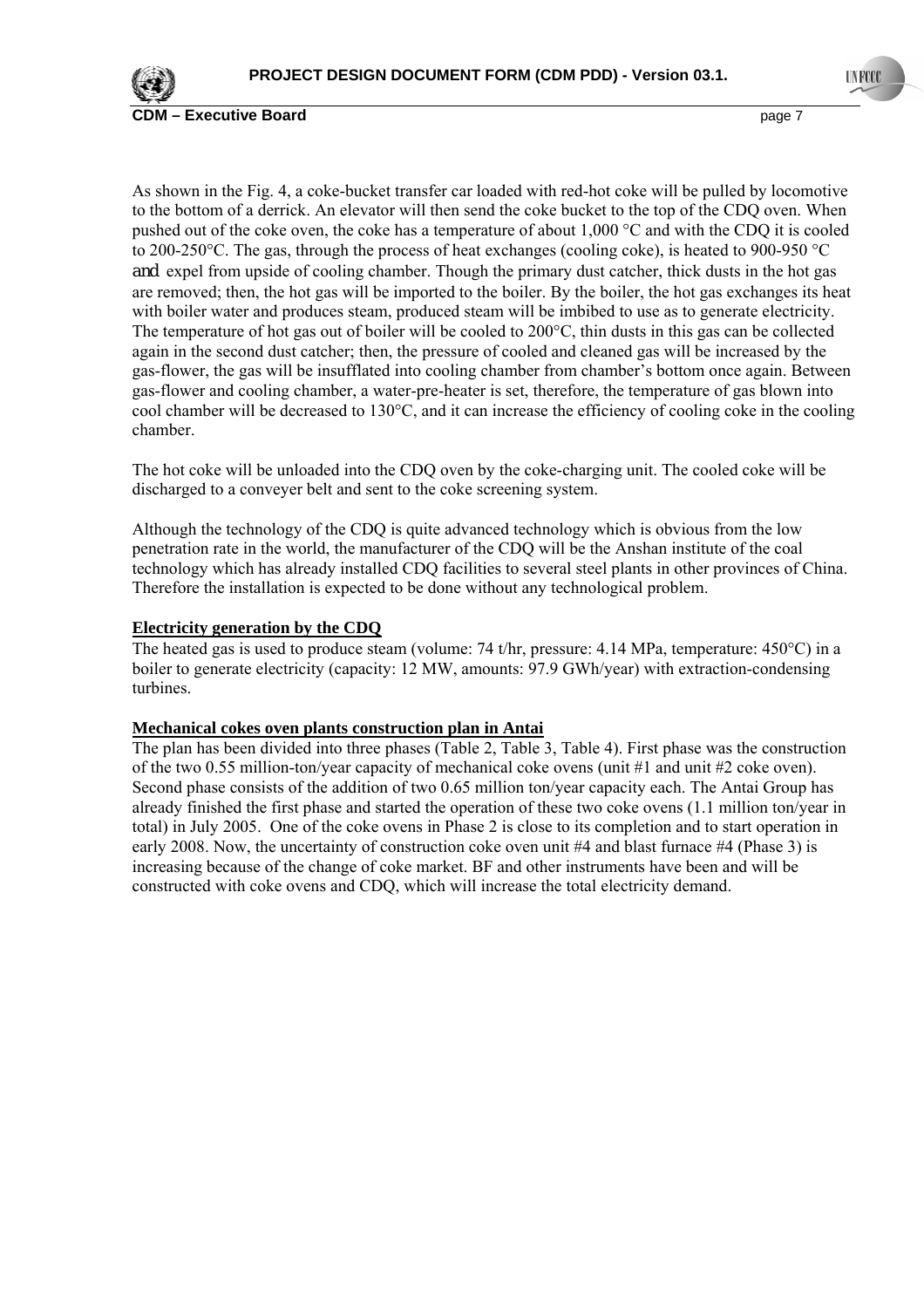

|              | <b>Coke oven</b> |                                     |                     |                                     |                               |                  |                              |                             | CDQ                           |                         |
|--------------|------------------|-------------------------------------|---------------------|-------------------------------------|-------------------------------|------------------|------------------------------|-----------------------------|-------------------------------|-------------------------|
| Plant<br>No. | Unit<br>No.      | Chamber size<br>height×width×length | Number<br>of kettle | Production<br>capacity<br>10,000t/v | Production<br>capacity<br>t/h | Starting<br>date | Cooling<br>capacity<br>(t/h) | Boiler<br>capacity<br>(t/h) | Generator<br>capacity<br>(MW) | <b>Starting</b><br>date |
|              | 1                | $2.8$ m $\times$ 450mm $\times$ 12m | 35                  | 12                                  | 40.0                          | Feb.1999         |                              |                             |                               |                         |
|              | $\overline{2}$   | $2.8m \times 450mm \times 12m$      | 35                  | 12                                  | 40.0                          | Feb.1999         |                              |                             |                               |                         |
| 1            | 3                | $2.8m \times 450mm \times 12m$      | 35                  | 12                                  | 40.0                          | Jan.2001         |                              |                             |                               |                         |
|              | 4                | $2.8m \times 450mm \times 12m$      | 35                  | 12                                  | 40.0                          | Jan.2001         |                              |                             |                               |                         |
|              | 1                | $6.3m \times 450mm \times 16m$      | 55                  | 55                                  | 62.8                          | Sep. 2004        |                              |                             |                               |                         |
| $\mathbf{I}$ | $\overline{2}$   | $6.3m \times 450mm \times 16m$      | 55                  | 55                                  | 62.8                          | <b>July 2005</b> | $150$ max                    | 74                          | 12                            | June 2009               |
|              | 3                | $6.3m \times 450mm \times 16m$      | 65                  | 65                                  | 74.2                          | Jan. 2008        |                              | (84max)                     |                               | (Scheduled)             |
|              | 4                | $6.3m \times 450mm \times 16m$      | 65                  | 65                                  | 74.2                          | Undecided        |                              |                             |                               |                         |

**Table 2. General description of coke oven and CDQ** 

*Note:* Plant I: existing old coke ovens, Plant II: new mechanical coke ovens.

| Table 3. Construction plan of the new mechanical coke ovens, BF and other instruments |  |  |  |
|---------------------------------------------------------------------------------------|--|--|--|
|---------------------------------------------------------------------------------------|--|--|--|

|                       | Project                                  | production capacity | <b>Starting date</b>  |
|-----------------------|------------------------------------------|---------------------|-----------------------|
|                       | Coke oven #1 height 6.3m, 55 kettles     | 550,000 t/y         | Sep. 2004             |
|                       | Coke oven $#2$ height 6.3m, 55 kettles   | 550,001 $t/v$       | <b>July 2005</b>      |
|                       | BF #1 inner volume $450 \text{ m}^3$     | 568,000 t/y         | Dec. 2005             |
| Phase 1:<br>2003-2005 | BF#2 inner volume $450 \text{ m}^3$      | 568,000 t/y         | May 2004              |
|                       | Converter #1 capacity $75t$              | 942,000 t/y         | Jan. 2005             |
|                       | $H$ -rolling $120,000t$                  | $120,000$ t/y       | Dec. 2008 (Scheduled) |
|                       | Oxygen production $(10,000 \text{ m}^3)$ |                     | Sep. 2005             |
|                       | Coke oven #3 height 6.3m, 65 kettles     | 650,000 $t/v$       | Jan. 2008             |
|                       | Coke oven $#4$ height 6.3m, 65 kettles   | 650,000 t/y         | Undecided             |
| Phase 2:<br>$2007 -$  | BF#3 inner volume $450 \text{ m}^3$      | 568,000 t/y         | Dec. 2007             |
|                       | Convertor #2 Capacity 90t                | $1140,000$ t/y      | Dec. 2007             |
|                       | Rod rolling 800,000t                     | $800,000$ t/y       | Dec. 2008 (Scheduled) |
| Phase 3:              | BF#4 inner volume $1080 \text{ m}^3$     |                     | Undecided             |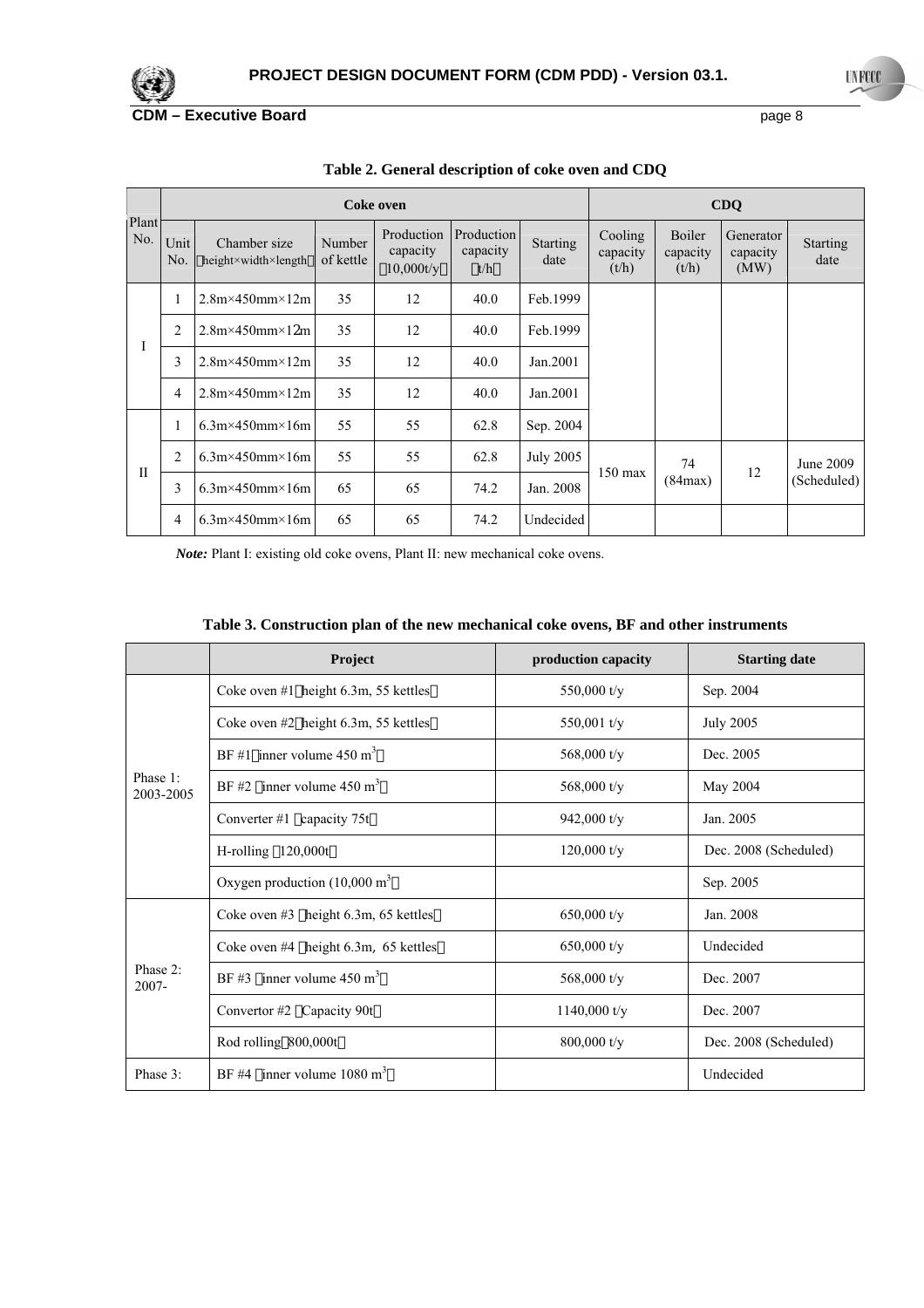

 $\overline{a}$ 

**Executive Board COM Executive Board** page 9

| <b>Project</b>              |                                    | Unit       | 2004   | 2005   | 2006   | 2008<br>(Projection) | <b>Note</b>                                                                                 |
|-----------------------------|------------------------------------|------------|--------|--------|--------|----------------------|---------------------------------------------------------------------------------------------|
| <b>Cokes</b>                |                                    | 10,000t    | 61.56  | 108.87 | 136.48 | 219.68               |                                                                                             |
|                             | Total of plant                     | 10,000t    | 47.78  | 43.21  | 43.44  | 47.94                | Started at Jan. 2001                                                                        |
|                             | Coke oven unit<br>$#1$ of plant II | 10,000t    | 13.78  | 52.27  | 46.52  | 55.29                | Started at Sep. 2004                                                                        |
|                             | Coke oven unit<br>#2 of plant II   | 10,000t    |        | 13.39  | 46.52  | 55.29                | Started at July 2005 and CDQ will<br>be installed for the cokes from coke<br>oven unit #2   |
|                             | Coke oven unit<br>$#3$ of plant II | 10,000t    |        |        |        | 61.16                | Started at Jan. 2008 and CDQ will<br>be installed for the cokes from coke<br>oven unit $#3$ |
|                             | Coke oven unit<br>#4 of plant $II$ | 10,000t    |        |        |        |                      | Undecided                                                                                   |
| <b>Milling steel</b>        |                                    | 10,000t    | 20.91  | 43.26  | 85.24  | 168.04               |                                                                                             |
|                             | <b>Crude steel</b>                 | 10,000t    |        | 3.68   | 60.88  | 174.91               | Convertor #1 started at Jan. 2005                                                           |
| Captive power<br>generation |                                    | <b>GWh</b> | 100.67 | 126.81 | 258.04 | 548.93               |                                                                                             |

#### **Table 4. Output of Antai's main products in past 3 years and projection of 2008 (as of Nov. 23, 2007)**

*Note1*: Plant I: old coke ovens, Plant II: new mechanical coke ovens.

*Note2*: Although the generation of the captive power has increased and will increase in 2008, purchase from the Grid has also increased and will increase drastically due to the expansion of the business. Total consumption of the electricity is expected to reach 720.15 GWh in 2008.

#### **Existing Cokes Wet Quenching (CWQ) facility in Antai**

In the wet quenching process, red-hot coke from the coke furnace is quenched with water and the steam generated from the quenching water is discharged to the atmosphere. Heat energy of the red-hot coke is vaporized, and this system releases coke particles in the air. There is a CWQ equipment quenching the cokes from the #1 new mechanical coke oven and #2 new mechanical coke oven (1.1 million ton cokes/year). Antai cooperation has been building another CWQ for the cokes from #3 coke oven that is to start its operation in early 2008.

### **Technology transfer elements of the CDQ installation**

In Shanxi province, CWQ are being used in most of the cokes oven operation, which means that Shanxi province has no past experience of introducing CDQ to cokes oven<sup>3</sup>. In other words, the above-mentioned CDQ and power generation technologies are not in practical application in Shanxi province at all. However, they have been commonly applied in Japan and other provinces such as Shanghai with public financial support and have improved local/global environment and realizing effective energy use. Therefore, although most of the part of the CDQ will be produced in China, when introducing such technologies to Shanxi province, it will be necessary to provide appropriate training and education opportunities such as the operation of the control system to realize proper operation. Moreover, Tohoku University, one of the project participants of this CDM project activity, has been collaborating with the

<sup>3</sup> The first CDQ in Shanxi province has finalized its contract in 2006 and is planned to operate in 2008. Since this first CDQ installation in the Province is financed by the Japanese Government's ODA, the CDQ installation by the Antai Group would be the first case in the Province under the commercial condition with CDM scheme.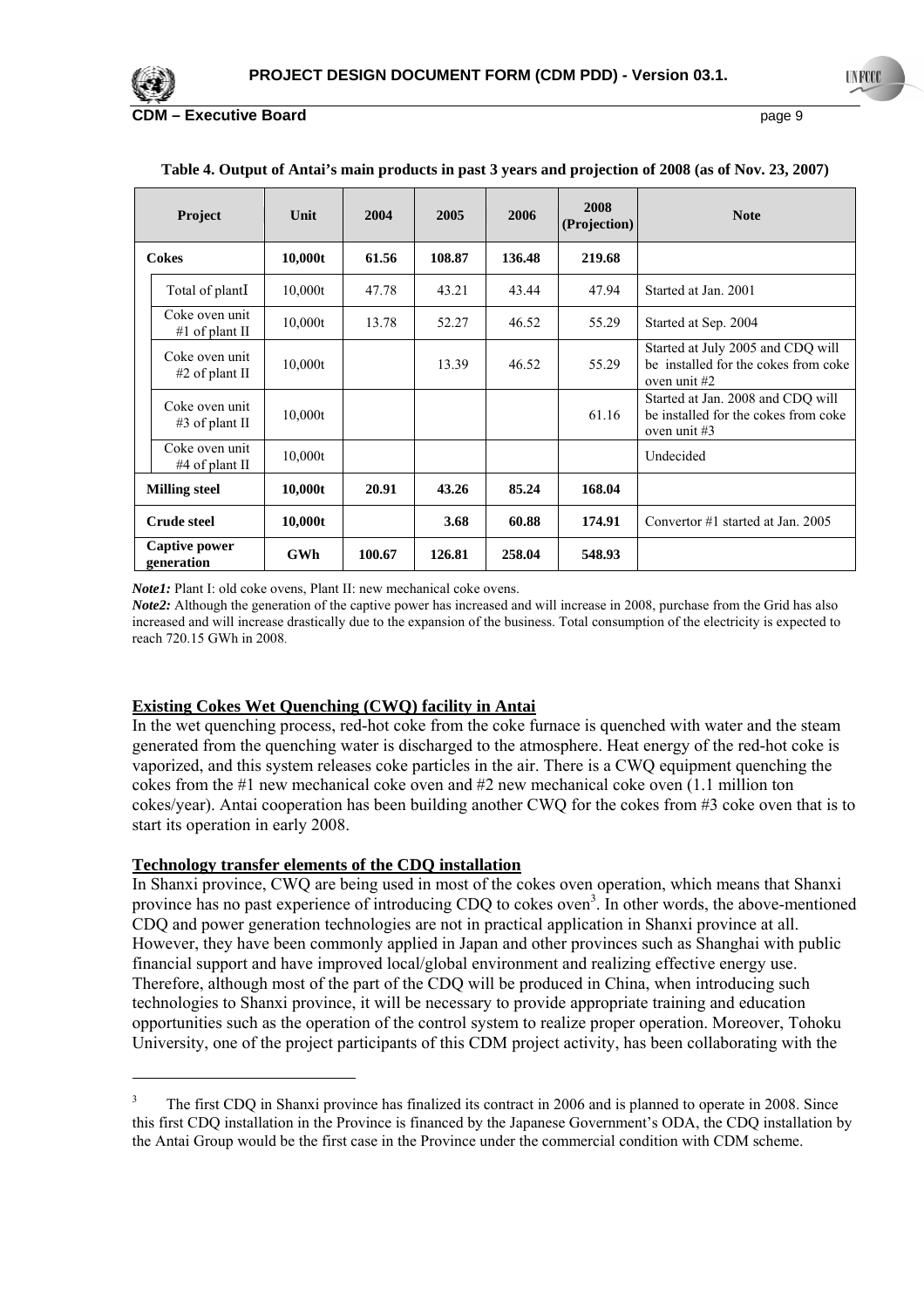

Antai Group since 2001 focusing on the various energy-related technologies that have contributed to the significant improvement of the energy efficiency. Tohoku University has transferred and will continue to transfer the knowledge about cokes/steel production including the CDQ through the use of the CDM scheme. Moreover, since these technologies have reached a fairly advanced stage of maturation in recent years, there is little likelihood they will be superseded by superior technology during the project period.

### **Existing captive power plants and electricity demand/supply in Antai**

There are seven existing captive power units which are connected to the North China Grid (Fig.5). As for the use of these existing captive power units, the Antai Group has been and will use, even with the power generation from the CDQ.



**Fig. 5. Power system network between Antai and North China Grid** 

## **Use of steam in Antai**

As for the use of the steam, the new coke ovens and other facilities will need 70 t/h of steam for operation in total. To meet the demand, along with the existing gas boiler, the CDQ will provide 24 t/h of stream.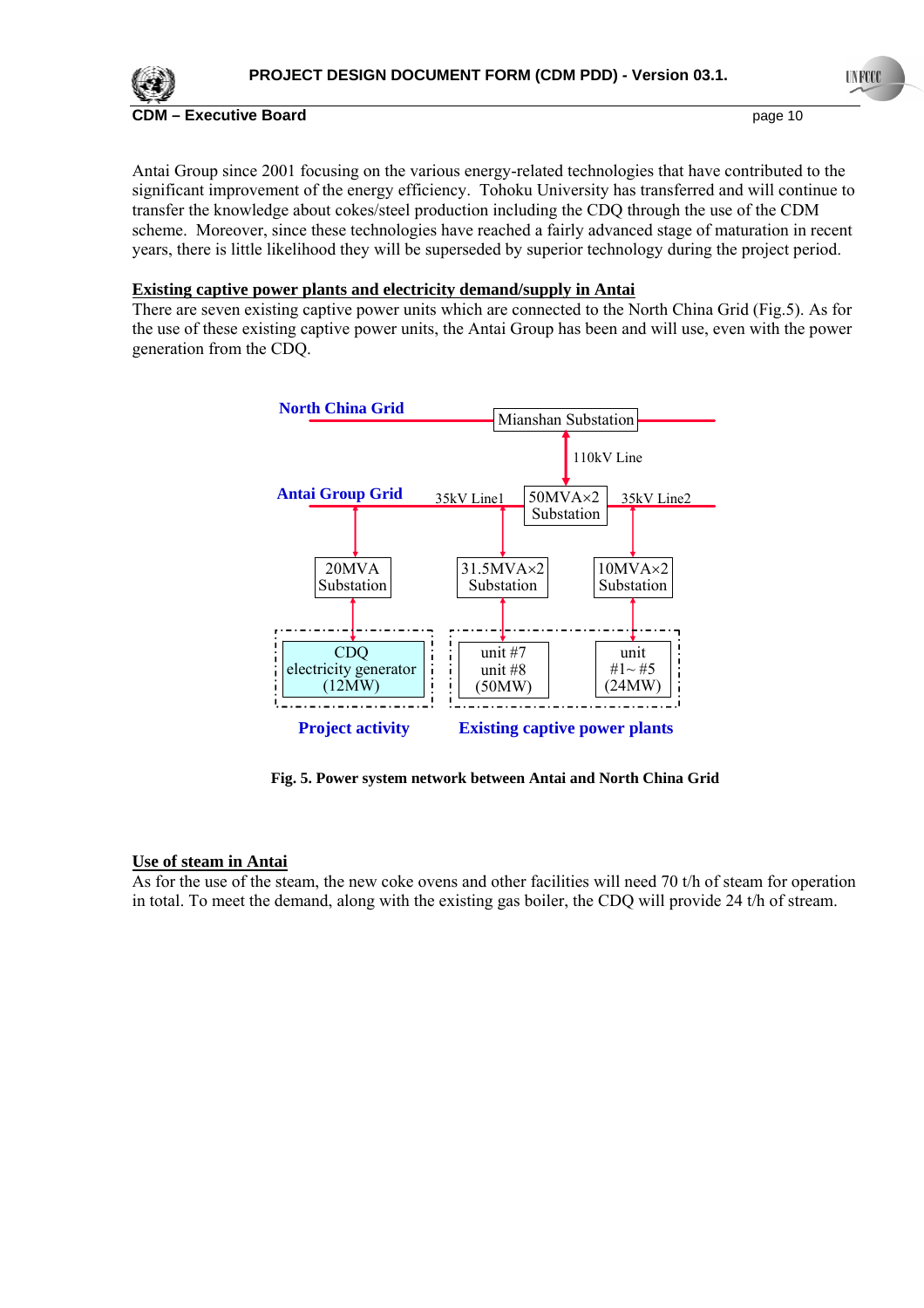

Fig.6 below shows the project boundary, proposed project activity and baseline considering the situation of the Antai described above.



#### **Fig. 6. Proposed CDM project activity, baseline and project boundary**

*Note1*: This project activity utilizes waste heat from hot coke with the existing capacity and the heat capacity doesn't change between baseline scenario and the project activity.

*Note2*: CWQ operation in the proposed CDM project activity will be undertaken at the time when the CDQ operation is suspended for regular inspection.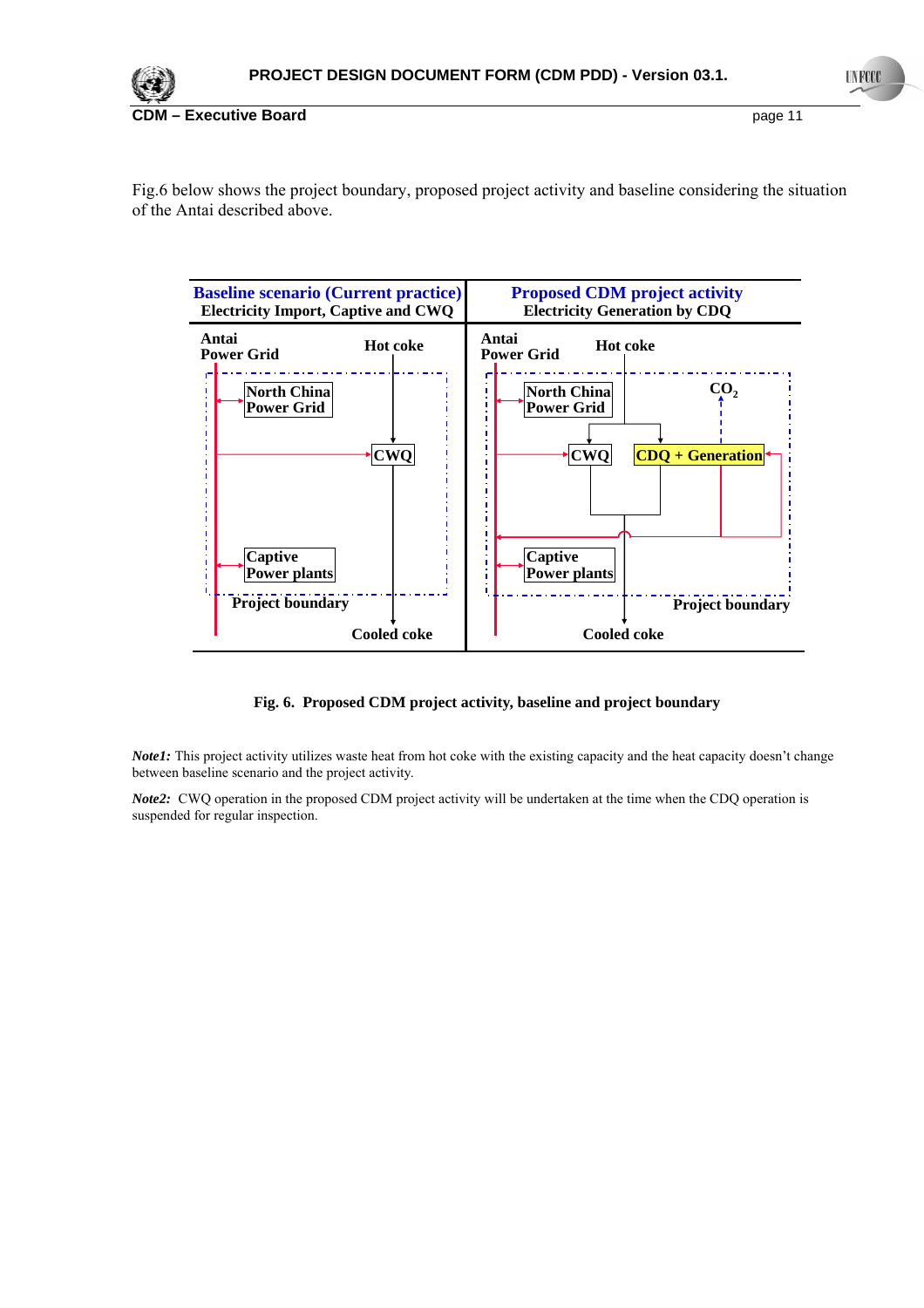

## **A.4.4. Estimated amount of emission reductions over the chosen crediting period:**

>>

| <b>Years</b>                                                                            | Annual estimation of emission reductions in tonnes of $CO2$ e |
|-----------------------------------------------------------------------------------------|---------------------------------------------------------------|
| 2009 (Jul - Dec)                                                                        | 54,585                                                        |
| 2010                                                                                    | 136,625                                                       |
| 2011                                                                                    | 136,625                                                       |
| 2012                                                                                    | 136,625                                                       |
| 2013                                                                                    | 136,625                                                       |
| 2014                                                                                    | 136,625                                                       |
| 2015                                                                                    | 136,625                                                       |
| 2016 (Jan - Jun)                                                                        | 68,258                                                        |
| Total estimated reduction (tonnes of $CO2$ e)                                           | 942,593                                                       |
| <b>Total number of crediting years</b>                                                  | 7                                                             |
| Annual average over the crediting period of<br>estimated reductions (tonnes of $CO2$ e) | 134,656                                                       |

#### **Table 5. Projection of the emission reduction by the proposed project activity**

## **A.4.5. Public funding of the project activity:**

 $\gt$ 

Official funding from the Annex I Parties in the Kyoto Protocol, including ODA, will not be allocated to this project activity.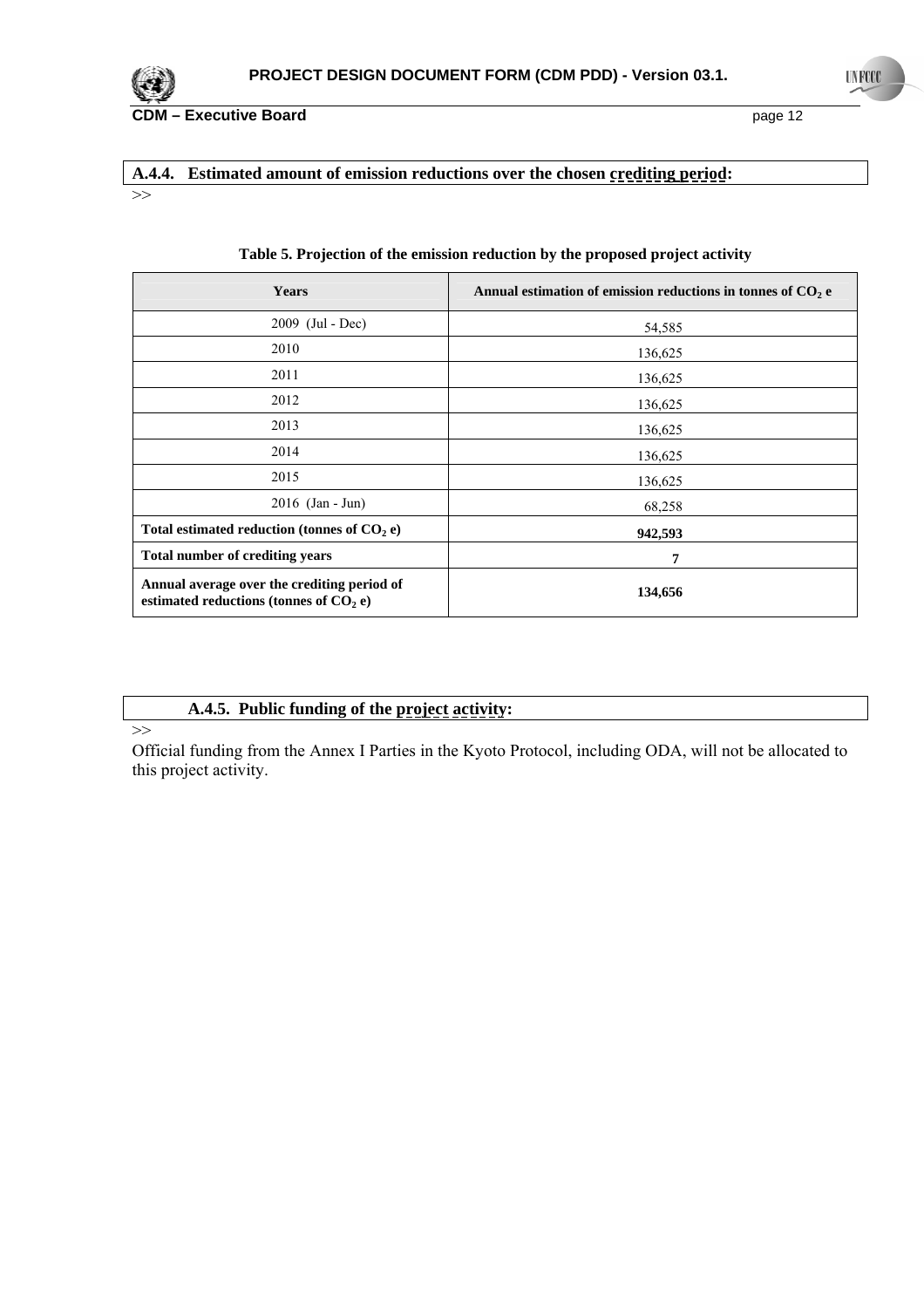

#### **SECTION B. Application of a baseline and monitoring methodology**

## **B.1. Title and reference of the approved baseline and monitoring methodology applied to the project activity:**

>>

ACM 0004 "Consolidated baseline methodology for waste gas and/or heat and/or pressure for power generation", Version 02, Sectoral Scope: 01, 3 March 2006 (hereafter referred to as the "Version 02 of ACM0004"), ACM 0004 "Consolidated monitoring methodology for waste gas and/or heat and/or pressure for power generation", Version 02, Sectoral Scope: 01, 3 March 2006, ACM0002 "Consolidated baseline methodology for grid connected electricity generation from renewable sources,Version 06 , 19 May 2006 (hereafter referred to as the "Version 06 of ACM0002") ACM0002 "Consolidated monitoring methodology for grid connected electricity generation from renewable sources,Version 06 , 19 May 2006 , "Tool for the demonstration and assessment of additionality, Version 04 November 30, 2007" (hereafter referred to as the "Version 04 of Additionality Tool")

## **B.2. Justification of the choice of the methodology and why it is applicable to the project activity:**

>> According to the Version 02 of ACM0004, it applies to the project activities that generate electricity from waste heat or the combustion of waste gases in industrial facilities.

The methodology applies to electricity generation project activities:

- *that displace electricity generation with fossil fuels in the electricity grid or displace captive electricity generation from fossil fuels;*
- *where no fuel switch is done in the process where the waste heat or pressure or the waste gas is produced, after the implementation of the project activity*

As described in the section A of this PDD, the installation of the CDQ in the proposed project activity by Antai Group which uses the waste heat to generate electricity fits all applicability conditions mentioned above and application is justified because:

- (a) CDQ installation with electricity generation is the project activities that displace electricity generation with fossil fuels both in the North China Power grid and in the captive power plants.
- (b) The North China Power Grid is dominated by coal-fired power generation. Captive power plants also use fossil fuels. Generating sources with zero or low operating costs such as hydro, geothermal, wind, solar, nuclear, and low cost biomass only account for a small amount of the total capacity of the North China Power Grid.

The methodology covers both new and existing facilities. For existing facilities, the methodology applies to existing capacity, as well as to planned increases in capacity during the crediting period. If capacity expansion is planned, the added capacity must be treated as a new facility. Expansion of the capacity for the cokes treatment by the CDQ is not planned in this CDM project activity.

As mentioned in the footnote  $#2$  (page 6) of this PDD, in this proposed project activity, a part of the waste-heat is planned to be used for the steam which will replace the steam generated elsewhere. However we only claim the emission reduction generated by the replacement of the electricity, which is conservative.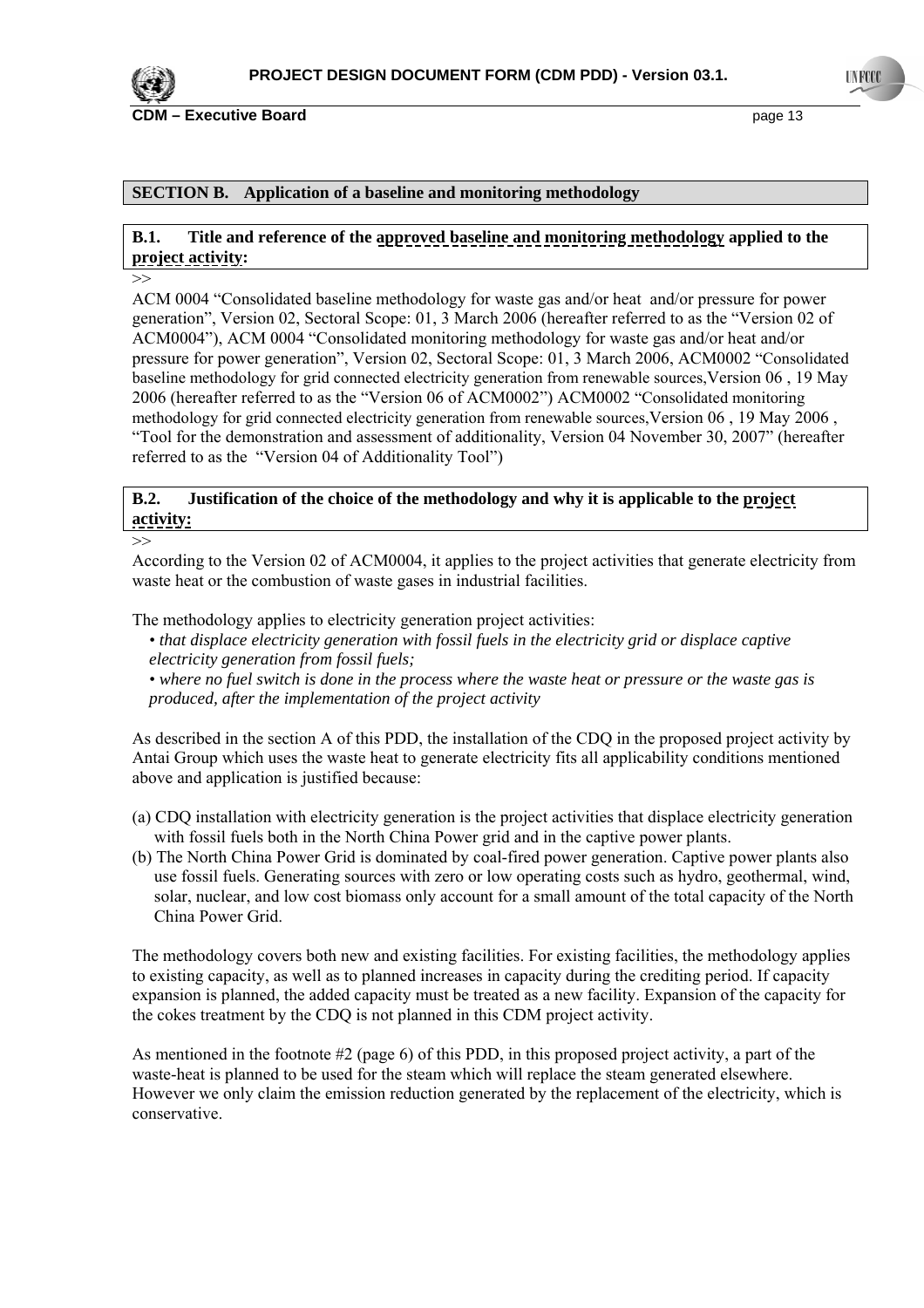

## **B.3. Description of the sources and gases included in the project boundary**

>>

Fig.6.

Table 6 below shows the sources of the project boundary described previously in the section A4.3. and

|                 | <b>Source</b>                       | Gas             | Included/<br><b>Excluded</b> | Justification/Explanation                         |
|-----------------|-------------------------------------|-----------------|------------------------------|---------------------------------------------------|
|                 |                                     | CO <sub>2</sub> | Included                     | Main emission source                              |
| <b>Baseline</b> | Grid electricity<br>generation      | CH <sub>4</sub> | Excluded                     | Excluded for simplification. This is conservative |
|                 |                                     | $N_2O$          | Excluded                     | Excluded for simplification. This is conservative |
|                 | Captive power                       | CO <sub>2</sub> | Included                     | Main emission source                              |
|                 | plants electricity                  | CH <sub>4</sub> | Excluded                     | Excluded for simplification. This is conservative |
|                 | generation                          | $N_2O$          | Excluded                     | Excluded for simplification. This is conservative |
|                 | Electricity                         | CO <sub>2</sub> | Included                     | Minor emission source                             |
|                 | consumption by the                  | CH <sub>4</sub> | Excluded                     | Excluded for simplification.                      |
|                 | CWQ operation                       | $N_2O$          | Excluded                     | Excluded for simplification.                      |
|                 | On-site cokes<br>consumption due to | CO <sub>2</sub> | Included                     | Minor emission source (Note1)                     |
| Project         |                                     | CH <sub>4</sub> | Excluded                     | Excluded for simplification.                      |
| <b>Activity</b> | the CDQ operation                   | $N_2O$          | Excluded                     | Excluded for simplification.                      |
|                 | Electricity                         | CO <sub>2</sub> | Included                     | Minor emission source                             |
|                 | consumption by the                  | CH <sub>4</sub> | Excluded                     | Excluded for simplification.                      |
|                 | CDQ operation                       | $N_2O$          | Excluded                     | Excluded for simplification.                      |
|                 | Electricity                         | CO <sub>2</sub> | Included                     | Minor emission source                             |
|                 | consumption by the                  | CH <sub>4</sub> | Excluded                     | Excluded for simplification.                      |
|                 | CWQ operation                       | $N_2O$          | Excluded                     | Excluded for simplification.                      |
|                 | Fuel consumption to                 | CO <sub>2</sub> | Included                     | Minor emission source                             |
|                 | produce steam for                   | CH <sub>4</sub> | Excluded                     | Excluded for simplification.                      |
|                 | CDQ start-up                        | $N_2O$          | Excluded                     | Excluded for simplification.                      |

**Table 6. Overview of emissions sources included in or excluded from the project boundary**

*Note1*: A CDQ equipment could emit CO<sub>2</sub> as approx. 0.3% of cokes treated with the CDQ due to the combustion depending on the condition it is operated<sup>4</sup>. Since the amount of sensible heat to be recovered will be much larger than GHG emission from combusted powder coke, GHG reduction can be achieved through the project as a whole.

*Note2*: Since there are no utilization in the whole process, other type of GHGs (HFCs,  $PFCs$ ,  $SF<sub>6</sub>$ ) will not be emitted either in the baseline nor project activity.

*Note3*: During the CWQ operation, there will be CO<sub>2</sub> emission due to the reaction between cokes and quenching water. However, we can dismiss the emission because we are conservative and will not claim it as a baseline emission.

<sup>4</sup> Nakajima *et al*. "Installation and operation of the CDQ at the Fukuyama Cokes oven No.4", *NKK Technical Report*, No.115, p.48-56, 1986.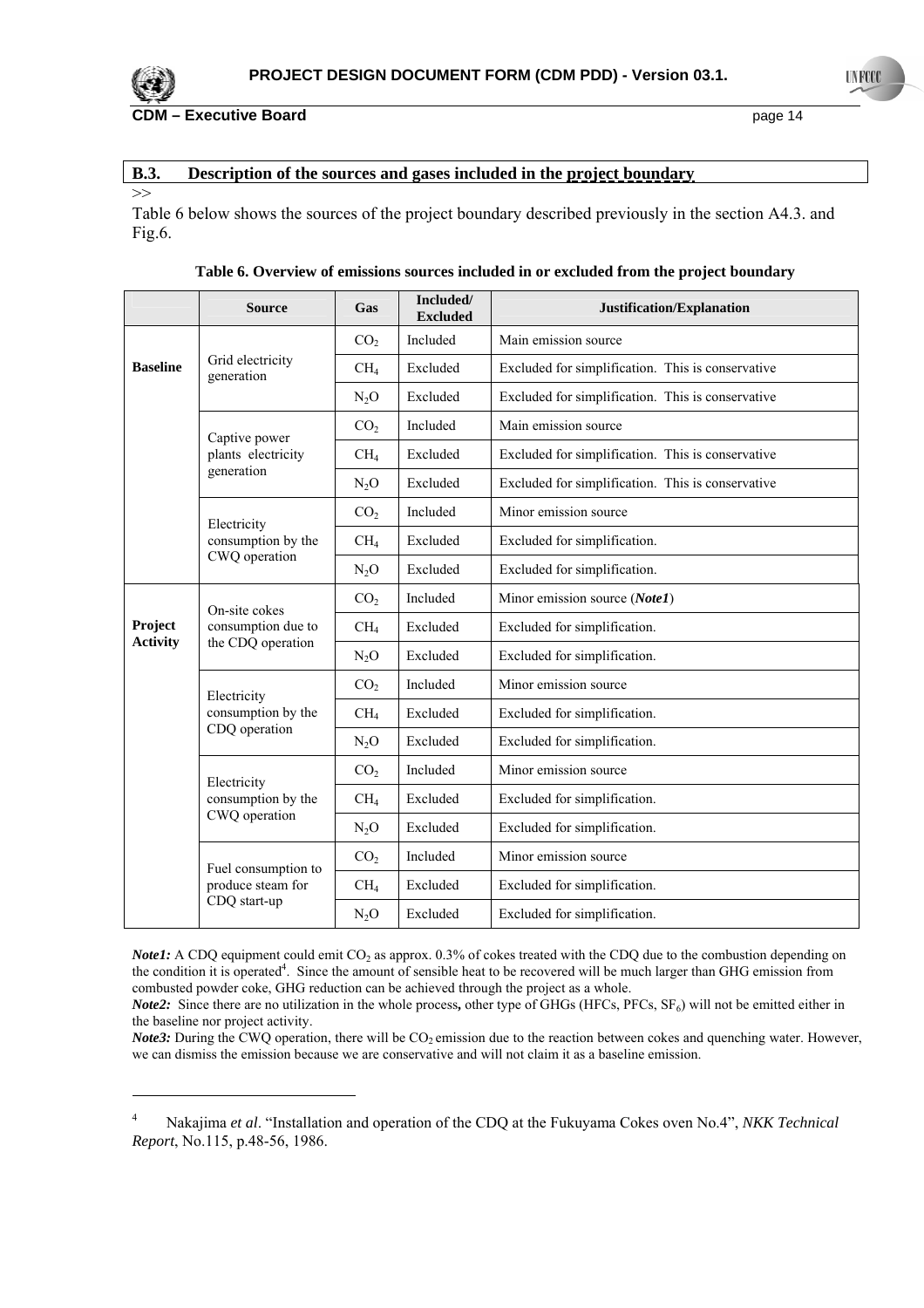

 $\rightarrow$ 

**CDM – Executive Board page 15** 

## **B.4. Description of how the baseline scenario is identified and description of the identified baseline scenario:**

As mentioned previously, the baseline is determined by using the Version 02 of ACM0004 as follows.

Version 02 of ACM0004 methodology specifies following conditions and options regarding the baseline scenario and the proposed project activity.

*The baseline scenario alternatives should include all possible options that provide or produce electricity for in-house consumption and/or sale to grid and/or other consumers. The project participant shall exclude baseline options that:* 

*• do not comply with legal and regulatory requirements; or* 

*• depend on key resources such as fuels, materials or technology that are not available at the project site* 

*The project participant shall provide evidence and supporting documents to exclude baseline options that meet the above-mentioned criteria.* 

Considering the Version 02 of ACM0004 methodology, possible alternative scenarios in absence of the CDM project activity would be as follows:

 *(a) The proposed project activity not undertaken as a CDM project activity;* 

 *(b) Import of electricity from the grid;* 

 *(c) Existing or new captive power generation on-site, using other energy sources than waste heat and/or gas, such as coal, diesel, natural gas, hydro, wind, etc;* 

 *(d) A mix of options (b) and (c), in which case the mix of grid and captive power should be specified* 

 *(e) Other uses of the waste heat and waste gas;* 

 *(f) The continuation of the current situation, whether this is captive or grid-based power supply (if not already included in the options above).* 

#### **Examination of the each baseline option candidate**

*(a) The proposed project activity not undertaken as a CDM project activity;* 

This can be a candidate of the baseline option of the proposed CDM activity.

*(b) Import of electricity from the grid;* 

The Antai Group has increased the demand of the electricity and has increased the import from the grid. In addition, Antai Group has been using the CWQ for quenching the cokes and will use to meet the demand of the cokes quenching and to substitute the CDQ during its suspension due to the maintenance check. Therefore this is status quo and it can be a candidate of the baseline option.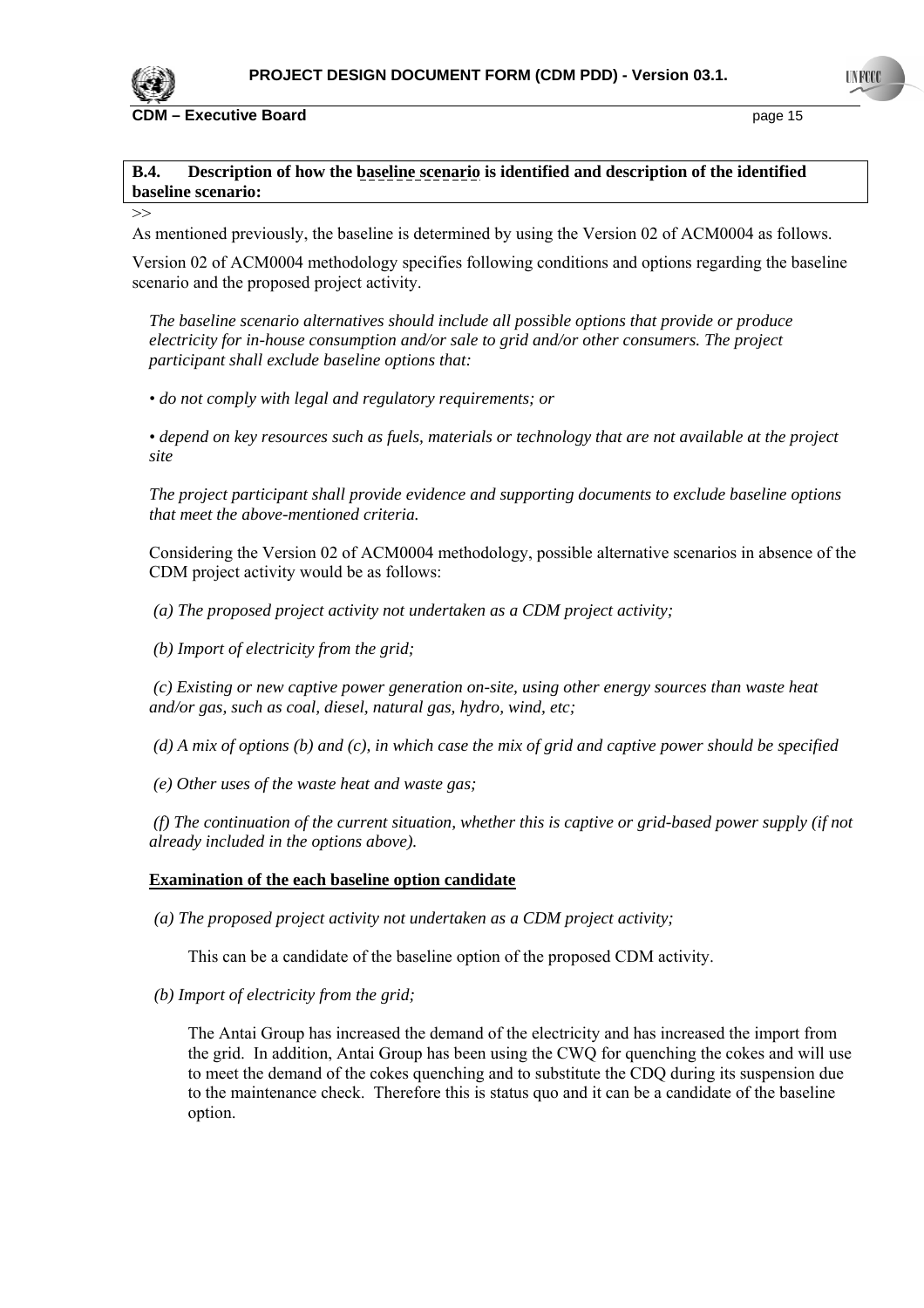

*(c) Existing or new captive power generation on-site, using other energy sources than waste heat and/or gas, such as coal, diesel, natural gas, hydro, wind, etc;* 

As mentioned in the section A, there are seven existing captive power units. As for the use of these existing captive power plants, the Antai Group has been and will use all existing captive power plants, even with the power generation from the CDQ, to meet the increasing demand for the electricity. Since the generation cost is much cheaper than price of the electricity imported from the grid, it is rational to continue to use these captive power plants. Therefore, using existing captive power plants is possible baseline scenario.

However, as for the possibility of building new captive power plant, the Chinese government has been implementing a policy to reduce the number of the small coal-fired power plants since 1996. Since there are no supply of natural gas and no possibility to introduce renewable energy such as solar, wind, small hydro in the region, coal is the only energy source for the fugitive power plant. Therefore building the new captive power plant is against the policy of the Chinese government and cannot be a candidate of the baseline option.

*(d) A mix of options (b) and (c), in which case the mix of grid and captive power should be specified;* 

This is possible baseline scenario. As for the weights, please refer to the section B.6.1.

*(e) Other uses of the waste heat and waste gas;* 

As mentioned both in the footnote #1 and in the section B.2. of this PDD, in this proposed project activity, a part of the waste-heat is planned to be used for the steam which will replace the steam generated elsewhere. However we only claim the emission reduction generated by the replacement of the North China Power Grid electricity, which is conservative. From this reason, this option is not considered as a viable option in this PDD.

*(f) The continuation of the current situation, whether this is captive or grid-based power supply (if not already included in the options above).* 

This option can be included in (b) and (c).

Therefore, in view of CDQ installation in Antai Group, following two options are available for project participants as investment options.

*Option I Installation of the CDQ equipment and auxiliary equipment such as turbines, in addition to currently existing CWQ equipment*<sup>5</sup>; corresponds to the scenario (a) above.

*Option II Import of the electricity from the grid and use of existing facility (CWQ and captive power plants) which is the continuation of the current situation (current practice); corresponds to the scenario (d).* 

We have chosen the *Option II* as a baseline scenario considering the result of its additionality check described in B.5 below.

<sup>5</sup> Coke ovens and quenching apparatus are generally operated continuously. Therefore, CWQ equipment must be installed with CDQ equipment to back up CDQ equipment in case of operation suspension during its periodical inspection or maintenance works, and for emergency.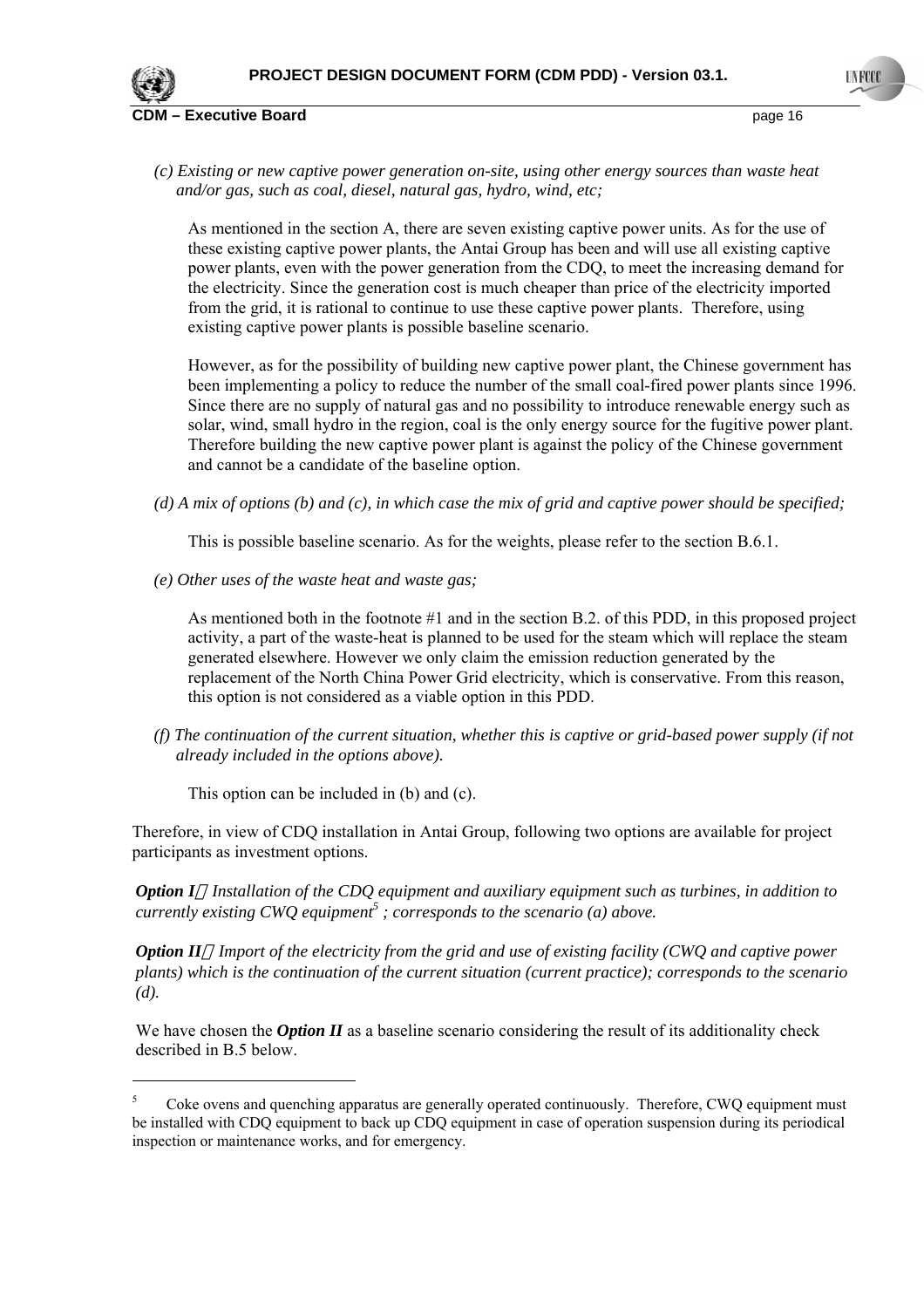

#### **CDM – Executive Board page 17 page 17 page 17 page 17**

**B.5. Description of how the anthropogenic emissions of GHG by sources are reduced below those that would have occurred in the absence of the registered CDM project activity (assessment and demonstration of additionality):** 

**>>**

We use the 'Tool for the demonstration and assessment of additionality, Version 04, November 30, 2007' ("Version 04 of Additionality Tool") to demonstrate the additionality of the proposed project.

### **(1) Step 1: Identification of alternatives to the project activity consistent with current laws and regulations**

#### **(1-a) Sub-step 1a: Define alternatives to the project activity**

We have already defined the alternatives in the previous section B.4 of this PDD.

#### **(1-b) Sub-step 1b: Enforcement with applicable laws and regulations**

Each of the above two options complies with the Chinese laws and regulations.

#### **(2) Step 2: Investment Analysis**

In the absence of CDM, alternative *Option I* is not economically attractive compared with alternative *Option II* and is therefore considered to be less plausible. The construction of the proposed CDQ project requires a large investment and the annual maintenance cost is high. Further information on the financial analysis and sensitivity analysis is provided below.

#### **(2-a) Sub-step 2a: Determine appropriate analysis method**

According to the *Tool for the demonstration and assessment of additionality*, the project may employ a simple cost analysis, investment comparison analysis, or benchmark analysis.

When the CDQ project is completed, the CWQ system will become standby equipment to back up the CDQ ovens during repair and maintenance. The project can generate revenue from electricity sales, so the simple cost analysis is not applicable. As there is more than one alternative baseline scenario, option 2 in the *Tool for the demonstration and assessment of additionality* is not applicable. Therefore, the project will undertake a benchmark analysis, identifying the internal rate of return (IRR) as the indicator to judge whether the proposed project is financially attractive.

#### **(2-b) Sub-step 2b: Apply benchmark analysis**

According to the Chinese government, *the benchmark* IRR for an investment project in the iron and steel industry is 12% (Table 8).

#### **(2-c) Sub-step 2c: Calculation and comparison of financial indicators**

Table 7 shows the parameters used to calculate IRR and Table 8 show the result of the calculation.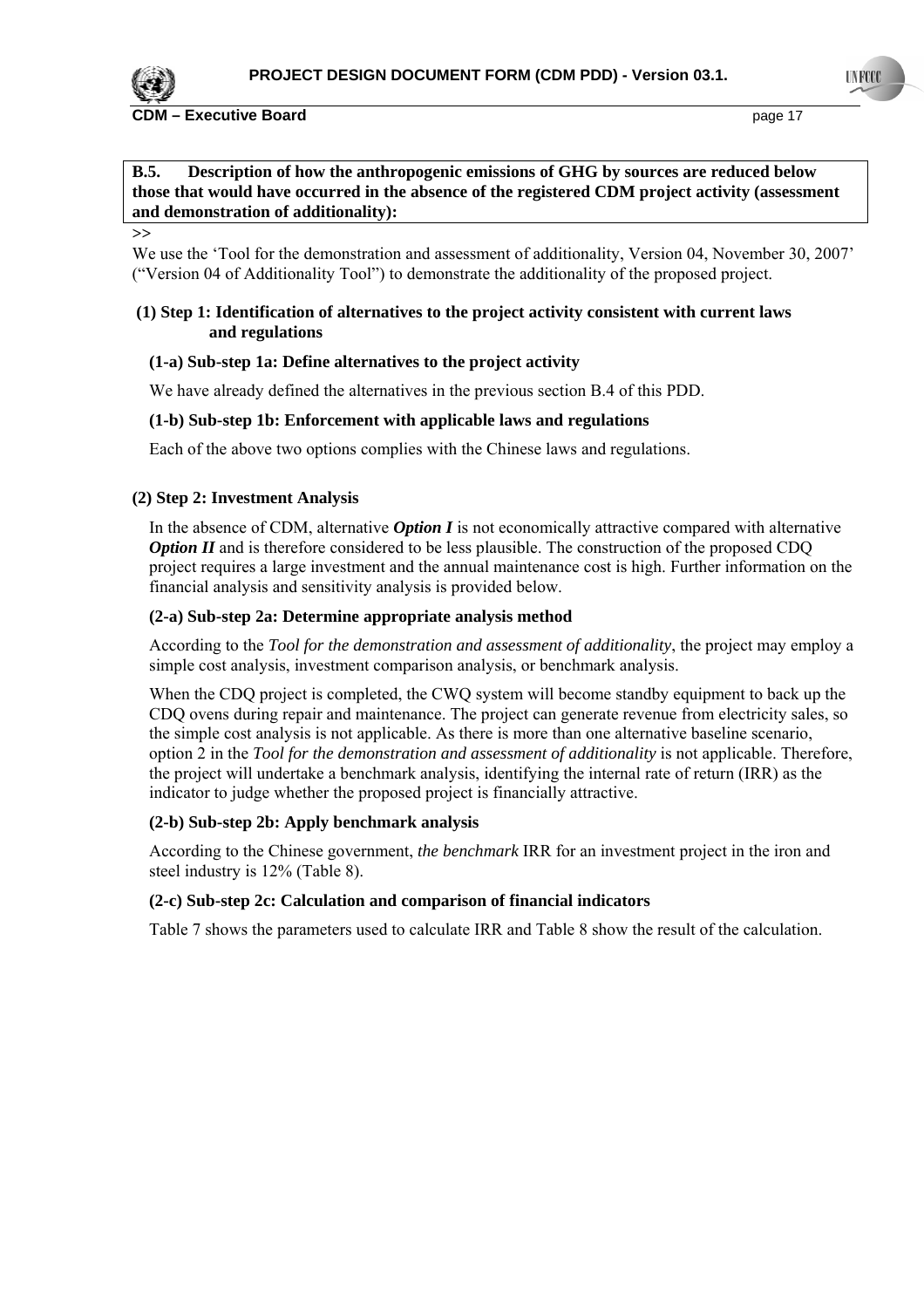

**Executive Board COM EXECUTE: COM EXECUTE: Page 18** 

| <b>Item</b>                    | <b>Quantity</b>           |
|--------------------------------|---------------------------|
| Installed power capacity       | 12 MW                     |
| Total fixed investment         | 187.79 Million RMB        |
| Annual operating cost          | 31.07 Million RMB         |
| Electricity generated          | 97.92 GWh/ year           |
| Electricity consumed           | 5.68 GWh/ year            |
| Price of electricity generated | 284.62 RMB/MWh            |
| Price of electricity consumed  | 538.43 RMB/MWh            |
| Tax rate of value added        | 17%                       |
| Tax rate of income             | 33%                       |
| Lifetime of project            | 21 year                   |
| Crediting period of CERs       | 20 year                   |
| Expected price of CERs         | $10$ \$/t-CO <sub>2</sub> |

**Table 7. Major parameters for financial analysis**

*Source:* "Feasibility Study Report of CDQ and Cogeneration of Antai Group", ACRE Coking & Engineering Consulting Corporation, MCC. 2004. Both 'period of CERs' and 'price of CERs' are expected figure made for this PDD.

*Note:* Amount of the electricity generated has increased from original 84 GWh/year (figures in the F/S report by ACRE Coking & Engineering Consulting Corporation mentioned above) to 97.92 GWh/year due to the change of the specification of the CDQ. This change will make IRR without CERs from 8.21% to10.5% that is the number still below the benchmark (Table 8, Table 9).

| Table 8. Comparison of the IRR with and without CERs revenue |  |  |  |  |
|--------------------------------------------------------------|--|--|--|--|
|--------------------------------------------------------------|--|--|--|--|

| Item                    | <b>Without CERs</b> | <b>Benchmark</b> | <b>With CERs revenue</b> |
|-------------------------|---------------------|------------------|--------------------------|
| IRR of whole investment | 8.21%               | 12%              | $13.25\%$                |

*Note:* Benchmark figure is from "Economic Evaluation Method and Parameters of Construction Project", NDRC and Ministry of Construction, China Planning Publishing, 2006, p.202. As for the detail on the IRR calculation, please refer to the Appendix of this PDD.

#### **(2-d) Sub-step 2d: Sensitivity analysis**

Sensitivity analysis will include the economic impact of the following three parameters:

- 1) Total fixed investment;
- 2) Variable cost;
- 3) Electricity and steam generated

When the parameters vary in the range of  $-10\%$  to  $+10\%$ , the IRR (without CER) will change accordingly. Variations in IRR are shown in the following Table 9.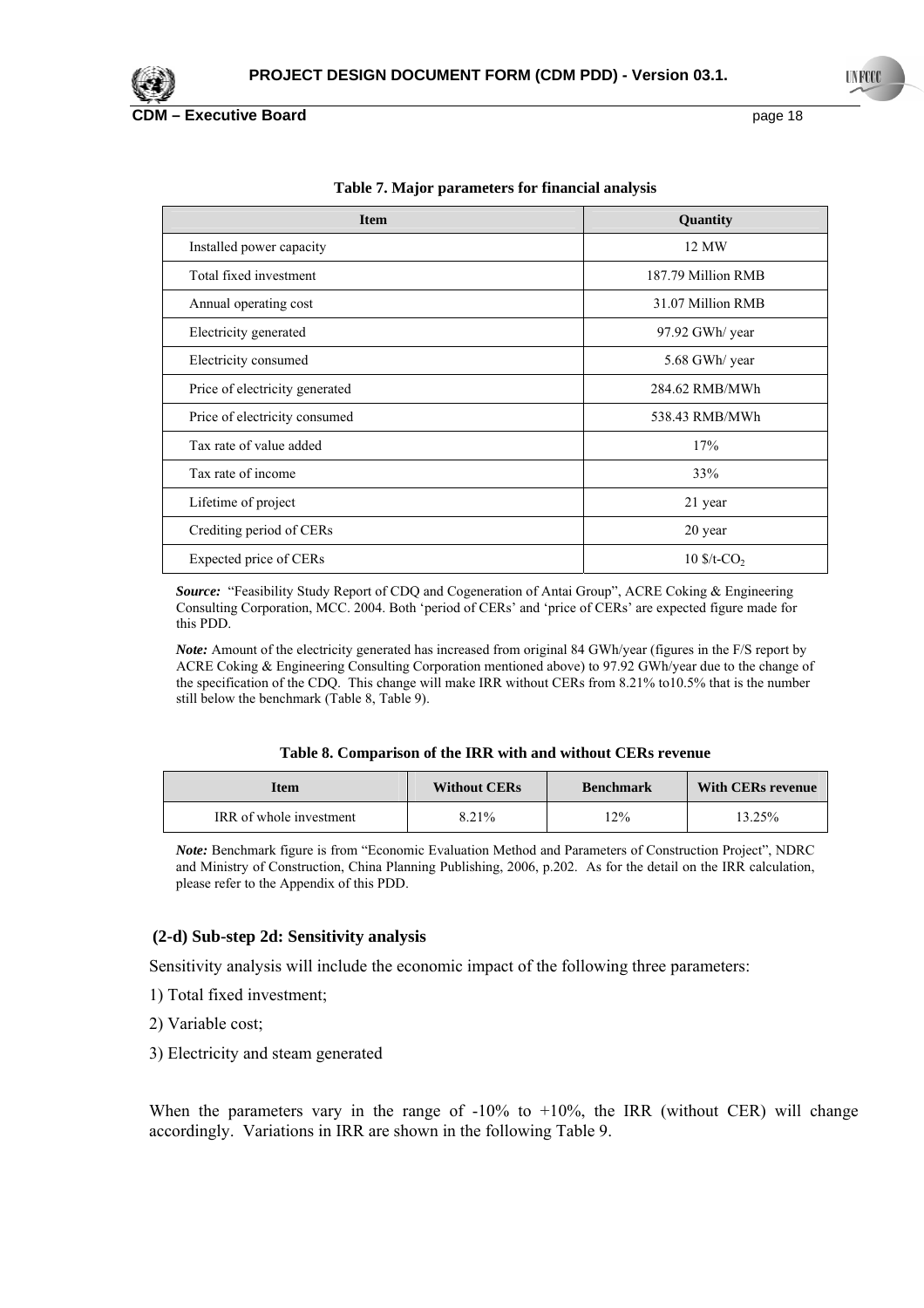

**Executive Board COM EXECUTE: COM EXECUTE: Page 19** 

| Change of<br><b>Sensitivity factor</b> | $-10\%$ | $-5\%$ | $\bf{0}$ | 5%   | 10%  |
|----------------------------------------|---------|--------|----------|------|------|
| Total fixed investment                 | 9.35    | 8.76   | 8.21     | 7.71 | 7.23 |
| Electricity and steam generated        | 6.79    | 7.52   | 8.21     | 8.88 | 9.54 |
| Variable cost                          | 9.16    | 8.69   | 8.21     | 7.72 | 7.21 |

**Table 9. The impact of parameters changes on the IRR** 

The above numbers show that the IRR is maintained to be less than the benchmark of 12% while the three parameters fluctuate in the range of  $-10\%$  to  $+10\%$ . Since the project is not economically attractive without CER revenue, the project owner will not invest in the CDQ systems unless the project is developed under the CDM. This demonstrates one aspect of the project's additionality.

## **(3) Step 3: Barrier Analysis**

## **Investment Barriers**

#### **Huge initial capital investment**

*Option I* needs huge initial investment because of the construction of industrial facilities. These are the irreversible investment with a fair amount of unpredictable risk. On the other hand, for the Antai Group, the grid electricity is not only the economically feasible power source in the long run but also requires no capital investment at any time. This option, import of the electricity, also does not require any inhouse expertise to operate and maintain.

Further, the Antai Group meets all legal and regulatory requirements to be able to purchase electricity on a continual basis. Agreement on purchase of electricity with the grid requires minimal formalities and does not pose a barrier. Therefore, *Option II*, import of the electricity from the local grid would have less preventive factors than *Option I*.

#### **Low profitability**

Recently there has been a tremendous increase of the coke price and there have been many more attracting investing opportunities in Shanxi province such as cokes production which brings cash revenue. Actually the Antai Group needs to have focused its investment on constructing the cokes production facility because of the hike of the coke price. It is a common business practice to get the low-hanging fruits first and not to diverse its investment money on other relatively lower profitability project. Therefore, these factors prevent the *Option I*, the CDQ installation, from being actually realized.

#### **Negative incentive**

One of the co-benefits of the CDQ installation is that the CDQ will reduce water contents in cokes that will make a positive economic impact on the steel production. However, in case of selling cokes from the CDQ directly to external buyers, there may be a negative economic impact. As the CDQ removes water, it will make the specific gravity of the coke smaller and the weight less, so the sales price of the coke will be less and the business less profitable. Since there is a possibility that the cokes treated with the CDQ will not be used internally for steel making but be sold to external buyers, depending on changes in the business environment of cokes production and steel making, drying the cokes works as a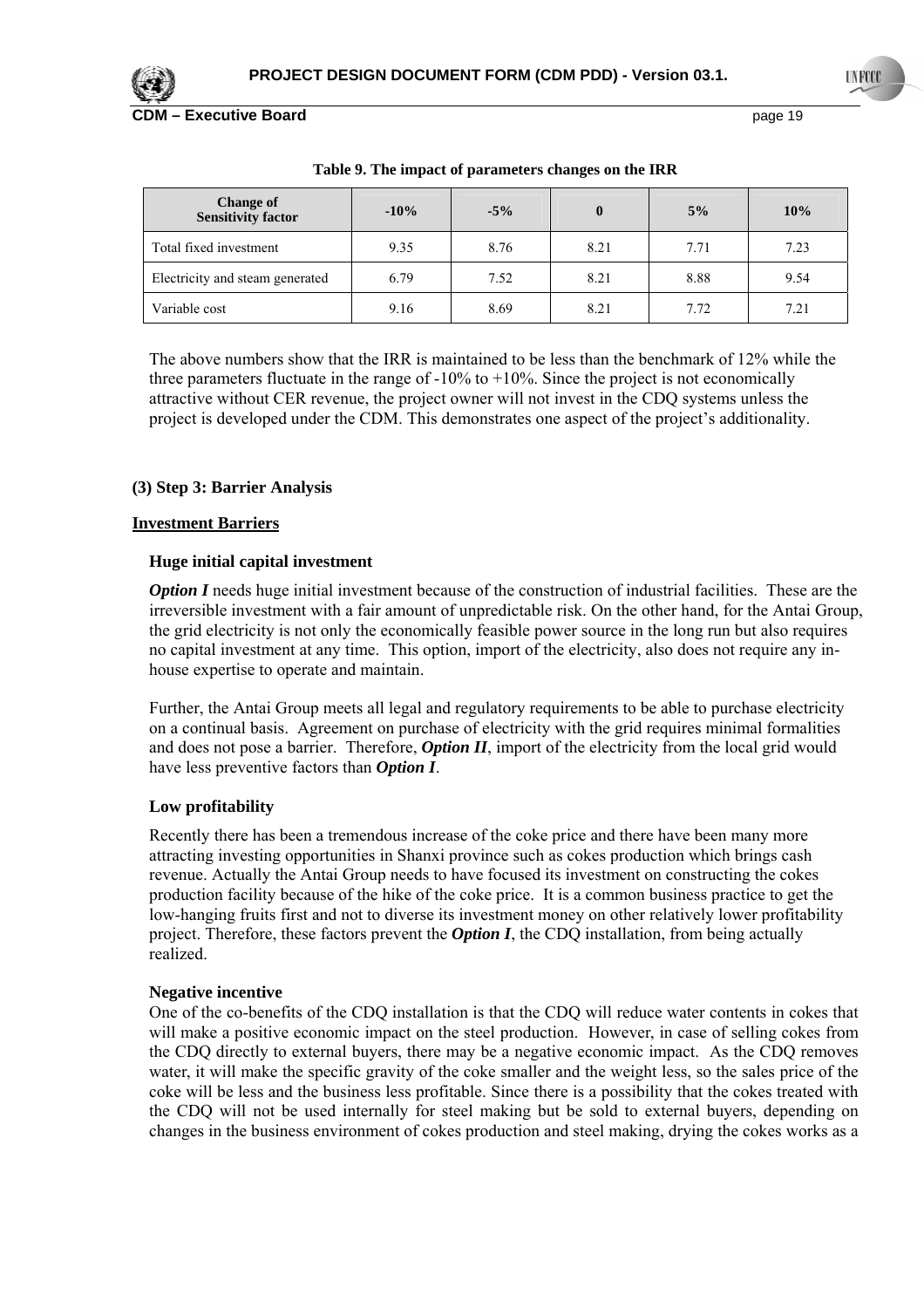

**CDM – Executive Board** page 20 **CDM – Executive Board** 

negative incentive for the installation of the CDQ. Therefore it can be said that the Antai Group has less incentive to install the CDQ equipment compared to the other state-owned big companies producing mass volume of steel which will consume all of the cokes treated with the CDQ internally.

## **Difficulty in obtaining the bank loan**

The external investor to this project activity (such as bankers of financial institutes) may perceive risks to their investment due to unfamiliarity of the technology that would be used to generate power from waste heat utilization. In addition, the management may also feel that the investment required for the project activity has associated risks since the project activity is the "first of its kind" in the region. Moreover, the coal industry sector in China is under reform. This has meant that it is difficult for financial institutions to extend project finance loans for high-risk projects of coal industry in general. Project developer, therefore, need to resort to balance sheet financing which limits their ability to develop projects without additional revenue from CDM. Therefore, these factors prevent the *Option I*, the CDQ installation, from being actually realized.

## **Technology barrier**

The preparation and operation of the CDQ technology can be more complicated compared to the CWQ equipment. It is also possible that CDQ installation that are located in China's more remote areas, especially in Shanxi province, will face technological barrier due to the more complicated civil works and operation skills required, which prevents the *Option I*, the CDQ installation, from being actually realized.

### **(4) Step 4: Common Practice Analysis**

In China, from the year 1997, CDQ installation were started to be established and operated with the public financial support. According to the information from several employees working for Japanese steel companies, the operating state of the CDQ in the whole China is 29 units (currently in operation) in 2005, in which the installation without public financial support is less than half (Table 10).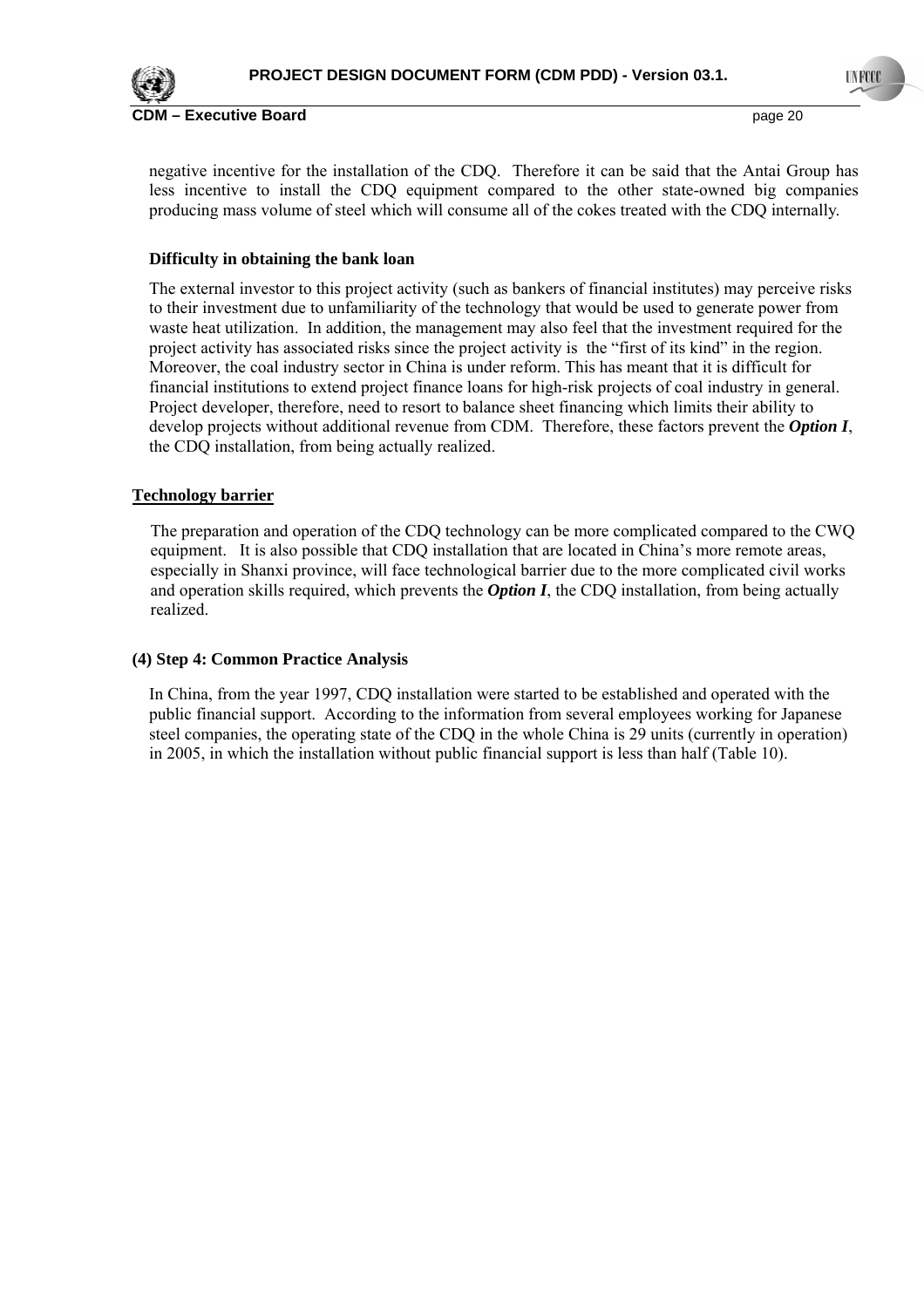

 $\overline{a}$ 

**Executive Board COM EXECUTE: COM EXECUTE: Page 21** 

| Name of the steel<br>company | Name of the province | <b>Company status</b> | Number of units<br>in operation | <b>Public financial</b><br>support |
|------------------------------|----------------------|-----------------------|---------------------------------|------------------------------------|
| Shougang                     | Beijing              | State-owned           | 2                               | Yes                                |
| Wuhan                        | Hubei                | State-owned           | 2                               | N <sub>0</sub>                     |
| Xiangtan                     | Hunan                | State-owned           |                                 | Yes                                |
| Baoshang                     | Shanghai             | State-owned           | 12                              | Yes                                |
| Maanshan                     | AnHei                | State-owned           | $\overline{2}$                  | <b>Yes</b>                         |
| Echeng                       | Hubei                | State-owned           |                                 | Yes                                |
| Anshan                       | Liaoning             | State-owned           | $\overline{2}$                  | unknown                            |
| Tangshan                     | Hebei                | State-owned           | $\overline{2}$                  | unknown                            |
| Jiangsu Shagang              | Jiangsu              | State-owned           | 3                               | unknown                            |
| Benxi                        | Liaoning             | State-owned           |                                 | unknown                            |
| Tonghua                      | Jilin                | State-owned           |                                 | unknown                            |

**Table 10. Status of the CDQ installation in China (as of 2005)** 

*Source:* Result of our survey made by interviewing employees working for Japanese and Chinese steel companies.

As shown in Table 10 above, the companies that have already installed or are now preparing the installation are all state-owned big steel companies.

Currently, the Chinese government has a scheme to support the installation of the CDQ by providing the subsidy. However only several companies have been eligible for this subsidy scheme and Antai Group is not supposed to receive this financial support in the near future mainly because it is not a big, state-owned company<sup>6</sup>.

Table 11 below shows the status of the CDQ penetration in China. Although larger companies have a higher penetration rate, the penetration rate is very small (3%) in the case of small and medium-sized companies (< 5 million ton annual steel production). Therefore, it is clear that, despite more than ten years of governmental support, the CDQ installation is still in a nascent stage in the case of small to medium-seized companies, such as the Antai Group which just currently completed the construction of steel furnace and started making the crude steel with annual production of just 1.5 million ton, and only a tiny percentage of CDQ potentials has been successfully developed and explored in this category.

<sup>6</sup> Strictly speaking, due to the privatization and reform ongoing in China, the relationship between the company and the governments is changing and taking many different forms. Having said that, still almost all those big steel companies are state-owned in the past and retain strong relationships with both local and central governments.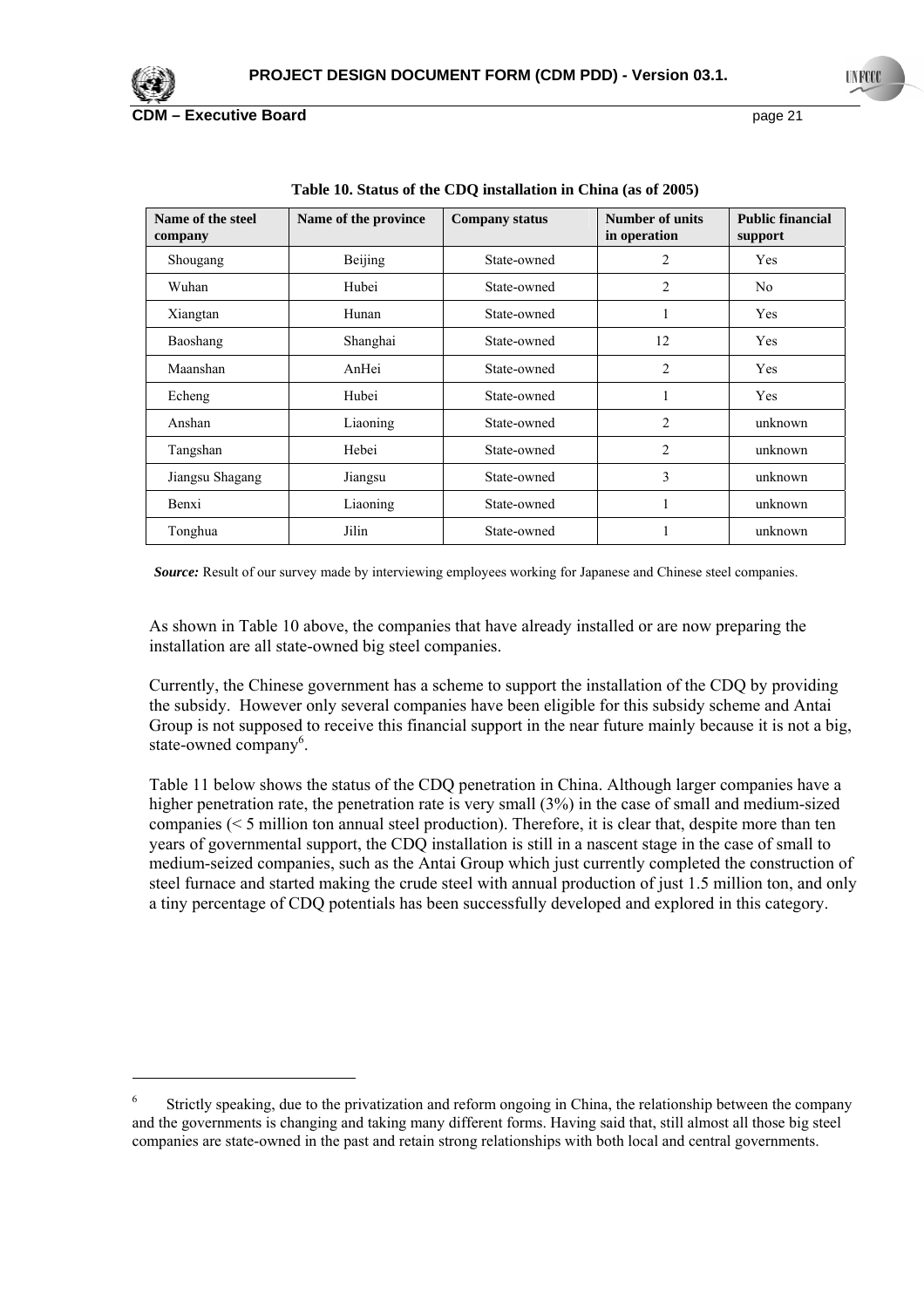

**Executive Board COM EXECUTE: Page 22** 

| <b>Steel</b><br>production<br>(mil.ton) | Number of<br>company | <b>Total steel</b><br>production in 2004<br>(mil.ton/year) | <b>Estimated coke</b><br>consumption<br>(mil.ton/year) | <b>Estimated CDO</b><br>treatment<br>$(mil.ton/year)$ *** | <b>Estimated CDO</b><br>penetration rate<br>$(\%)$ |
|-----------------------------------------|----------------------|------------------------------------------------------------|--------------------------------------------------------|-----------------------------------------------------------|----------------------------------------------------|
| >10                                     | ↑                    | 33                                                         | 13                                                     | 9.8                                                       | 76                                                 |
| $5-10$                                  | 13                   | 90                                                         | 35                                                     | 12                                                        | 35                                                 |
| $<$ 5                                   | $NA**$               | 150                                                        | 69                                                     | 2.2                                                       |                                                    |
| Total                                   | NA                   | 273                                                        | 117                                                    | 24.3                                                      | 21                                                 |

**Table 11. Penetration rate of the CDQ in China (as of 2005) \*** 

*Source:* Result of our survey made by interviewing employees working for Japanese and Chinese steel companies. Original data is quoted from *China Steel Industry 2005* and *Statistics of the China Steel Industry 2004.*

*Note:* Coke consumption is estimated by using the following parameters.

Iron-steel ratio: 0.92 (Based on total production volume in China)

Coke-iron ratio for enterprises with production capacity exceeding 2 million ton: 0.43 (average of key enterprises)

Coke-iron ratio for enterprises with production is less than 2 million ton: 0.57 (average of all iron making enterprises)

Only CDQ facilities of iron and steel producers are counted. CDQ facilities of independent coke producer are not counted. \* CDQ facilities in operation as of August 2005.

\*\* Total of 56 member companies and non-member companies of China Iron and Steel Association. Number of non-member companies is not available.

\*\*\* CDQ capacity× number of facility× 0.95 (estimated average operating ratio)

Otherwise, in the recent report of IEA (International Energy Agency), it is said that the penetration rate of CDQ in China is about 25%. (IEA  $2007$  "Tracking Industrial Energy Efficiency and CO<sub>2</sub> Emissions: In support of the G8 plan of Action".)

Moreover, in Shanxi province, as previously mentioned in the Section A.2 and A.4.3, there exists only one CDQ project planned with the use of Japanese Official Development Assistance (ODA), which will start operation in 2008. Therefore, this proposed CDM project activity will become the second CDQ installation in the Shanxi Province and the first one by a private small/medium size company without public financial support, such as the Japanese ODA and Chinese government's subsidy in the Province.

#### **(5) Additional information**

The CER revenue represents a significant source of funds for the project implementation. Successful registration of the project activity will contribute to installation of advanced technology of developed countries to Antai, to acquisition of personnel such as managers and engineers at international level, and to increase the level of energy efficiency improvement as well as environmental technology. The approval and registration of the project activity would clearly alleviate the barriers discussed in the Step 3 of the additionality test, which enables it to be undertaken as a CDM project activity. In addition, CDM project activity could only be realized with the financial and technical help which would lower the barriers. Especially expected revenue from CERs would facilitate large investment decision for the energy efficiency measures not for the main production line.

Therefore the carbon finance is very important factor in the decision making of the Antai Group. With regard to the CDM registration, we provide following information which describe: 1) Legal and Regulatory Requirement and 2) Policy additionality.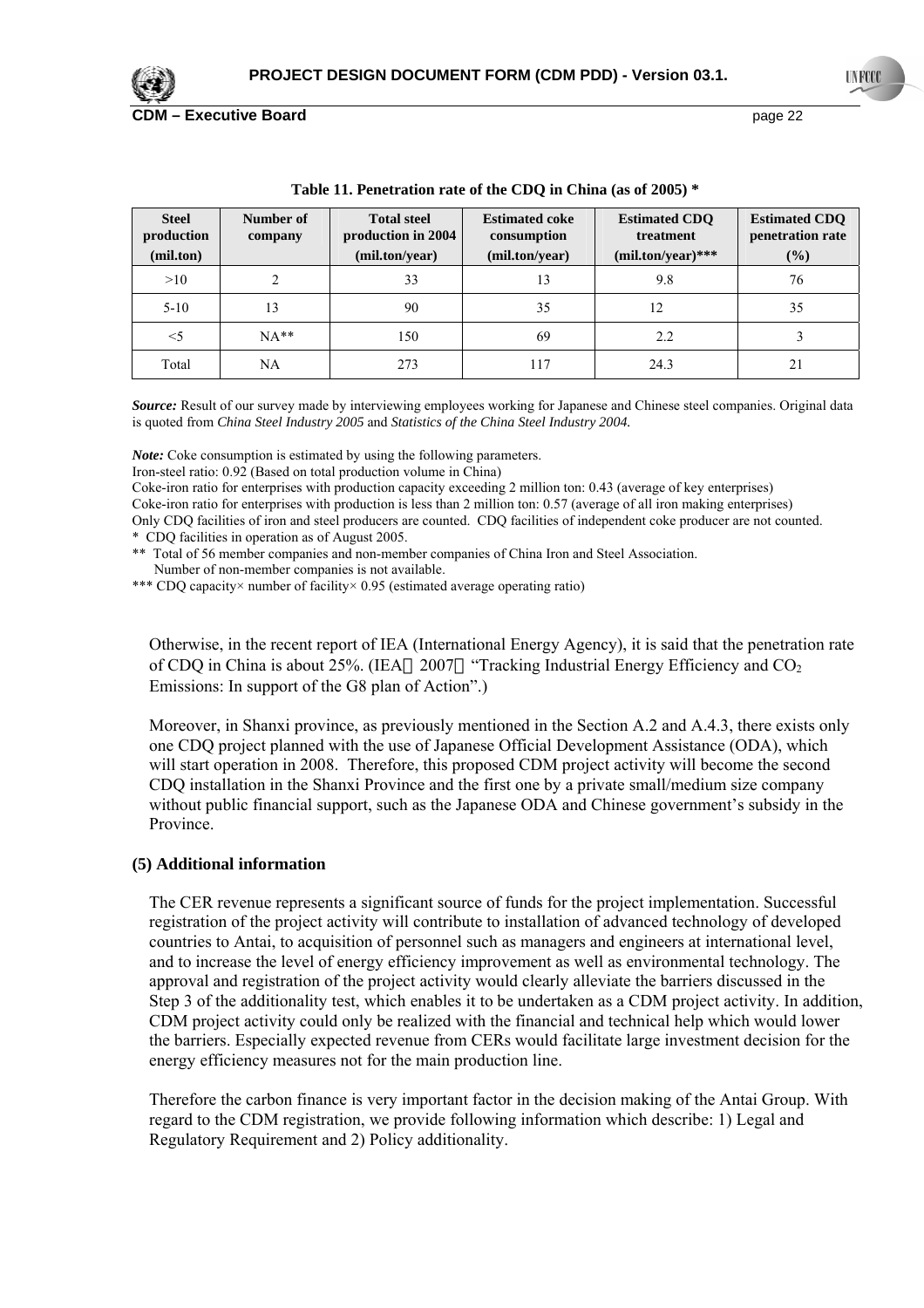## **Legal and Regulatory Requirement**

In July 2005, The Chinese government published its policy on the CDQ, which say that newly constructed coke oven should install the CDQ at the same time. However, these policies are not effective enough to force the Antai Group to install the CDQ because of following reasons:

- (a) The Antai Group has been investigating the possibility of the CDM activity long before the governmental policy announcement in 2005.
- (b) It is not the "law" but the "policy" which has been published just recently by the Chinese government and, generally speaking, in China, the "policy" only provides principles and guidance but lacks clear detailed contents of the rule. In case of the "policy", relevant government departments need to formulate specific measures to ensure the policy can be carried out.
- (c) The Antai Group's construction plan of the coke oven has been divided into two phases. First phase was the construction of two 0.55 million-ton/year capacity of coke ovens. Second phase consists of the addition of 0.55 million ton/year capacity. The Antai Group has finished the first phase (1.1 million ton/year in total) and has started the second phase. The local authority has asked to install the CDQ with the construction of the cokes oven in the second phase. However, mainly due to the lack of capital needed and weak enforcement of the order by the local authority, Antai Group will not install the CDQ without the CER revenue. In addition, there is a very large uncertainty regarding the construction of another coke oven second phase.
- (d) The Jiexiu City has no plan to implement concrete policies, such as favourable treatment measures or penalties, to realize the CDO introduction at the Antai Group.<sup>7</sup>
- (e) As mentioned previously, Antai Group is a purely private company and not the state owned company. Therefore, the Antai Group makes own investment decision purely based on the economic rationale. Unlike many of other state-owned companies, the management of the Antai Group is quite independent from the local administration.

#### **EB rule on the policy additionality**

There is the CDM EB Decision that "national and/or sectoral policies or regulations that give positive comparative advantages to less emissions-intensive technologies over more emissionsintensive technologies… that have been implemented since November 2001… may not be taken into account in developing a baseline scenario"<sup>8</sup>. Therefore it can be said that the current policy does not influence the baseline determination of this CDM project activity.

<sup>7</sup> From the interview with the Jiexiu City Economic and Trade Council (January 2003).

<sup>8</sup> http://cdm.unfccc.int/EB/Meetings/0 /eb repan3.pdf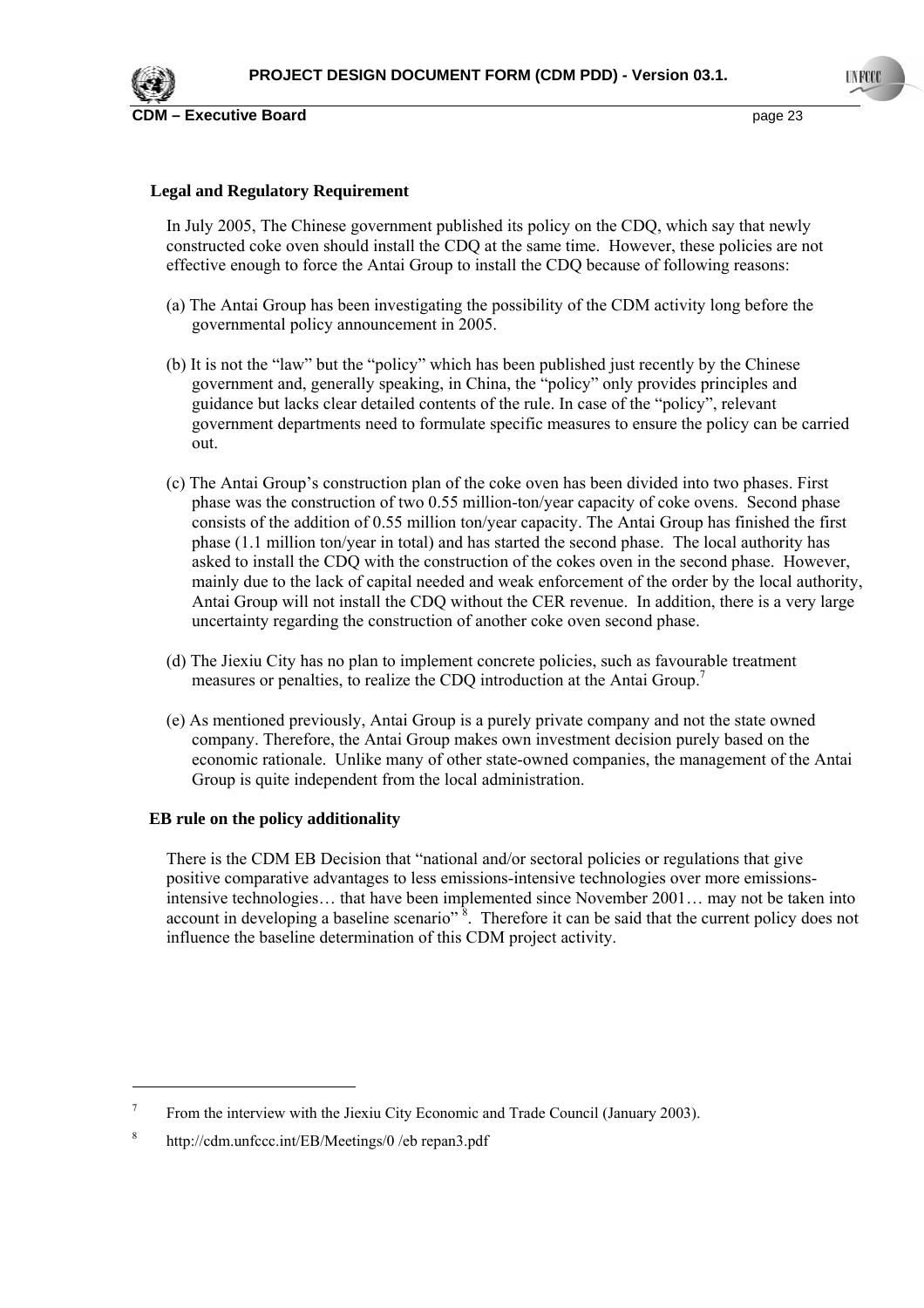

#### **Conclusion on the baseline scenario determination and additionality demonstration**

The above analysis using the Version 02 of ACM0004 and Version 04 of Additionality Tool provides clear evidence that the registration and approval as a CDM project activity allows the CDQ project to overcome barriers that are currently proving prohibitive to the installation of the CDQ. It is also clarified that the current practice (import of the electricity from the grid) is to be considered as the baseline option.

#### **B.6. Emission reduction**

#### **B.6.1. Explanation of methodological choices:**

#### >>

The following paragraphs describe the way in which the consolidated baseline methodology Version 02 of ACM0004 can be applied to the project.

#### **1) Application of the Version 02 of ACM0004 to the project**

According to the Version 02 of ACM0004, Baseline emissions are given as:

$$
BE_y = EG_y \times EF_{electricit, y}
$$
 (1)

where:

| $BE_v$ :                | Baseline GHG emissions (kt- $CO2/y$ ) during the year y                                                                                                                                                                         |
|-------------------------|---------------------------------------------------------------------------------------------------------------------------------------------------------------------------------------------------------------------------------|
| $EG_{\nu}$ :            | Net quantity of electricity supplied by the project activity during the year y<br>in GWh (This is the sum of the net electricity generation by the CDQ and<br>electricity self-consumption by the CWQ in the baseline scenario) |
| $EF_{electricity, v}$ : | $CO2$ emission factor for the electricity displaced due to the project activity<br>during the year y (t- $CO2/MWh$ ).                                                                                                           |

In case of the proposed project activity, baseline scenario is determined to be grid power supply and the Emissions Factor for displaced electricity is calculated as in ACM0002 Version 06 , 19 May 2006 (hereafter referred to as the "Version 06 of ACM0002") (please refer to B.4. of this PDD for the baseline option determination).

In determining the *net* quantity of electricity replaced, it is necessary to add the net electricity consumption by the CWQ. Therefore the Net quantity of electricity which can be equal to the electricity replaced by the project activity is:

 $EG<sub>v</sub>$  = Net quantity of electricity supplied by the project activity  $=$  Net electricity generation by the CDQ + electricity self-consumption by the CWQ  $=$   $[W_{ck, CDO} \times (p_{CDO} - y_{CDO}) + (W_{ck, CDO} + W_{ck, CWO}) \times y_{CWO}] \times 10^{-3}$  $= EG_{CDO} - E_{CDO} + E_{CWO} \times (W_{ck, CDO} + W_{ck, CWO})/W_{ck, CWO}$  (2)

where: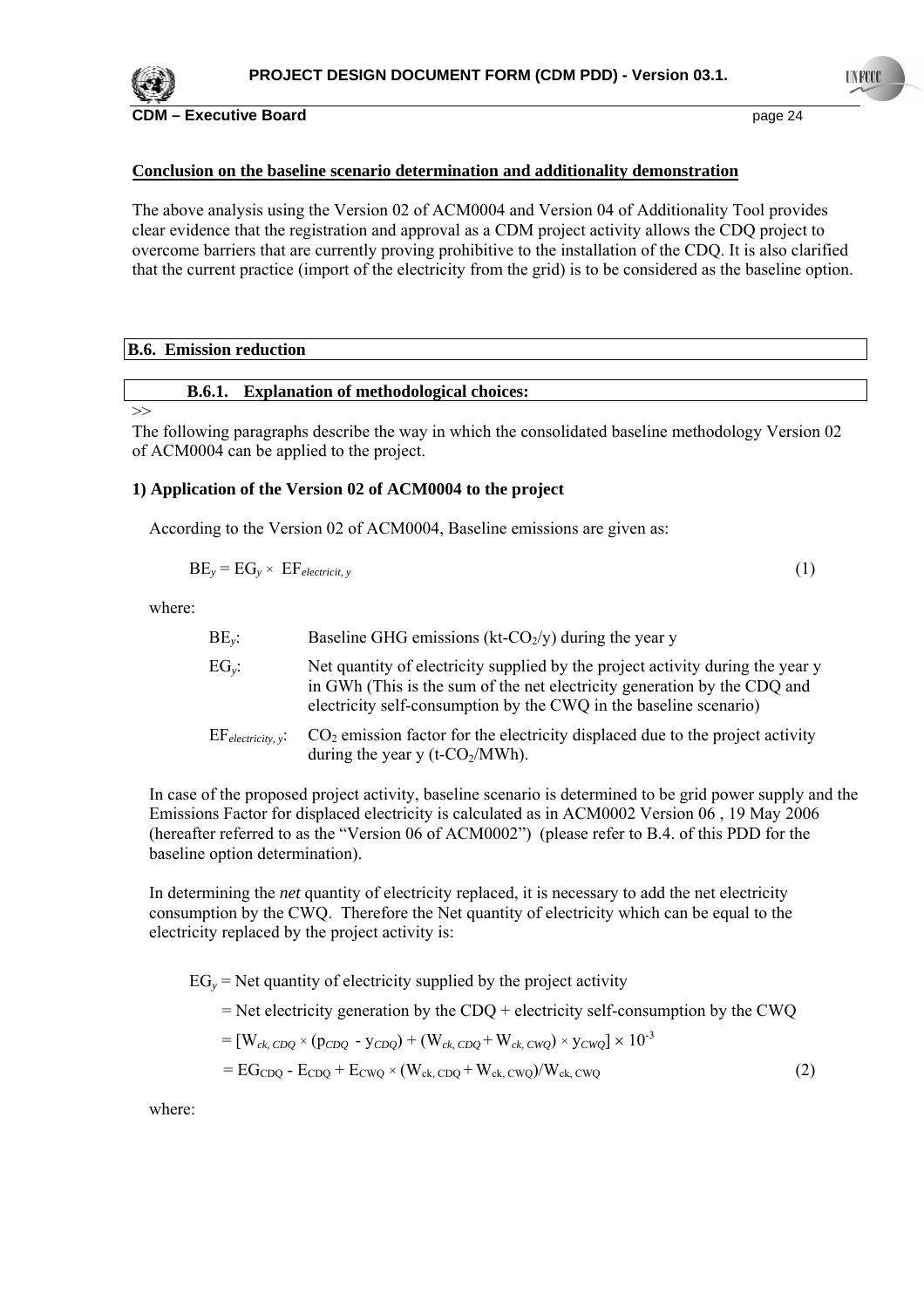

**COM – Executive Board COM 25** page 25

| $W_{ck, CDO}$ : | Cokes amounts treated with the CDQ ( $kt\text{-}coke/y$ )                                                 |
|-----------------|-----------------------------------------------------------------------------------------------------------|
| $W_{ck, CWO}$ : | Cokes amounts treated with the CWQ during the suspension and operation of<br>the CDQ $(kt\text{-}coke/y)$ |
| $p_{CDQ}$ :     | Electricity generation coefficient of CDQ equipment (kWh/t-coke)                                          |
| YCDQ            | Electricity self-consumption coefficient of CDQ equipment (kWh/t-coke)                                    |
| Yc wQ           | Electricity self-consumption coefficient of CWQ equipment (kWh/t-coke)                                    |
| $EG_{CDQ}$      | Electricity generated by the CDQ equipment $(GWh/y)$                                                      |
| $E_{CDQ}$       | Electricity self-consumed by the CDQ equipment $(GWh/y)$                                                  |
| $E_{CWQ}$       | Electricity self-consumed by the CWQ equipment (GWh/y)                                                    |

In the actual measurement through monitoring, the power consumption in the auxiliary equipment of CWQ, such as circulation pumps, ventilation pumps, etc. is determined by the monitoring of CWQ operation performance during the stoppage of  $CDQ<sup>9</sup>$ . Then, using the actual values obtained, the intensity of power consumption against coke production is calculated, which will be used along with the GHG emission factor of baseline to calculate the GHG emissions.

As shown in Version 02 of ACM0004, when the baseline scenario includes both captive and grid power, the emissions factors for the baseline are the weighted average of the emissions factors for both grid power and captive power:

 $EF_{\text{electricity,y}} = w_{\text{grid}} \times EF_{\text{grid,y}} + w_{\text{capture}} \times EF_{\text{capture,y}}$ 

where:

| $EF_{grid,v}$              | $CO2$ baseline emission factor for the grid electricity displaced due to the<br>project activity during the year y (t- $CO2/MWh$ )    |
|----------------------------|---------------------------------------------------------------------------------------------------------------------------------------|
| $EF_{\textit{capture}, V}$ | $CO2$ baseline emission factor for the captive electricity displaced due to the<br>project activity during the year y (t- $CO2/MWh$ ) |
| $W_{grid}$                 | Share of facility electricity consumption supplied by grid import<br>over the last 3 years(%)                                         |
| $W_{capitive}$             | Share of facility electricity consumption supplied by captive power plant<br>over the last 3 years $(\% )$                            |

<sup>9</sup> Strictly speaking, there are two kinds of  $y_{CWO}$ . First is the  $y_{CWO}$  in which the CWQ has been used without the CDQ. Second is the  $y_{CWO}$  in which the CWQ will be used as a temporary substitute of the CDQ. Former  $y_{CWO}$  can be monitored simultaneously with the operation of the CWQ. Since CWQ is being operated and will be operated continuously due to the imbalance between the high cokes amounts to be quenched and low CDQ capacity in this proposed project activity, we can use the existing data of the CWQ operation for the latter  $y_{\text{CWO}}$ .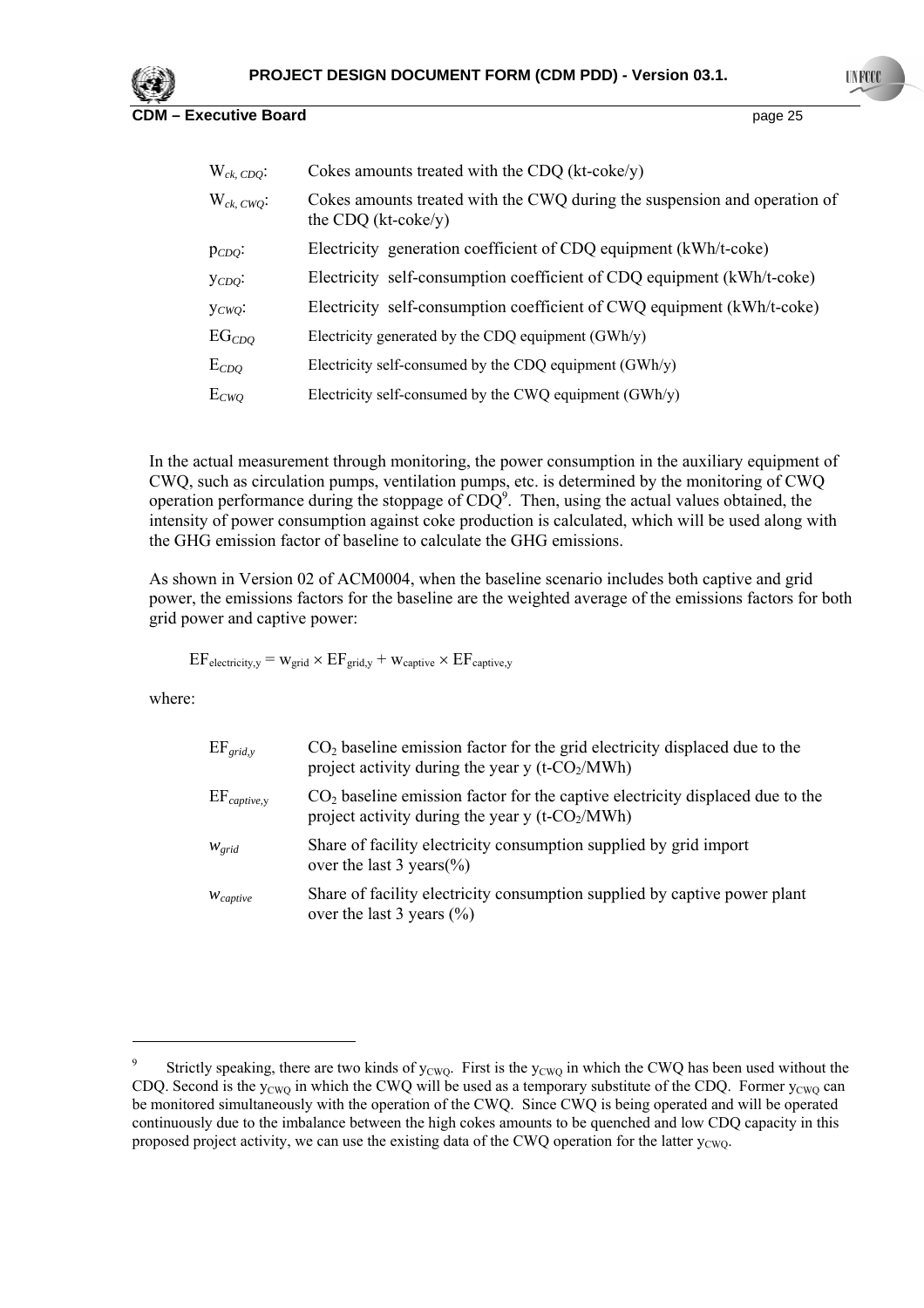

**CDM – Executive Board page 26 page 26 page 26 page 26 page 26** 

## **2) CO2 emission factor of the North China Power Grid**

The  $CO_2$  emission factor of the North China Power Grid ( $EF_{grid}$ ) was calculated based on Version 06 of ACM0002. Baseline emission factors of operating margin ( $EF_{OM,y}$ ) and build margin ( $EF_{BM,y}$ ) were calculated based on the data of the North China Power Grid, which include installed capacity, electricity output and consumption of different fuels of all plants within the North China Power Grid. Along with this calculation, the baseline emission factor  $(EF_{grid, y})$  is calculated as a combined margin (CM) of  $EF_{OM, v}$  and  $EF_{BM, v}$ , according to the following three steps.

#### **<u>Step 1. Calculate the Operating Margin Emission Factor (EF<sub>OM,***y***</sub>)</del>**</u>

According to the Version 06 of ACM0002, calculation of the  $EF_{OM,y}$  is based on the one of the four following methods.

- (a) Simple OM, or
- (b) Simple adjusted OM, or
- (c) Dispatch data analysis OM, or
- (d) Average OM

Each method is described and discussed as below.

#### **Method (a): Simple OM**

The simple OM method only can be used when low-cost/must-run resources constitute less than 50% of total amount grid generating output 1) in the five most recent years, or 2) by taking into account longterm normal for hydroelectricity generation. According to the *China Electric Power Yearbook 2004*, among the total electricity generation in 2003, the grid where the proposed project connected into has the amount of hydropower output accounting for about 1.17%, and others accounts for about 0.06 %, far less than 50%. Thus, the method (a) Simple OM can be used to calculate the baseline emission factor of operating margin  $(EF<sub>OM,y</sub>)$  for the proposed project.

#### **Method (b) : Simple adjusted OM**

The simple adjusted OM needs the annual load duration curve of the grid. In China, the detailed data of dispatch and fuel consumption are taken as confidential business information by the grid company and the power plants, therefore those data are not publicly available. Therefore, it is difficult for this CDM project activity to adopt Method (b) for the calculation of the baseline emission factor of operating margin ( $EF_{OM, y}$ ).

#### **Method (c): Dispatch data analysis OM**

This method (c) cannot be adopted for the proposed project because of unavailability of the dispatch data of the North China Power Grid, which is similar reason as method (b).

#### **Method (d) : Average OM**

Among the total amount of electricity output in 2003 of the North China Power Grid where the proposed project connected into, the hydropower accounts for far less than 50%, so method (d) is not suitable for the proposed project.

In conclusion, Method (a) Simple OM is the only reasonable and feasible method among the four methods for the calculation of the OM emission factor  $(EF_{OM,y})$  of the proposed project.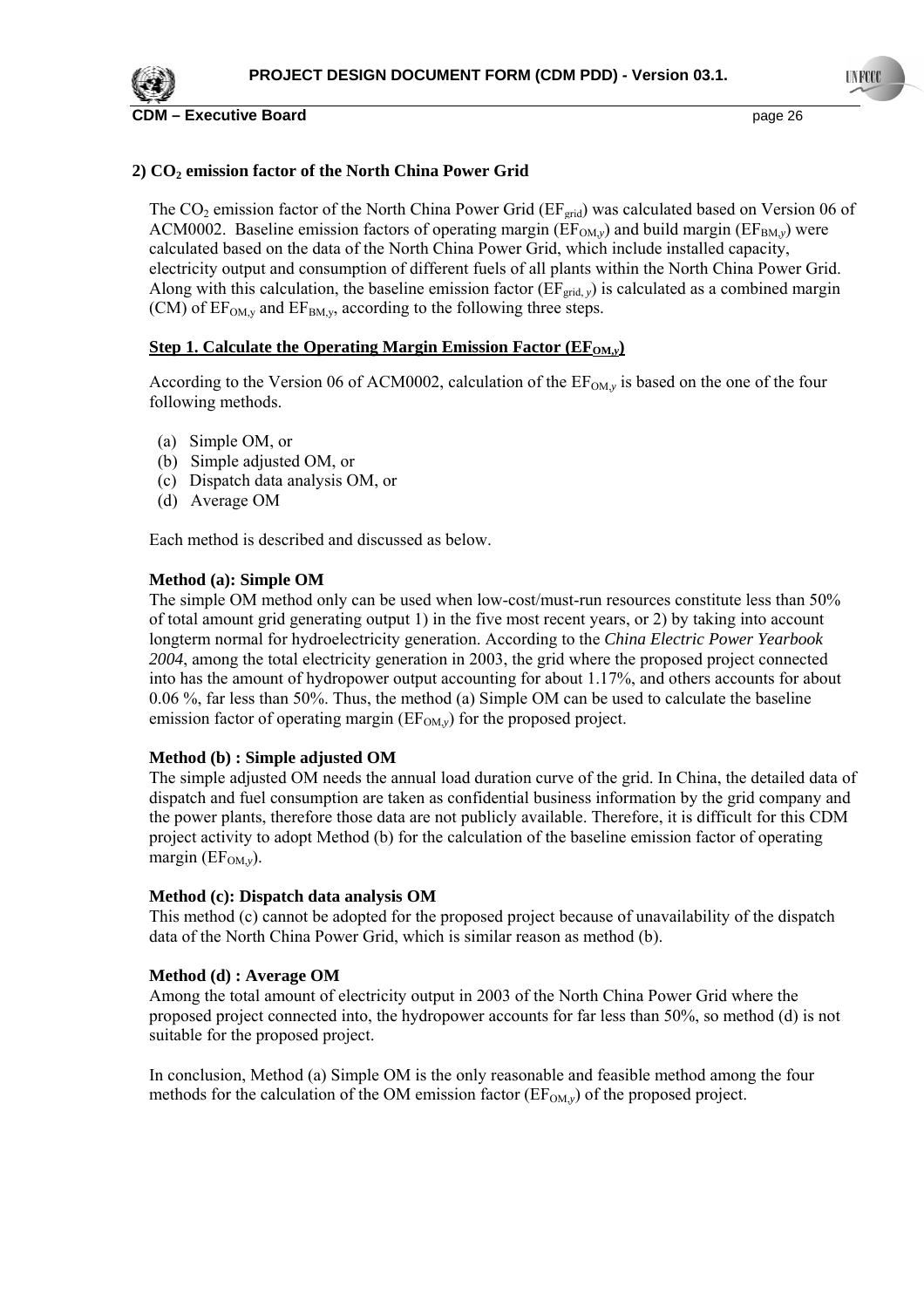

**Executive Board COM EXECUTE: Page 27 page 27 page 27** 

In accordance with Version 06 of ACM0002, the Simple OM emission factor ( $EF_{OM, simple, y}$ ) is calculated as the generation-weighted average emissions per electricity unit (t  $CO<sub>2</sub>/MWh$ ) of all generating sources serving the system, excluding those must-run power plants with lower-operating costs.

For the convenience of developing qualified projects and projects in priority areas with high efficiency, the Office of NCCCC, NDRC of the Chinese Government recently worked out China's regional grid baseline emission factors based on the EB approved consolidated methodology ACM0002 for CDM project owners<sup>10</sup>. Based on this information, the Simple OM Emission Factor ( $EF_{OM, simple, y}$ ) of the North China Power Grid is calculated as  $1.1208$  t-CO<sub>2</sub>e/MWh.

## **Step 2. Calculate the Build Margin Emission Factor (** $EF_{BM,y}$ **)**

The Office of NCCCC, NDRC of the Chinese Government has also worked out China's regional grid baseline Build Margin emission factors based on the EB approved consolidated methodology ACM0002 for CDM project owners. Based on this information, the Build Margin Emission Factor is  $0.9397$  t-CO<sub>2</sub>e/MWh.

#### **Step 3. Calculate the baseline emission factor EFgrid,***y* **for the grid electricity**

Based on Version 06 of ACM0002, the baseline emission factor EF*y* was calculated as the weighted average of the OM emission factor ( $EF_{OM}$ <sub>*y*</sub>) and the BM emission factor ( $EF_{BM}$ <sub>*y*</sub>), where the weights  $w_{OM}$  and  $w_{BM}$ , by default, were 50% (i.e.,  $w_{OM} = w_{BM} = 0.5)^{11}$ , and EF<sub>OM, y</sub> and EF<sub>BM, y</sub> were calculated as described in Steps 1 and 2 above and were expressed in t-CO<sub>2</sub>e/MWh. This Step 3 means that, in the absence of the proposed project activity, the electricity generation of the proposed project would be provided by other generating sources in the grid through the operation and expansion of the electric sector.

From the step 1 and step 2 above, the baseline combined emission factor  $= (1.1208 + 0.9397) / 2 = 1.03025$  (t-CO<sub>2</sub>e/MWh).

## **3) CO2 emission factor of the captive power plants**

Table 12 below shows the caloric value and carbon factor of the fuel for power plants of Antai. By using these numbers and fuel consumption pattern shown in Table 13 gives emission factor of the captive power plants as  $2.0637$  (t-CO<sub>2</sub>/MWh).

<sup>&</sup>lt;sup>10</sup> For the detailed information of calculation, data sources and explanation, please refer to the Bulletin Board in the website of the Chinese CDM DNA (http://cdm.ccchina.gov.cn/WebSite/CDM/UpFile/File1364.pdf) (as of Aug.9, 2007).

<sup>&</sup>lt;sup>11</sup> Although the Version 06 of ACM0002 allows alternative weight, we have chosen the 0.5 because the proposed project activity is neither Solar PV projects nor the project with suppressed demand of electricity.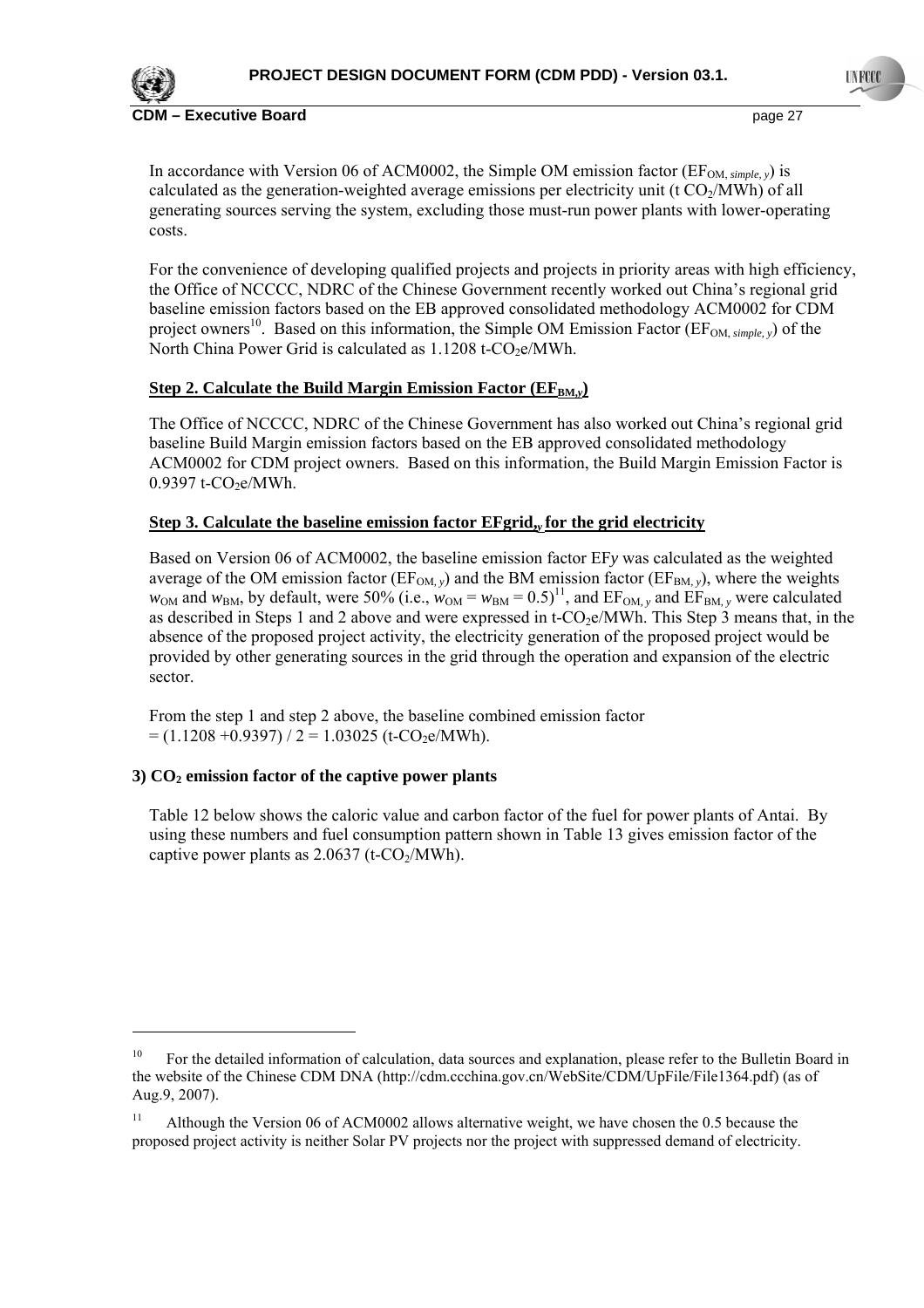

| <b>Fuel type</b>        | <b>Carbon emission factor</b><br>$(t-CO_2/kNm^3, t)$ |
|-------------------------|------------------------------------------------------|
| COG (Coke Oven Gas)     | 0.7258                                               |
| BFG (Blast Furnace Gas) | 0.7543                                               |
| CW (Coal Waste)         | 1.3315                                               |

#### **Table 12. Emission factor of the fuel for captive power plants**

*Source:* Calculation by the Antai group with actual analysis of the carbon contents in each substance as follows;

EF<sub>COG</sub>: Carbon emission factor of COG t-CO<sub>2</sub>/kNm<sup>3</sup>  $=$  (%CO + %CO<sub>2</sub> + %CH<sub>4</sub> + 2×%C<sub>2</sub>H<sub>4</sub>) /100×44/12

EF<sub>BFG</sub>: Carbon emission factor of BFG t-CO<sub>2</sub>/kNm<sup>3</sup>  $=$  (%CO + %CO<sub>2</sub>)/100 ×44/12

EF<sub>CW</sub>:Carbon emission factor of CW CO<sub>2</sub> t-CO<sub>2</sub>/t  $= \frac{6}{6}$ C/100 ×44/12

*Note:* In the volatile, CO, CH**4** and other carbon-containing material is contained, as the data of composition cannot be obtained, they treated as zero carbon content, which is conservative.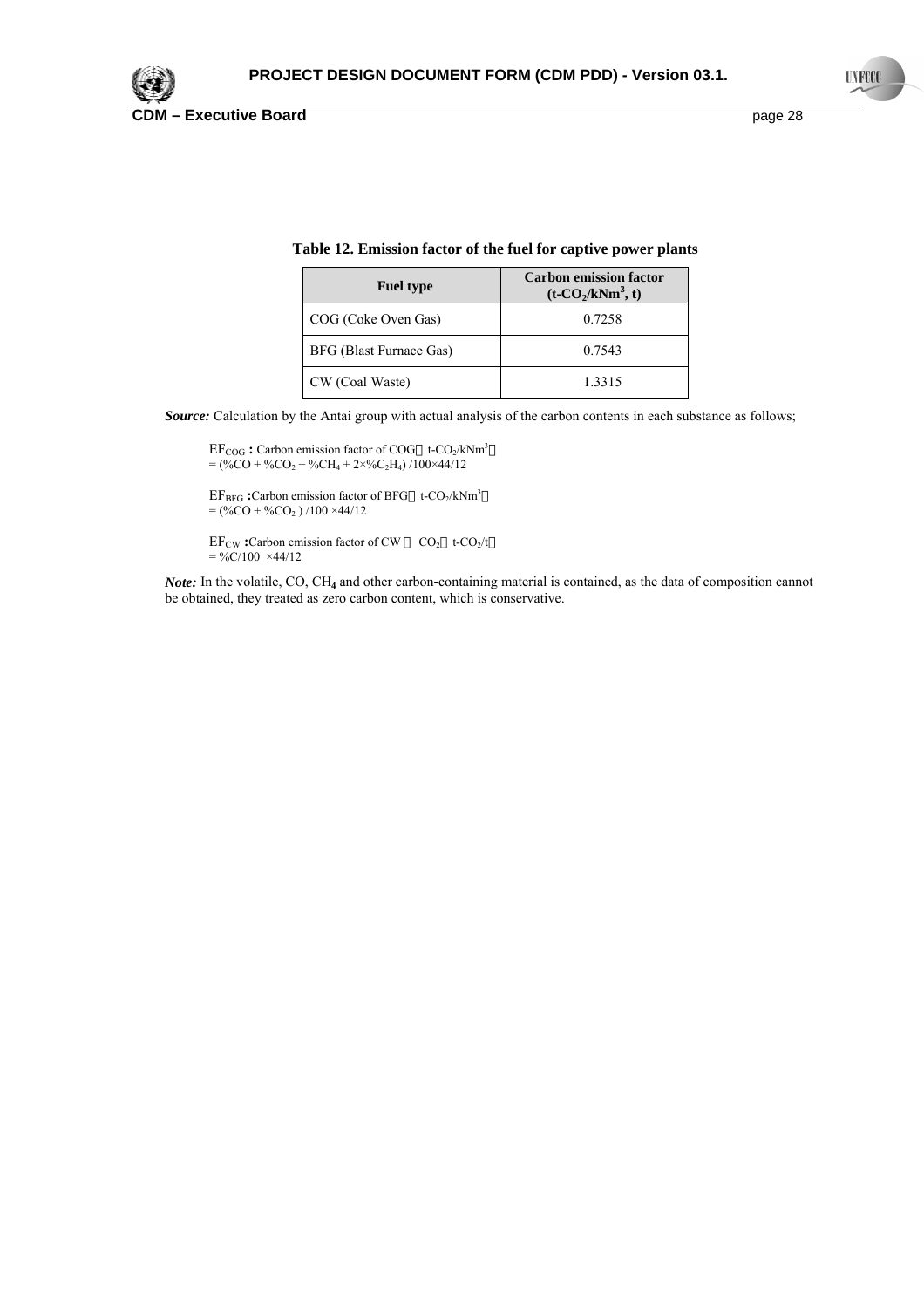

|                                    | Unit  | <b>Fuel Consumption</b><br><b>Capacity of</b><br><b>Generated</b> |                   | <b>Carbon</b> emission |                            |                                   |                      |                          |
|------------------------------------|-------|-------------------------------------------------------------------|-------------------|------------------------|----------------------------|-----------------------------------|----------------------|--------------------------|
| Year                               | No.   | <b>Starting date</b>                                              | generator<br>(MW) | electricity<br>(GWh)   | COG<br>(kNm <sup>3</sup> ) | <b>BFG</b><br>(kNm <sup>3</sup> ) | $\mathbf{CW}$<br>(t) | factor<br>$(kg-CO2/kWh)$ |
|                                    | #1    | 1998.04                                                           | $\mathfrak{Z}$    | 22.28                  | 24,460                     | 18,002                            |                      | 1.4064                   |
| 2004                               | #2    | 1998.07                                                           | $\mathfrak{Z}$    | 9.39                   | 10,314                     | 7,597                             |                      | 1.4069                   |
|                                    | #3    | 2001.09                                                           | 6                 | 27.66                  |                            |                                   | 33,191               | 1.5978                   |
|                                    | #4    | 2002.01                                                           | 6                 | 41.34                  |                            |                                   | 49,602               | 1.5978                   |
|                                    |       | Total                                                             | 18                | 100.67                 | 34,774                     | 25,600                            | 82,793               | 1.5376                   |
|                                    | #1    | 1998.04                                                           | $\mathfrak{Z}$    | 22.08                  | 21,360                     | 29,396                            |                      | 1.7061                   |
|                                    | #2    | 1998.07                                                           | $\mathfrak{Z}$    | 22.27                  | 21,544                     | 29,645                            |                      | 1.7060                   |
| 2005                               | #3    | 2001.09                                                           | 6                 | 35.35                  |                            |                                   | 42,419               | 1.5978                   |
|                                    | #4    | 2002.01                                                           | 6                 | 45.75                  |                            |                                   | 54,900               | 1.5978                   |
|                                    | #5    | 2005.11                                                           | 6                 | 1.36                   | 1,313                      | 1,810                             |                      | 1.7069                   |
|                                    | Total |                                                                   | 24                | 126.81                 | 44,217                     | 60,850                            | 97,319               | 1.6368                   |
|                                    | #1    | 1998.04                                                           | $\mathfrak{Z}$    | 22.21                  | 9,801                      | 75,923                            |                      | 2.8988                   |
|                                    | #2    | 1998.07                                                           | $\overline{3}$    | 23.52                  | 10,379                     | 80,402                            |                      | 2.8988                   |
|                                    | #3    | 2001.09                                                           | 6                 | 29.41                  |                            |                                   | 35,110               | 1.5895                   |
| 2006                               | #4    | 2002.01                                                           | 6                 | 35.02                  |                            |                                   | 41,925               | 1.5940                   |
|                                    | #5    | 2005.11                                                           | 6                 | 36.74                  | 16,173                     | 125,283                           |                      | 2.8916                   |
|                                    | $\#7$ | 2006.04                                                           | 25                | 111.14                 | 45,404                     | 351,715                           |                      | 2.6835                   |
|                                    |       | Total                                                             | 49                | 258.04                 | 81,758                     | 633,324                           | 77,035               | 2.4788                   |
| Average of 3 years $(2004 - 2006)$ |       |                                                                   | 161.84            | 53,583                 | 239,925                    | 85,716                            | 2.0637               |                          |

**Table 13. Captive power plants generation in past 3 years of Antai (2004 - 2006)** 

*Source:* Calculation by the Antai group.

*Note1:* Carbon emission factor in Table 13 was calculated by using the number of carbon emission factor for the captive power plants in Table 12 and generated electricity & fuel consumption in Table 13.

*Note2:* **As of Jan. 2008,** there is another captive power unit #8 which started in 2007.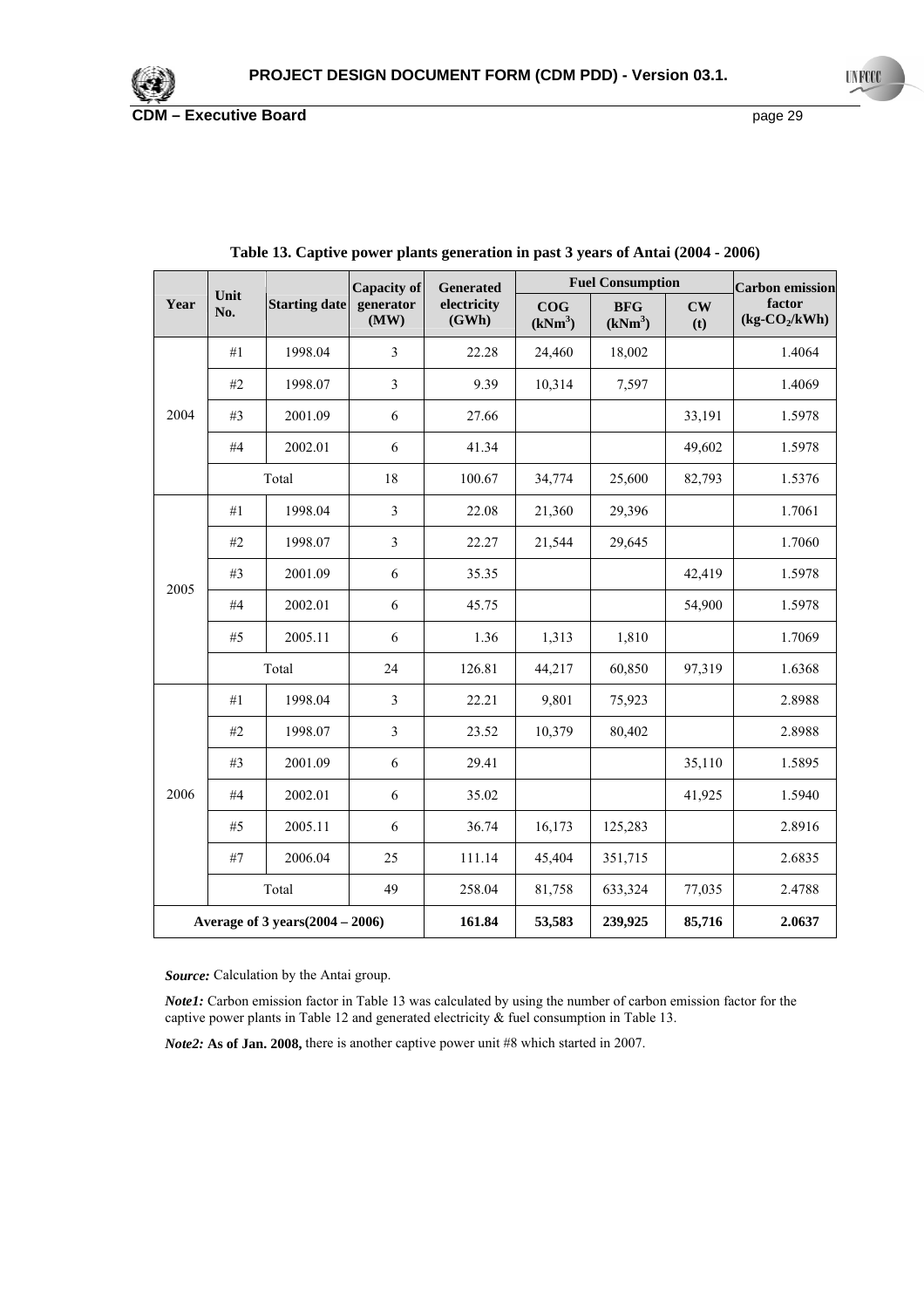

#### **4) CO2 emission factor of the baseline**

As mentioned in previous section, when the baseline scenario includes both captive and grid power, the emissions factors for the baseline are the weighted average of the emissions factors for both grid power and captive power. Using the data on the supply and demand of electricity in Antai (Table 14), weights can be calculated as shown in Table 15 below. Therefore, with these figures, emission factor of the baseline can be calculated as follows.

 $EF_{electricity, y} = w_{griq} \times EF_{grid, y} + w_{captive} \times EF_{cavity, y}$  $= 0.46 \times 1.03025 + 0.54 \times 2.06372$  $= 1.5931$ 

|                                               | Data                                       | unit      | 2004   | 2005   | 2006   | Average |
|-----------------------------------------------|--------------------------------------------|-----------|--------|--------|--------|---------|
| Capacity of captive power generation          |                                            | <b>MW</b> | 18     | 24     | 74     | 38.70   |
| Electricity from the Captive power plants     | $E_{\text{capture}}$                       | GWh       | 100.67 | 126.81 | 258.04 | 161.84  |
| Electricity from Grid (Purchased electricity) | $E_{grid}$                                 | GWh       | 41.08  | 112.90 | 252.03 | 135.34  |
| Power consumption                             | $E_{\text{capture}}$<br>$+E_{\text{grid}}$ | GWh       | 141.75 | 239.71 | 510.07 | 297.18  |
| Weight of captive power generation            | W <sub>captive</sub>                       |           | 0.71   | 0.53   | 0.51   | 0.54    |

#### **Table 14. Supply and demand of electricity (2004 - 2006)**

*Note:*  $W_{captive} = E_{captive} / (E_{grid} + E_{captive})$ 

|  |  |  | Table 15. Ratio of input and captive power and emission factor |
|--|--|--|----------------------------------------------------------------|
|--|--|--|----------------------------------------------------------------|

|                                   | Weight | <b>Emission factor</b><br>t-CO <sub>2</sub> /MWh |
|-----------------------------------|--------|--------------------------------------------------|
| North China Power Grid            | 0.46   | 1.03025                                          |
| Captive power generation in Antai | 0.54   | 2.06372                                          |

*Note:* Emission factor of North China Grid is the average of 2003-2005.

The emission reduction ER*y* by the project activity during a given year y is the difference between the baseline emissions through substitution of electricity generation with fossil fuels (BE*y*) and project emissions (PE*y*), as follows:

$$
ER_y = BE_y - PE_y \tag{3}
$$

where:

ER*y*: Emissions reductions of the project activity during the year y in kilotons of  $CO<sub>2</sub>$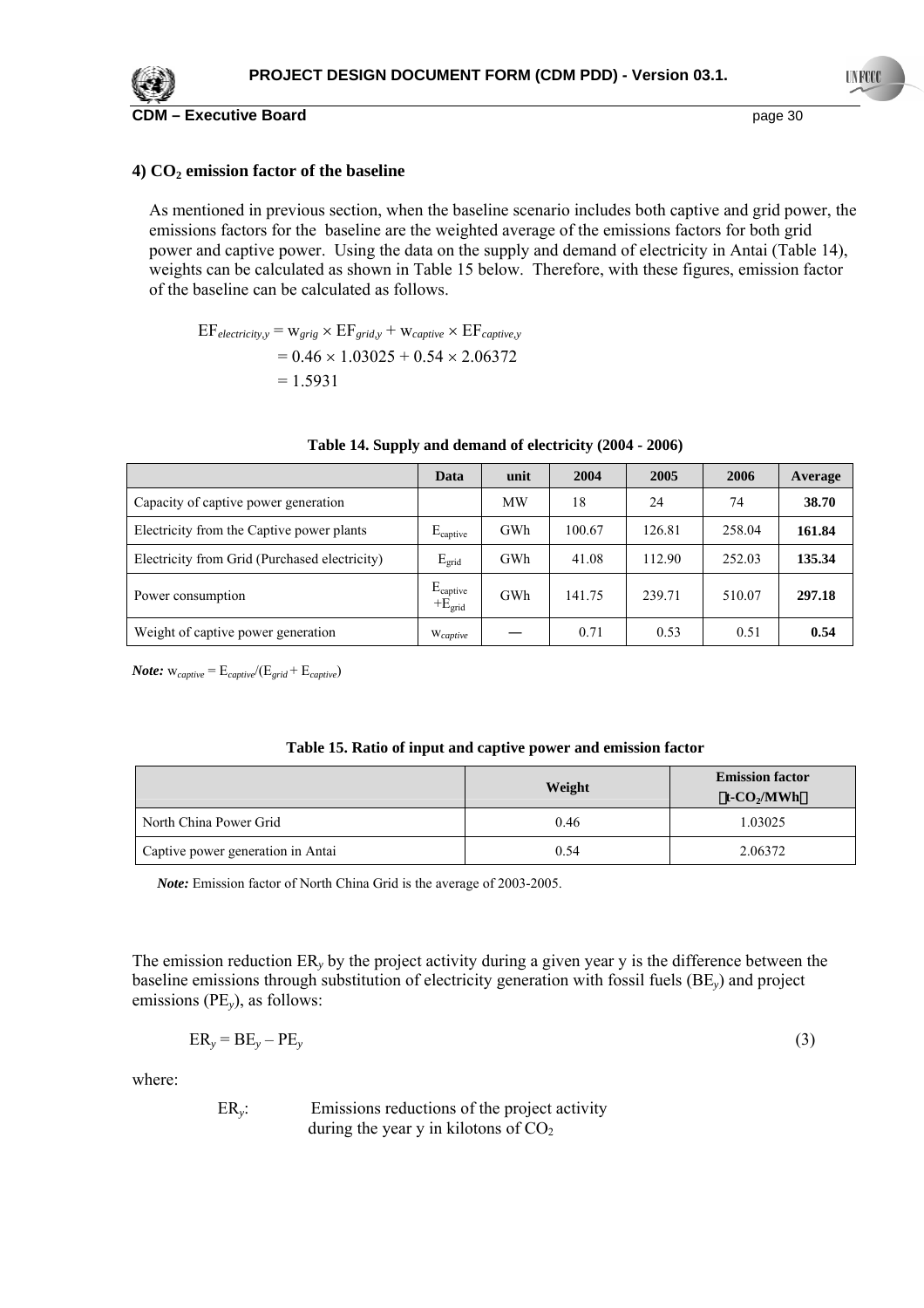

| $BE_{v}$ : | Baseline emissions due to displacement of electricity<br>during the year y in kilotons of $CO2$ |
|------------|-------------------------------------------------------------------------------------------------|
| $PE_{v}$ : | Project emissions during the year y in kilotons of $CO2$                                        |

PE can be calculated as follows:

PE*y* = W*ck,CDQ* × COEF*CDQ* /1000 + (W*ck,CWQ ×* y*CWQ*) × EF*electricity*,y /1000 + PE*start-up* = W*ck, CDQ* × COEF*CDQ*, y /1000 + E*CWQ* × EF*electricity*, y + PE*start-up*

(4)

where:

| $W_{ck, CDO}$ :                | Cokes amount treated with the CDQ (kt-coke/y)                                                                         |
|--------------------------------|-----------------------------------------------------------------------------------------------------------------------|
| $COEF_{CDO. v}$ :              | $CO2$ emissions factor from powder cokes combustion<br>in CDQ equipment ( $kg-CO2/t$ -coke)                           |
| $W_{ck, CWO}$ :                | Cokes amounts treated with the CWQ during the suspension of the CDQ<br>operation $(kt\text{-}coke/y)$                 |
| $Y_{CWO}$                      | Electricity self-consumption coefficient of CWQ equipment (kWh/t-coke)                                                |
| $EF_{\text{electricity, }v}$ . | $CO2$ emission factor for the electricity displaced due to the project activity<br>during the year y (t- $CO2/MWh$ ). |
| $PE_{start-up}$ :              | Project emission for CDQ start-up (kt- $CO2/y$ )                                                                      |
| $E_{CWO}$                      | Electricity self-consumed by the CWQ equipment $(GWh/y)$                                                              |

As for the PE*start-up*, Antai is supposed to use the COG (Coke oven gas) for start-up of the CDQ. Therefore, PE*start-up*, can be calculated as follows.

$$
PE_{start-up} = Q_{COG} \times EF_{COG} / 1000 \tag{5}
$$

where:

| Q $_{CoG}$ : | Coke oven gas for CDQ start-up $(kNm^3)$                    |
|--------------|-------------------------------------------------------------|
| $EF_{COG}$ : | Carbon emissions factor of coke oven gas (t- $CO_2/kNm^3$ ) |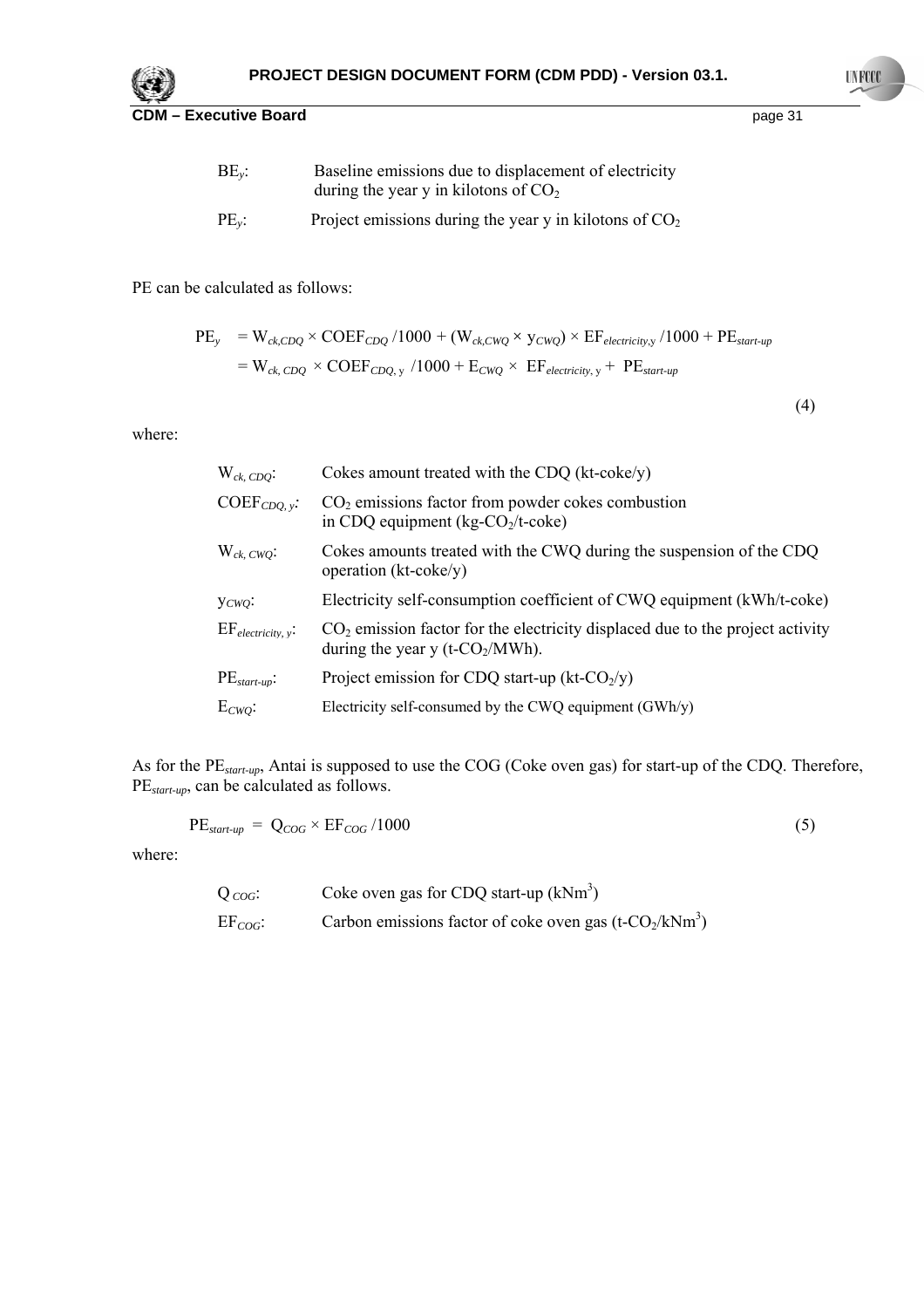

## **B.6.2. Data and parameters that are available at validation:**

| Data / Parameter:                                                                                                       | $COEF_{CDQ}$                                                                                                                                                                                                                                       |
|-------------------------------------------------------------------------------------------------------------------------|----------------------------------------------------------------------------------------------------------------------------------------------------------------------------------------------------------------------------------------------------|
| Data unit:                                                                                                              | $kg$ -CO <sub>2</sub> /t-coke                                                                                                                                                                                                                      |
| Description:                                                                                                            | $CO2$ emissions factor from powder cokes combustion in CDQ equipment                                                                                                                                                                               |
| Source of data used:                                                                                                    | A CDQ equipment could emit $CO2$ as approx. 0.3% of cokes treated with the CDQ due<br>to the combustion depending on the condition it is operated. COEF can be calculated<br>with this assumption $(0.3\%)$ and cokes amount treated with the CDQ. |
| Value applied:                                                                                                          | 9.9                                                                                                                                                                                                                                                |
| Justification of the choice<br>of data or description of<br>measurement methods<br>and procedures actually<br>applied : | Please refer to the section B.3.                                                                                                                                                                                                                   |
| Any comment:                                                                                                            | NA.                                                                                                                                                                                                                                                |

| Data / Parameter:                                                                                                       | $\mathbf{EF}_{electricity}$                                                           |
|-------------------------------------------------------------------------------------------------------------------------|---------------------------------------------------------------------------------------|
| Data unit:                                                                                                              | $t$ -CO <sub>2</sub> /MWh                                                             |
| Description:                                                                                                            | $CO2$ emission factor for the electricity displaced due to the project activity       |
| Source of data used:                                                                                                    | Calculated as a weighted sum of the emission factors of Grid and captive power plants |
| Value applied:                                                                                                          | 1.5931                                                                                |
| Justification of the choice<br>of data or description of<br>measurement methods<br>and procedures actually<br>applied : | Please refer to the section B.6.1.                                                    |
| Any comment:                                                                                                            | NA.                                                                                   |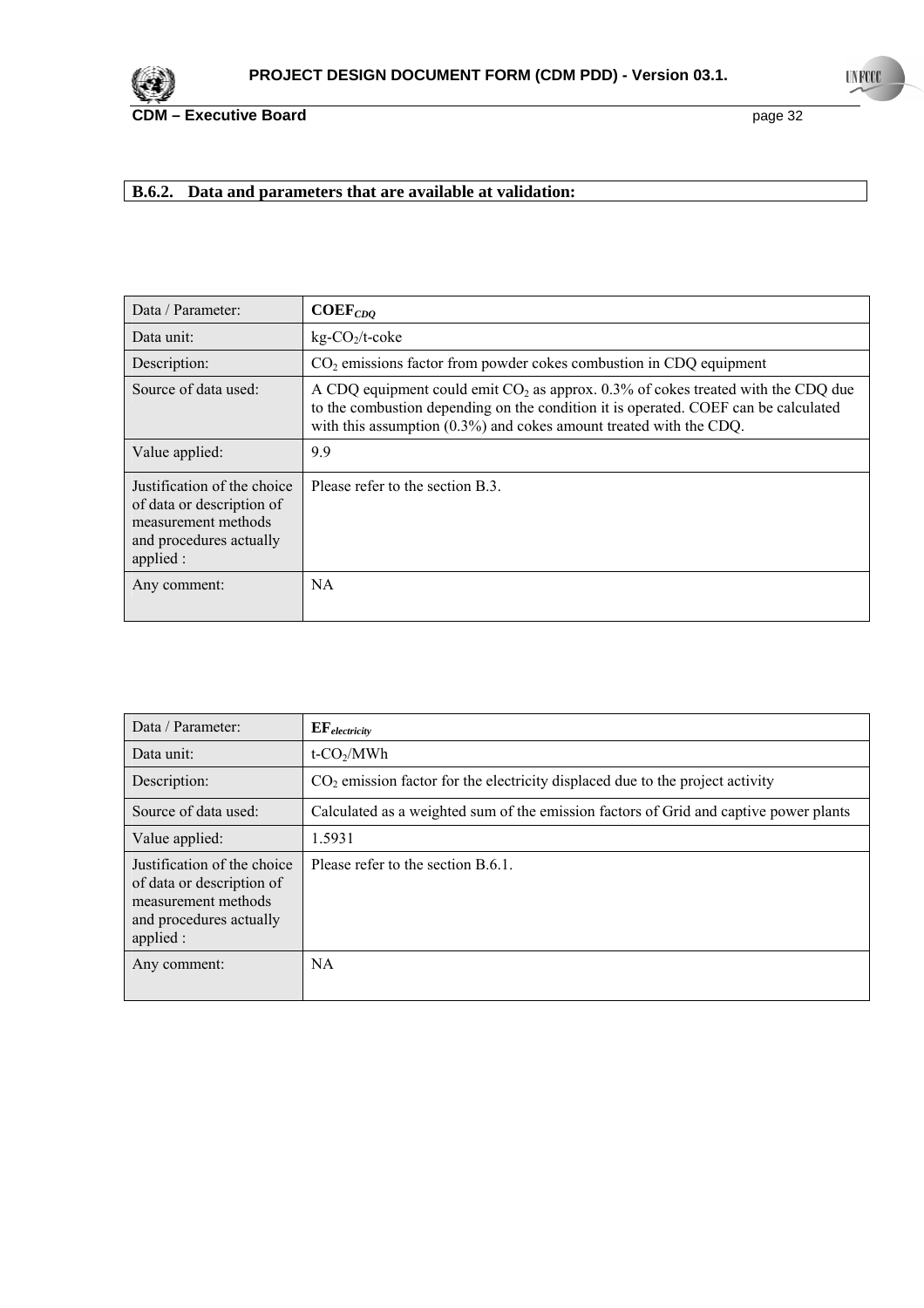

| Data / Parameter:                                                                                                       | $Q_{COG}$                                                      |
|-------------------------------------------------------------------------------------------------------------------------|----------------------------------------------------------------|
| Data unit:                                                                                                              | $kNm^3$                                                        |
| Description:                                                                                                            | Coke oven gas for CDQ start-up                                 |
| Source of data used:                                                                                                    | Specific value of the type of the CDQ to be installed to Antai |
| Value applied:                                                                                                          | 148                                                            |
| Justification of the choice<br>of data or description of<br>measurement methods<br>and procedures actually<br>applied : | Please refer to the section $B.6.3$ .                          |
| Any comment:                                                                                                            | NA                                                             |

| Data / Parameter:                                                                                                       | $EF_{COG}$                                              |
|-------------------------------------------------------------------------------------------------------------------------|---------------------------------------------------------|
| Data unit:                                                                                                              | $t$ -CO <sub>2</sub> /kNm <sup>3</sup>                  |
| Description:                                                                                                            | Carbon emissions factor of coke oven gas                |
| Source of data used:                                                                                                    | Data calculated by the Antai                            |
| Value applied:                                                                                                          | 0.7258                                                  |
| Justification of the choice<br>of data or description of<br>measurement methods<br>and procedures actually<br>applied : | Please refer to the section B.6.1 (Table.12) and B.6.3. |
| Any comment:                                                                                                            | NA.                                                     |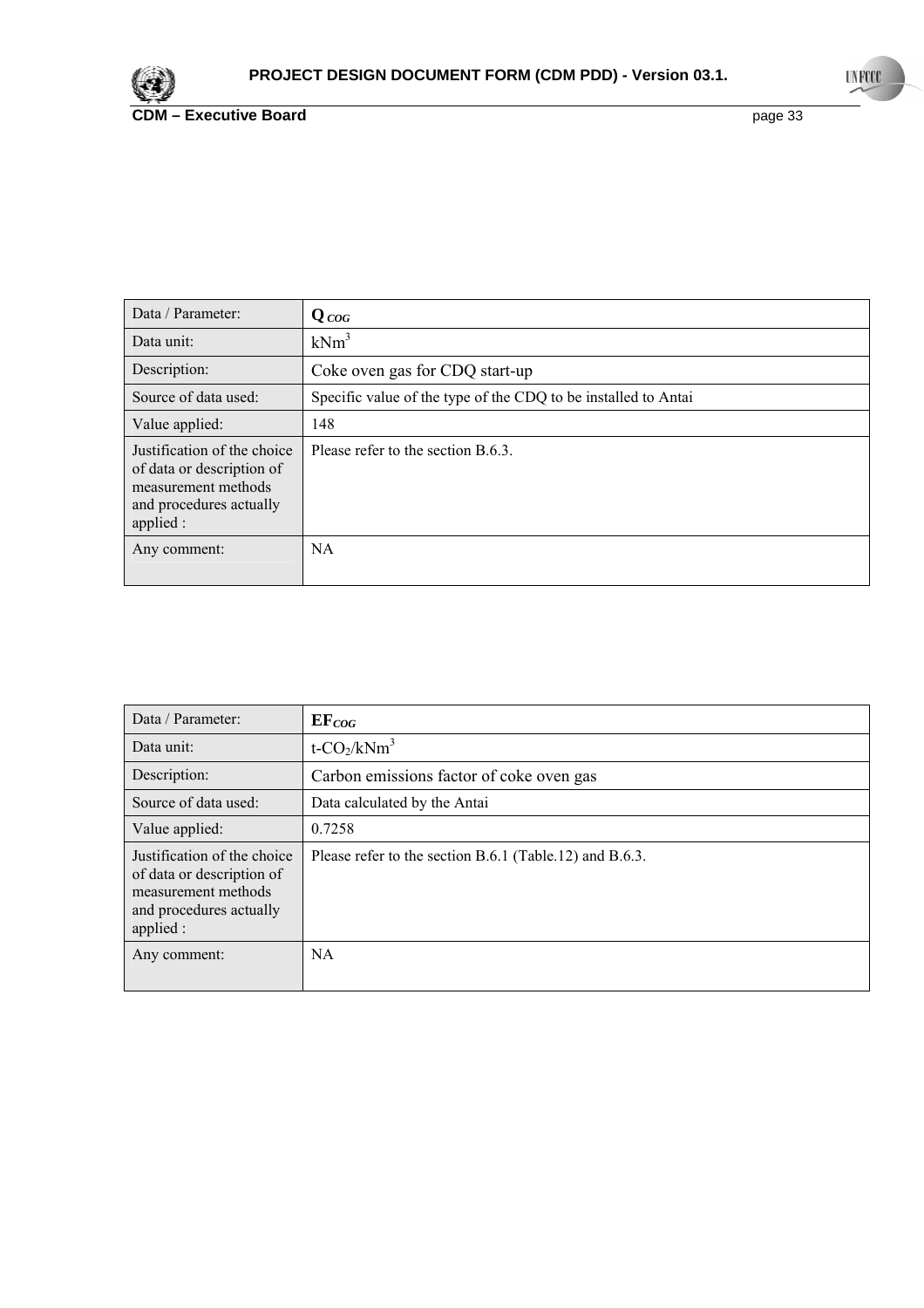

**CDM – Executive Board page 34 page 34** 

>>

#### **B.6.3. Ex-ante calculation of emission reductions:**

Ex-ante calculation of emission reductions consists of four parts: 1) calculation of the baseline emission, 2) calculation of the project emission, 3) calculation of the leakage emission and 4) calculation of the emission reduction.

#### **(1) Calculate the baseline emission: BE***<sup>y</sup>*

(1-1) GHG emissions replaced by the net CDQ electricity generation BE*1,y*

 $BE_{I,y} = (EG_{CDQ} - E_{CDQ}) \times EF_{electricity,y}$  $= (97.920 - 5.679) \times 1.5931 = 146.946 \text{ kt-CO}_2$ 

(1-2) GHG emissions due to the CWQ treatment BE*2,y*

 $BE_{2,y} = E_{CWQ} \times (W_{ck,CDQ} + W_{ck,CWQ}) / W_{ck,CWQ} \times EF_{electricity,y}$  $= 0.219 \times (1090 + 660) / 660 \times 1.5931 = 0.926$  kt-CO<sub>2</sub>

 $BE_v = BE_{I,v} + BE_{2,v}$  $= 146.946 + 0.926 = 147.871$  kt-CO<sub>2</sub>

#### **(2) Calculate the project emission: PE***<sup>y</sup>*

(2-1) On-site powder cokes consumption due to the CDQ operation PE*1,y*

 $PE_{I,y} = W_{ck,CDQ} \times COEF_{CDQ} / 1000$  $= 1090 \times 9.9 / 1000 = 10.791$  kt-CO<sub>2</sub>

(2-2) Electricity consumption by the CWQ operation PE*2,y*

 $PE_{2,y} = E_{CWO} \times EF_{electricity,y}$  $= 0.219 \times 1.5931 = 0.349$  kt-CO<sub>2</sub>

(2-3) Project emission for CDQ start-up PE*start-up*

 $PE_{start-up} = Q_{COG} \times EF_{COG} / 1000$  $= 148 \times 0.72580 / 1000 = 0.107$  kt-CO<sub>2</sub>

PE*y* = PE1,y + PE2,y + PEstart-up = 10.791 + 0.349 + 0.107 = 11.247 kt-CO2

#### **(3) Leakage: L***<sup>y</sup>*

According to ACM0004, no leakage is considered, i.e.  $L_v = 0$  kt-CO<sub>2</sub>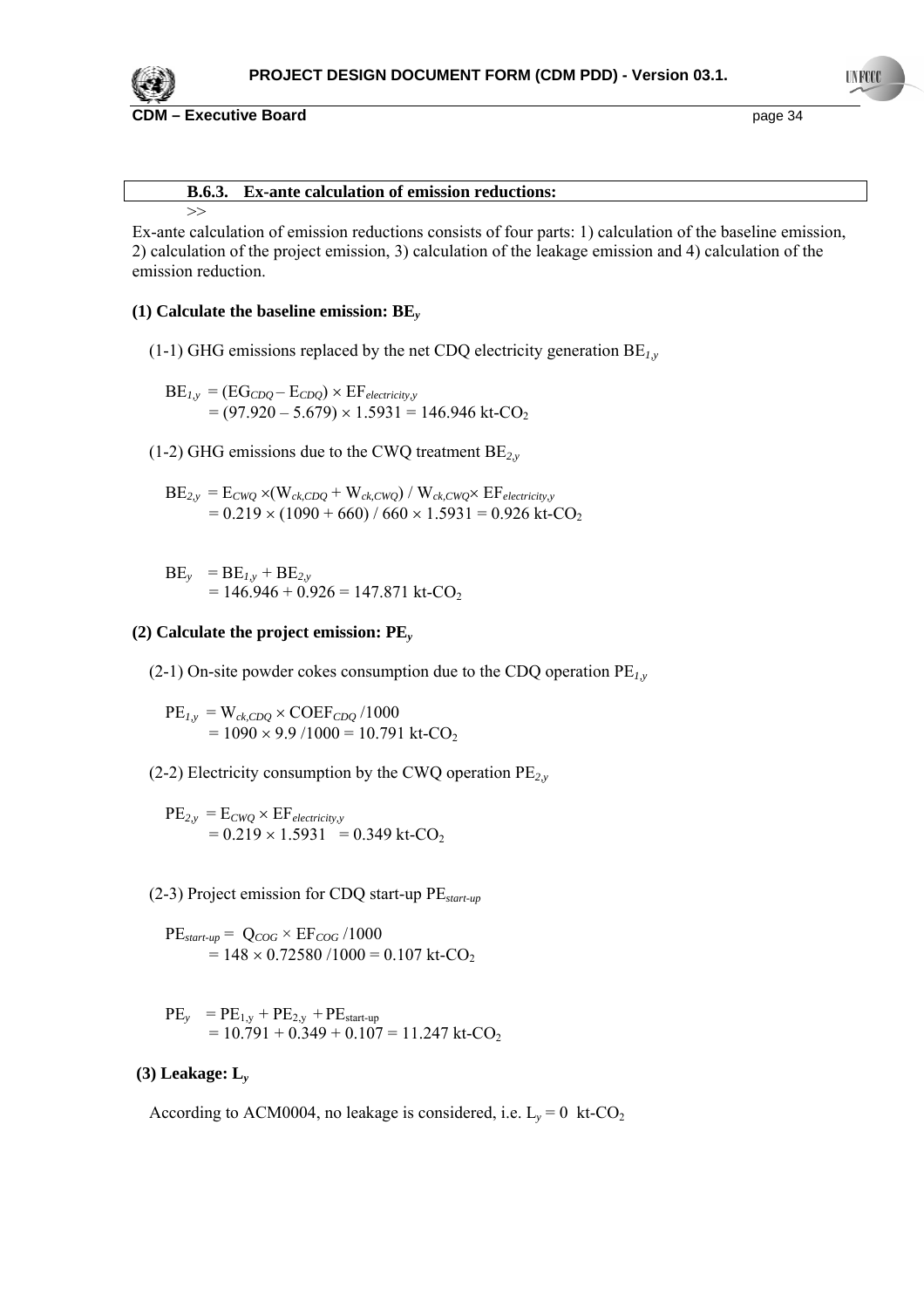

## **(4) Emission reduction: ER***<sup>y</sup>*

$$
ER_y = BE_y - PE_y - L_y
$$
  
= 147.871 - 11.247 - 0 = 136.624 kt-CO<sub>2</sub>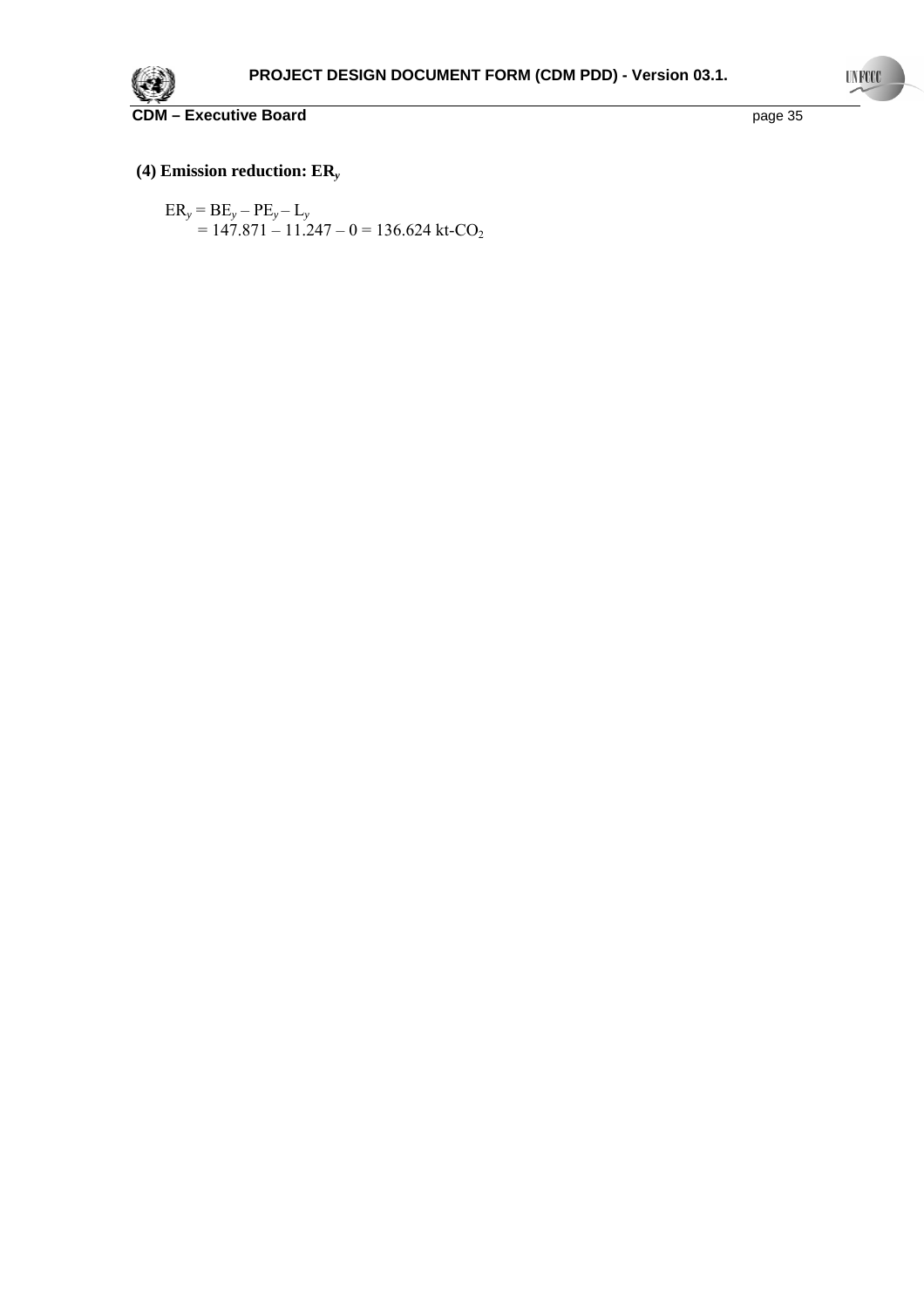

## **B.6.4. Summary of the ex-ante estimation of emission reductions:**

>>

| Data/<br>Parameter                  | <b>Description</b>                                                                 | Unit                                   | 1st year | One year | last year | 7 years  |
|-------------------------------------|------------------------------------------------------------------------------------|----------------------------------------|----------|----------|-----------|----------|
| $W_{ck, CDQ}$                       | Cokes amount treated with the CDQ                                                  | kt-coke                                | 436      | 1,090    | 545       | 7,521    |
| $W_{ck, CWQ}$                       | Cokes amount treated with the CWQ<br>during the suspension of the CDQ<br>operation | kt-coke                                | 439      | 660      | 330       | 4,729    |
| $COEF_{CDO}$                        | $CO2$ emissions factor from powder<br>cokes combustion in CDQ equipment            | kg-CO <sub>2</sub> /t-coke             | 9.9      | 9.9      | 9.9       | 9.9      |
| $Q_{COG}$                           | Coke oven gas for CDQ start-up                                                     | $kNm^3$                                | 148.0    | 148.0    | 148.0     | 1,184.0  |
| $EF_{COG}$                          | Carbon emissions factor of coke oven<br>gas                                        | $t$ -CO <sub>2</sub> /kNm <sup>3</sup> | 0.7258   | 0.7258   | 0.7258    | 0.7258   |
| $\mathrm{EG}_{CDQ}$                 | Electricity generated by the CDQ<br>equipment                                      | GWh                                    | 36.896   | 97.920   | 48.960    | 675.648  |
| $E_{CDQ}$                           | Electricity self-consumed by the CDQ<br>equipment                                  | GWh                                    | 2.272    | 5.679    | 2.840     | 39.188   |
| $E_{CWO}$                           | Electricity self-consumed by the CWQ<br>equipment                                  | GWh                                    | 0.088    | 0.219    | 0.110     | 1.512    |
| EF                                  | $CO2$ emission factor for the electricity<br>displaced due to the project activity | $t$ -CO <sub>2</sub> /MWh              | 1.5931   | 1.5931   | 1.5931    | 1.5931   |
| <b>Baseline</b><br><b>GHG</b>       | 1. GHG emissions replaced by the net<br>CDQ electricity generation                 | $kt$ - $CO2$                           | 58.778   | 146.946  | 73.473    | 1013.927 |
| Emissions                           | 2. GHG emissions due to the CWQ<br>treatment                                       | $kt$ - $CO2$                           | 0.370    | 0.926    | 0.463     | 6.389    |
| Project                             | 1. On-site powder cokes consumption<br>due to the CDQ operation                    | $kt$ - $CO2$                           | 4.316    | 10.791   | 5.396     | 74.458   |
| Activity<br><b>GHG</b><br>Emissions | 2. Electricity consumption by the<br>CWQ operation                                 | $kt$ - $CO2$                           | 0.140    | 0.349    | 0.175     | 2.409    |
|                                     | 3. Project emission for CDQ<br>start-up                                            | $kt$ - $CO2$                           | 0.107    | 0.107    | 0.107     | 0.856    |
| ER                                  | $CO2$ emission reduction                                                           | $kt$ - $CO2$                           | 54.585   | 136.625  | 68.258    | 942.593  |

#### **Table 16. Data for the ex-ante estimation of emission reduction**

*Note:* "one year" means emission per year from the second year to the seventh year. Operation rate of the 1<sup>st</sup> year is assumed to be 80% of the normal year.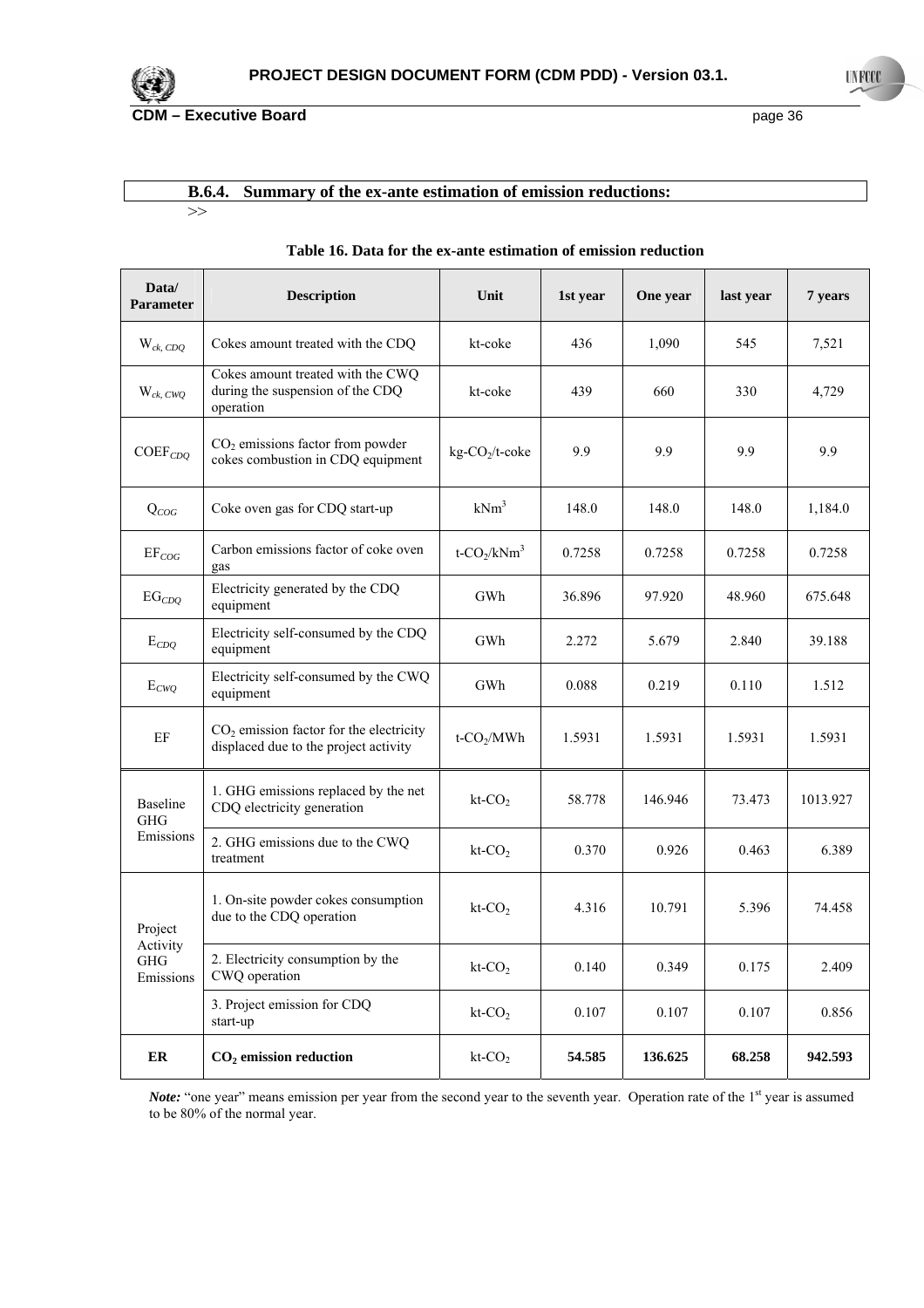

| Year                | <b>Estimation of</b><br>project activity<br>emission<br>(tonnes of $CO2e$ ) | <b>Estimation of</b><br>baseline emission<br>(tonnes of $CO2e$ ) | <b>Estimation of</b><br>Leakage<br>(tonnes of $CO2e$ ) | <b>Estimation of</b><br>overall emission reduction<br>(tonnes of $CO2e$ ) |
|---------------------|-----------------------------------------------------------------------------|------------------------------------------------------------------|--------------------------------------------------------|---------------------------------------------------------------------------|
| 2009<br>(July-Dec)  | 4,563                                                                       | 59,148                                                           | $\boldsymbol{0}$                                       | 54,585                                                                    |
| 2010                | 11,247                                                                      | 147,872                                                          | $\boldsymbol{0}$                                       | 136,625                                                                   |
| 2011                | 11,247                                                                      | 147,872                                                          | $\boldsymbol{0}$                                       | 136,625                                                                   |
| 2012                | 11,247                                                                      | 147,872                                                          | $\mathbf{0}$                                           | 136,625                                                                   |
| 2013                | 11,247                                                                      | 147,872                                                          | $\mathbf{0}$                                           | 136,625                                                                   |
| 2014                | 11,247                                                                      | 147,872                                                          | $\mathbf{0}$                                           | 136,625                                                                   |
| 2015                | 11,247                                                                      | 147,872                                                          | $\mathbf{0}$                                           | 136,625                                                                   |
| 2016<br>$(Jan-Jun)$ | 5,678                                                                       | 73,936                                                           | $\boldsymbol{0}$                                       | 68,258                                                                    |
| <b>Total</b>        | 77,723                                                                      | 1,020,316                                                        | $\bf{0}$                                               | 942,593                                                                   |

## **Table 17. Summary of the ex-ante estimation of emission reduction**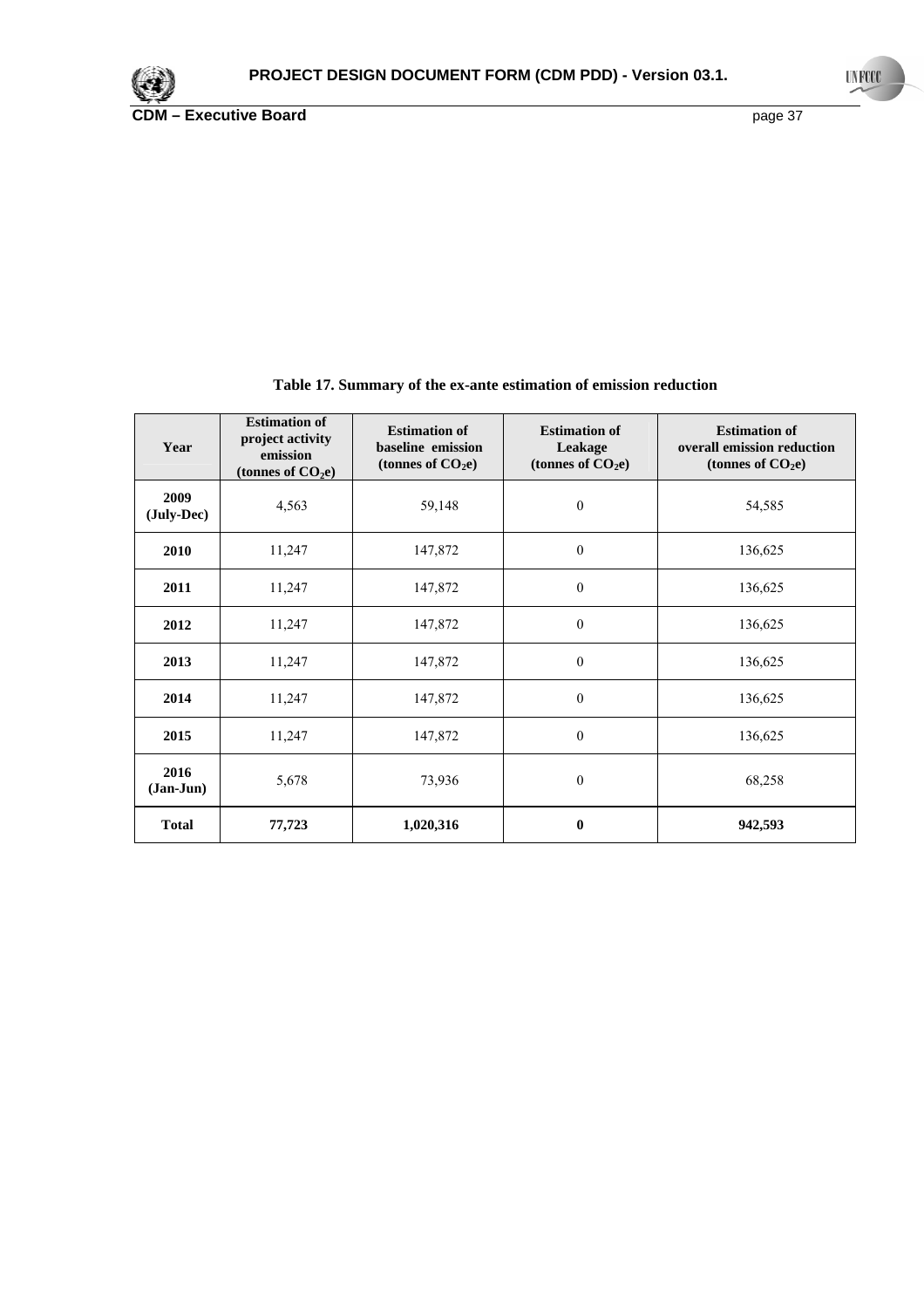

## **B.7. Application of the monitoring methodology and description of the monitoring plan:**   $>>$

## **B.7.1 Data and parameters monitored:**

| Data / Parameter:                                                                                         | #1. $W_{ck,CDQ}$                                                                                                                                                                                                                           |
|-----------------------------------------------------------------------------------------------------------|--------------------------------------------------------------------------------------------------------------------------------------------------------------------------------------------------------------------------------------------|
| Data unit:                                                                                                | kt-coke/y                                                                                                                                                                                                                                  |
| Description:                                                                                              | Cokes amounts treated with the CDQ                                                                                                                                                                                                         |
| Source of data to be used:                                                                                | On-site measurement                                                                                                                                                                                                                        |
| Value of data applied for the<br>purpose of calculating<br>expected emission<br>reductions in section B.5 | $1st$ year: 436<br>$2nd$ -7 <sup>th</sup> year: 1090<br>$8th$ year: 545                                                                                                                                                                    |
| Description of measurement<br>methods and procedures to<br>be applied:                                    | Continuously measured with meter and electronically archived                                                                                                                                                                               |
| QA/QC procedures to be<br>applied:                                                                        | Measurement results should be crosschecked with the quantity of the sales                                                                                                                                                                  |
| Any comment:                                                                                              | Amount of the cokes treated with the CDQ in the 1 <sup>st</sup> year is assumed to be 40% of<br>the average yearly amounts. Last year was 545. Amount of the cokes will be<br>measured by the meter installed in the belt-conveyer system. |

| Data / Parameter:                                                                                         | $#2$ . W <sub>ck, CWO</sub>                                                                                                                                                                                           |
|-----------------------------------------------------------------------------------------------------------|-----------------------------------------------------------------------------------------------------------------------------------------------------------------------------------------------------------------------|
| Data unit:                                                                                                | kt-coke/y                                                                                                                                                                                                             |
| Description:                                                                                              | Cokes amounts treated with the CWQ during the suspension of the CDQ operation                                                                                                                                         |
| Source of data to be used:                                                                                | On-site measurement                                                                                                                                                                                                   |
| Value of data applied for the<br>purpose of calculating<br>expected emission<br>reductions in section B.5 | $1st$ year: 439<br>$2^{nd}$ -7 <sup>th</sup> year: 660<br>$8th$ year: 330                                                                                                                                             |
| Description of measurement<br>methods and procedures to<br>be applied:                                    | Continuously measured with meter and electronically archived                                                                                                                                                          |
| QA/QC procedures to be<br>applied:                                                                        | Measurement results should be crosschecked with the quantity of the sales                                                                                                                                             |
| Any comment:                                                                                              | This $W_{ck,CWO}$ is necessary to calculate the $y_{CWO}$ (Electricity self-consumption<br>coefficient of CWQ equipment). Amount of the cokes will be measured by the meter<br>installed in the belt-conveyer system. |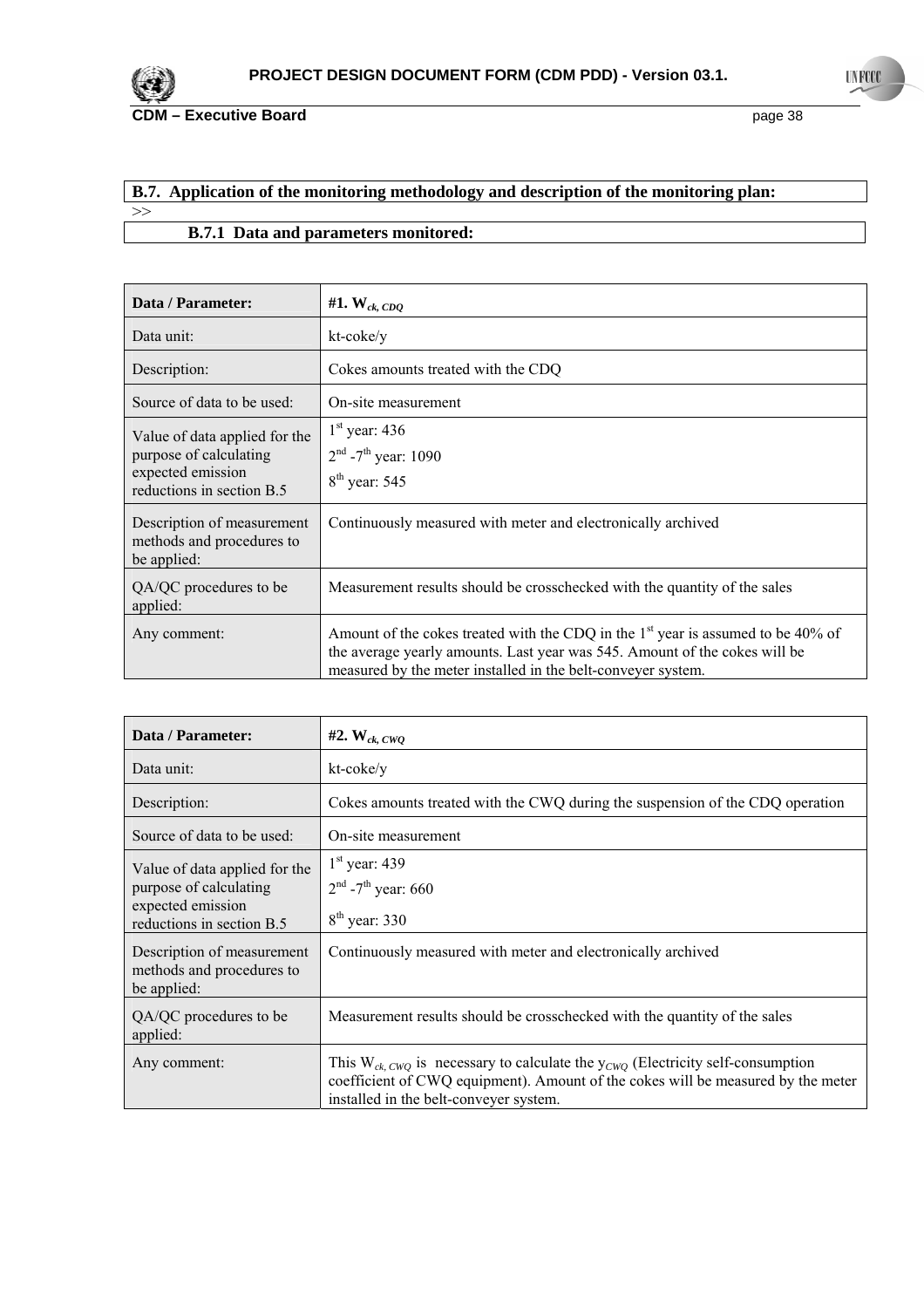

| Data / Parameter:                                                                                         | #3. $EG_{CDO}$                                                                                                                                                             |
|-----------------------------------------------------------------------------------------------------------|----------------------------------------------------------------------------------------------------------------------------------------------------------------------------|
| Data unit:                                                                                                | GWh/v                                                                                                                                                                      |
| Description:                                                                                              | Electricity generated by the CDQ equipment                                                                                                                                 |
| Source of data to be used:                                                                                | On-site electricity meter                                                                                                                                                  |
| Value of data applied for the<br>purpose of calculating<br>expected emission<br>reductions in section B.5 | $1st$ year: 36.896<br>$2nd$ -7 <sup>th</sup> year: 97.920<br>$8^{th}$ year: 48.960                                                                                         |
| Description of measurement<br>methods and procedures to<br>be applied:                                    | Continuously measured with meter and electronically archived                                                                                                               |
| QA/QC procedures to be<br>applied:                                                                        | Meter should be calibrated regularly. There are personnel responsible for making<br>periodic adjustments as needed.                                                        |
| Any comment:                                                                                              | There is an agreement between Antai and the utility company as for the linkage<br>which is specified by the standard GB/T177883-1999 and DL/T614-1997 (Feb.2,<br>$2001$ ). |

| Data / Parameter:                                                                                         | #4. $E_{CDQ}$                                                                                                                                                              |
|-----------------------------------------------------------------------------------------------------------|----------------------------------------------------------------------------------------------------------------------------------------------------------------------------|
| Data unit:                                                                                                | GWh/y                                                                                                                                                                      |
| Description:                                                                                              | Electricity self-consumed by the CDQ equipment                                                                                                                             |
| Source of data to be used:                                                                                | On-site electricity meter                                                                                                                                                  |
| Value of data applied for the<br>purpose of calculating<br>expected emission<br>reductions in section B.5 | $1st$ year: 2.272<br>$2nd$ -7 <sup>th</sup> year: 5.679<br>$8^{th}$ year: 2.840                                                                                            |
| Description of measurement<br>methods and procedures to<br>be applied:                                    | Continuously measured with meter and electronically archived                                                                                                               |
| QA/QC procedures to be<br>applied:                                                                        | Meter should be calibrated regularly. There are personnel responsible for making<br>periodic adjustments as needed.                                                        |
| Any comment:                                                                                              | There is an agreement between Antai and the utility company as for the linkage<br>which is specified by the standard GB/T177883-1999 and DL/T614-1997 (Feb.2,<br>$2001$ ). |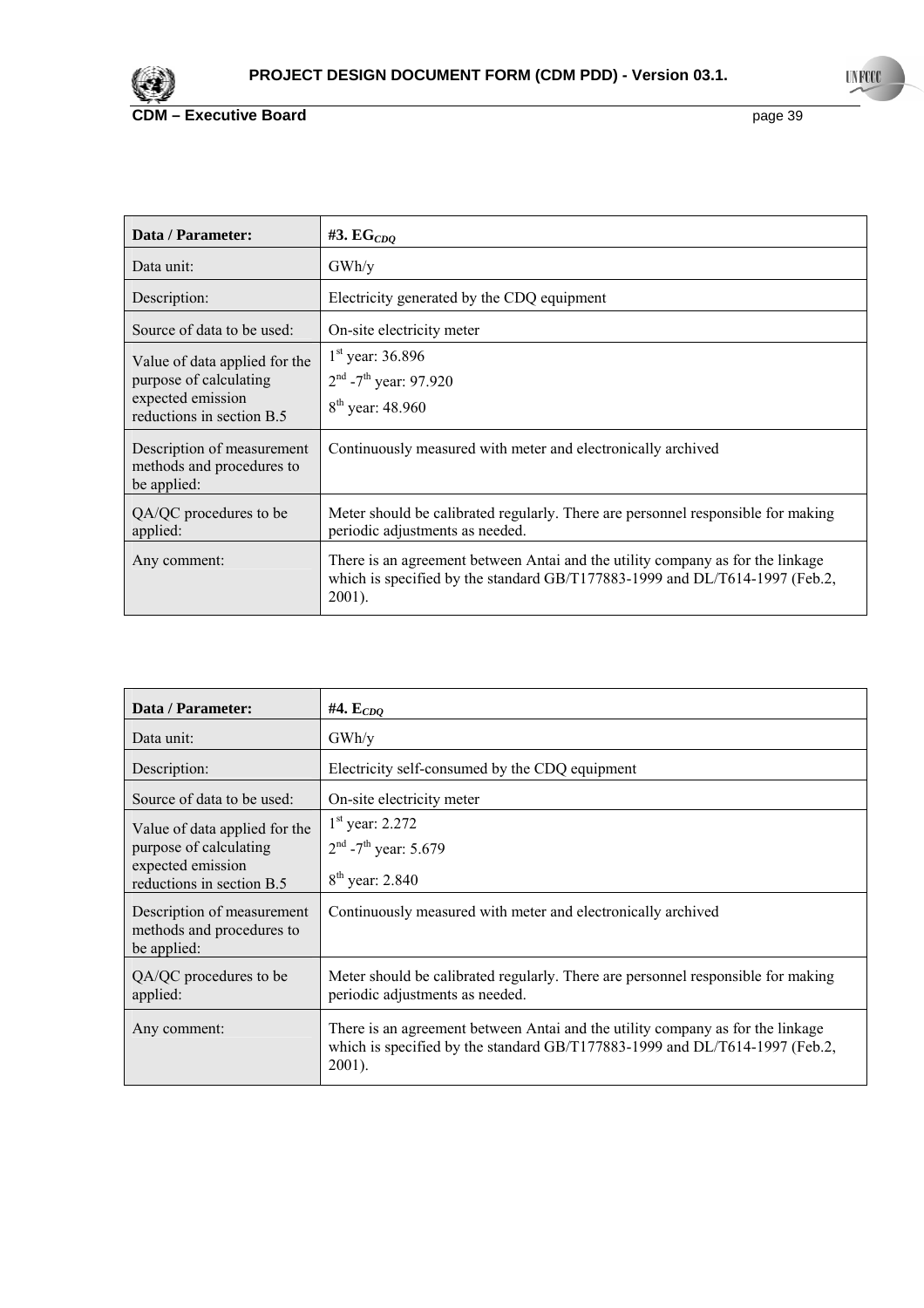

| Data / Parameter:                                                        | #5. $\mathbf{E}_{CWO}$                                                                                                                                                                                                                                                                                                                                                                                                                                                               |
|--------------------------------------------------------------------------|--------------------------------------------------------------------------------------------------------------------------------------------------------------------------------------------------------------------------------------------------------------------------------------------------------------------------------------------------------------------------------------------------------------------------------------------------------------------------------------|
| Data unit:                                                               | GWh/y                                                                                                                                                                                                                                                                                                                                                                                                                                                                                |
| Description:                                                             | Electricity self-consumed by the CWQ equipment                                                                                                                                                                                                                                                                                                                                                                                                                                       |
| Source of data to be used:                                               | On-site electricity meter                                                                                                                                                                                                                                                                                                                                                                                                                                                            |
| Value of data applied for the                                            | $1st$ year: 0.088                                                                                                                                                                                                                                                                                                                                                                                                                                                                    |
| purpose of calculating<br>expected emission<br>reductions in section B.5 | $2nd$ -7 <sup>th</sup> year: 0.219<br>$8^{th}$ year: 0.110                                                                                                                                                                                                                                                                                                                                                                                                                           |
| Description of measurement<br>methods and procedures to<br>be applied:   | Continuously measured with meter and electronically archived                                                                                                                                                                                                                                                                                                                                                                                                                         |
| QA/QC procedures to be<br>applied:                                       | Meter should be calibrated regularly. There are personnel responsible for making<br>periodic adjustments as needed.                                                                                                                                                                                                                                                                                                                                                                  |
| Any comment:                                                             | $y_{\text{CWQ}}$ can be calculated as: $y_{\text{CWQ}} = E_{\text{CWQ}}/W_{\text{ck, CWQ}} \times 1000$ . There are two CWQ<br>equipments. First CWQ is for the cokes oven #1 and #2. Second CWQ is now under<br>construction and for the cokes oven #3 that is to start its operation form Apr. 2007.<br>There is an agreement between Antai and the utility company as for the linkage<br>which is specified by the standard GB/T177883-1999 and DL/T614-1997 (Feb.2,<br>$2001$ ). |

| Data / Parameter:                                                                                         | #6. $E_{grid}$                                                                                                                                                                                                                                                                                                                      |
|-----------------------------------------------------------------------------------------------------------|-------------------------------------------------------------------------------------------------------------------------------------------------------------------------------------------------------------------------------------------------------------------------------------------------------------------------------------|
| Data unit:                                                                                                | GWh/v                                                                                                                                                                                                                                                                                                                               |
| Description:                                                                                              | Electricity from the Grid                                                                                                                                                                                                                                                                                                           |
| Source of data to be used:                                                                                | On-site measurement                                                                                                                                                                                                                                                                                                                 |
| Value of data applied for the<br>purpose of calculating<br>expected emission<br>reductions in section B.5 | 135.34 (please refer to B.6.1, Table 14)                                                                                                                                                                                                                                                                                            |
| Description of measurement<br>methods and procedures to<br>be applied:                                    | Continuously measured with meter and electronically archived                                                                                                                                                                                                                                                                        |
| QA/QC procedures to be<br>applied:                                                                        | Measurement results should be crosschecked with the quantity of the sales.                                                                                                                                                                                                                                                          |
| Any comment:                                                                                              | Amounts of electricity imported from the grid will be used to compare the demand<br>and supply of the electricity in the boundary of this project activity. There is an<br>agreement between Antai and the utility company as for the linkage which is<br>specified by the standard GB/T177883-1999 and DL/T614-1997 (Feb.2, 2001). |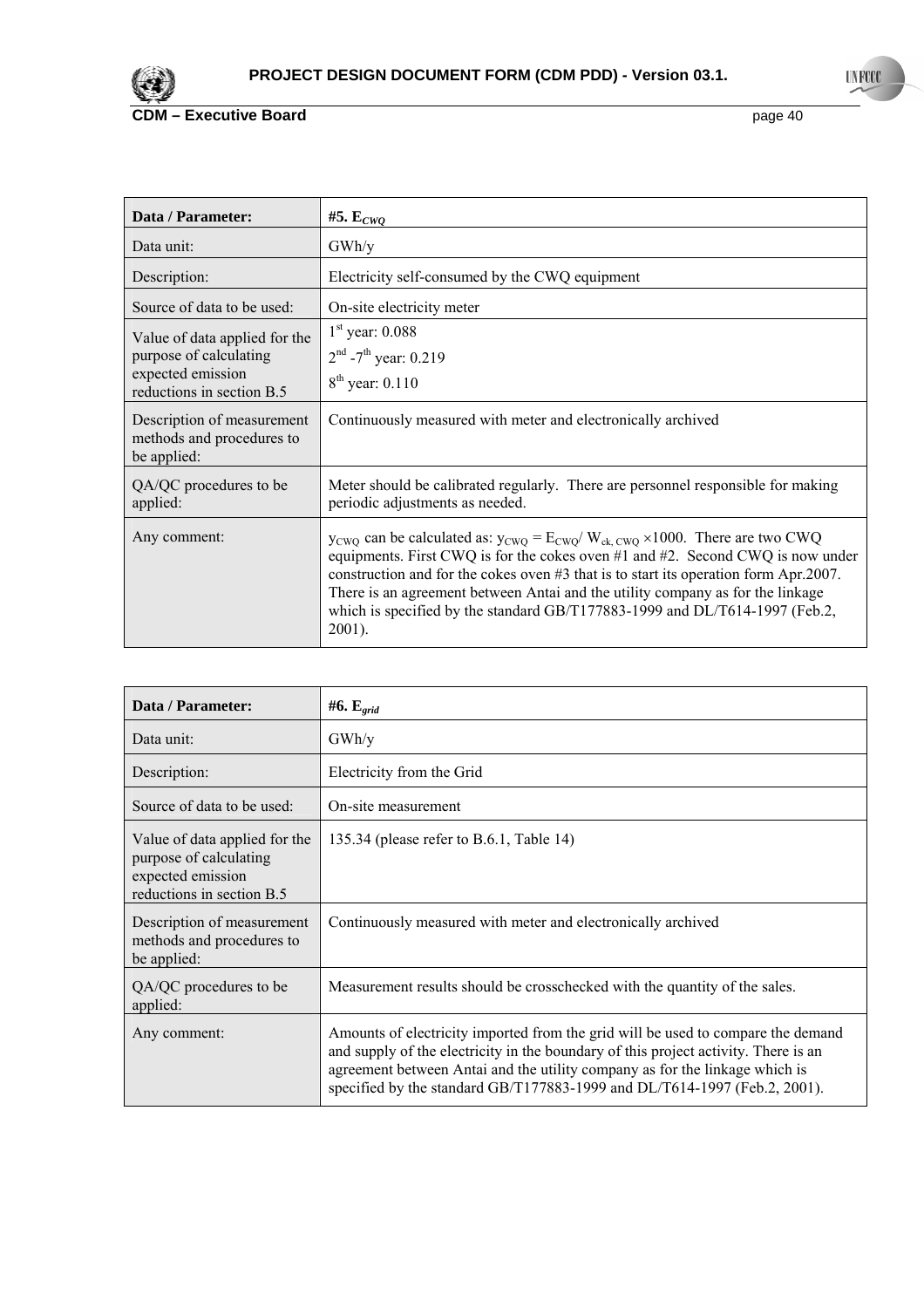

 $\mathbf{r}$ 

| Data / Parameter:                                                                                         | $#7. E_{captive}$                                                                                                                                                                                                                                                                                                                   |
|-----------------------------------------------------------------------------------------------------------|-------------------------------------------------------------------------------------------------------------------------------------------------------------------------------------------------------------------------------------------------------------------------------------------------------------------------------------|
| Data unit:                                                                                                | GWh/y                                                                                                                                                                                                                                                                                                                               |
| Description:                                                                                              | Electricity from the Captive power plants                                                                                                                                                                                                                                                                                           |
| Source of data to be used:                                                                                | On-site measurement                                                                                                                                                                                                                                                                                                                 |
| Value of data applied for the<br>purpose of calculating<br>expected emission<br>reductions in section B.5 | 161.84 (please refer to B.6.1, Table 14)                                                                                                                                                                                                                                                                                            |
| Description of measurement<br>methods and procedures to<br>be applied:                                    | Continuously measured with meter and electronically archived                                                                                                                                                                                                                                                                        |
| QA/QC procedures to be<br>applied:                                                                        | Measurement results should be crosschecked with the quantity of the sales.                                                                                                                                                                                                                                                          |
| Any comment:                                                                                              | Amounts of electricity imported from the grid will be used to compare the demand<br>and supply of the electricity in the boundary of this project activity. There is an<br>agreement between Antai and the utility company as for the linkage which is<br>specified by the standard GB/T177883-1999 and DL/T614-1997 (Feb.2, 2001). |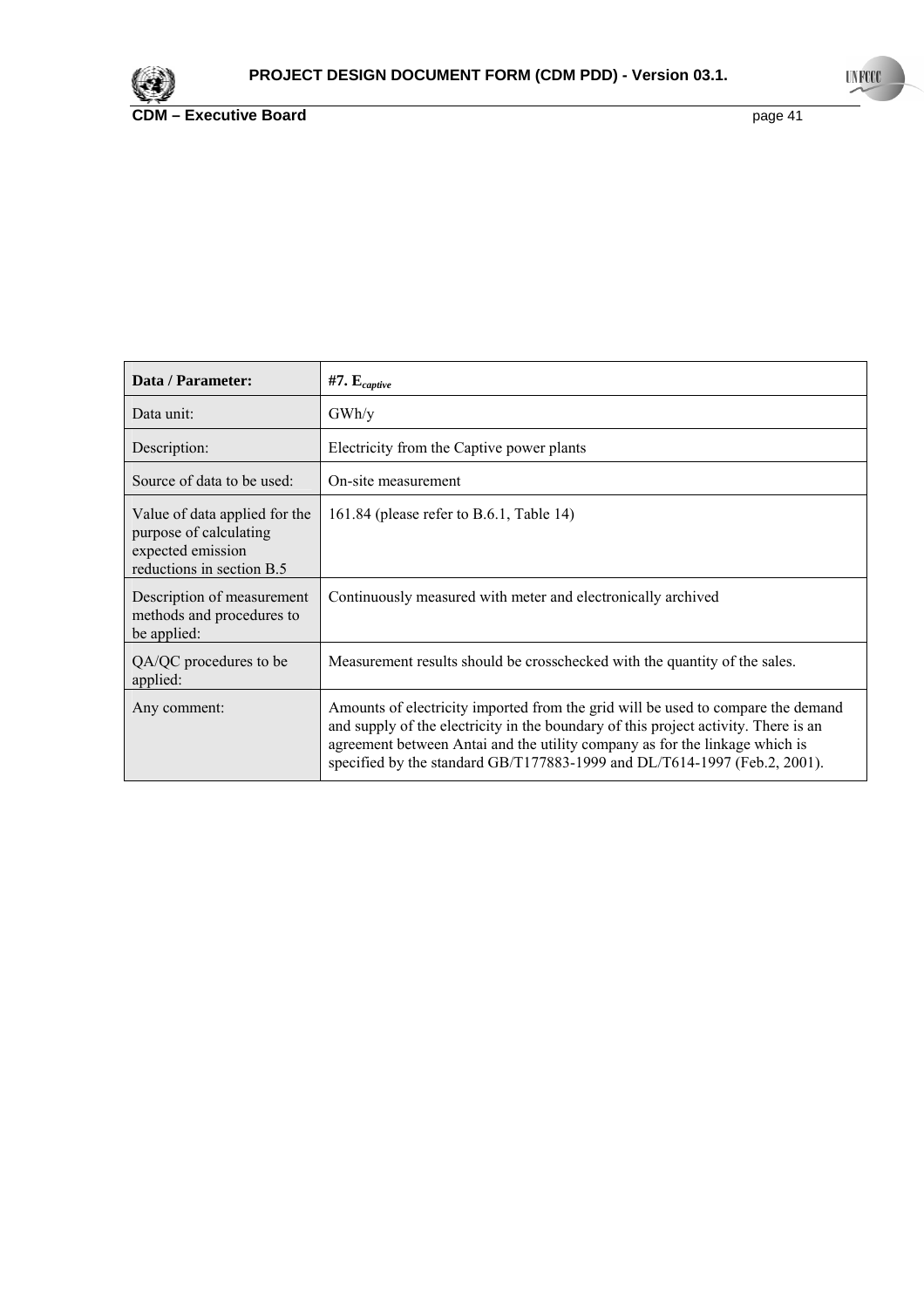

**CDM – Executive Board page 42 page 42** 

#### **B.7.2. Description of the monitoring plan:**

>>

We separate the monitoring items into the following two categories. Fig.7 below shows the flowchart of the monitoring plan for the  $CO<sub>2</sub>$  emission reduction and Table 18 shows the information on the monitoring both for the  $CO<sub>2</sub>$  emission reduction and for the other environmental impacts.

#### **1. Monitoring for the CO<sub>2</sub> emission reduction**

Fig. 7 shows the flowchart of the monitoring plan for  $CO<sub>2</sub>$  emission reduction. In the actual measurement through monitoring, in addition to the cokes amount treated both with CDQ and CWQ, electricity generation by CDQ, electricity consumed by CDQ, electricity import from the Grid, electricity generation by the captive power plants, steam for the CDQ start-up, the power consumption both by the CWQ and by the auxiliary equipments of CWQ, such as circulation pumps, ventilation pumps, etc. are determined by the monitoring of CWQ operation performance. As for the CWQ, using the actual values obtained, the intensity of power consumption against cokes amount treated with the CWQ is calculated, which will be used along with the GHG baseline emission factor to calculate the GHG emissions reduction.



#### Fig. 7. Flowchart of the monitoring plan for CO<sub>2</sub> emission reduction

*Note1*: There are two CWO equipments. First CWO is for the coke oven unit #1 and #2. Second CWO is now under construction and for the coke oven unit #3 that is to start its operation form early 2007. Cokes amounts treated with these two CWQ equipments will be measured together as one portion after being cooled, however each electricity consumption will be measured separately.

*Note2*: This project activity utilizes waste heat from hot coke with the existing capacity and the heat capacity doesn't change between baseline scenario and the project activity.

*Note3:* CWQ operation in the proposed CDM project activity will be undertaken at the time when the CDQ operation is suspended for regular inspection.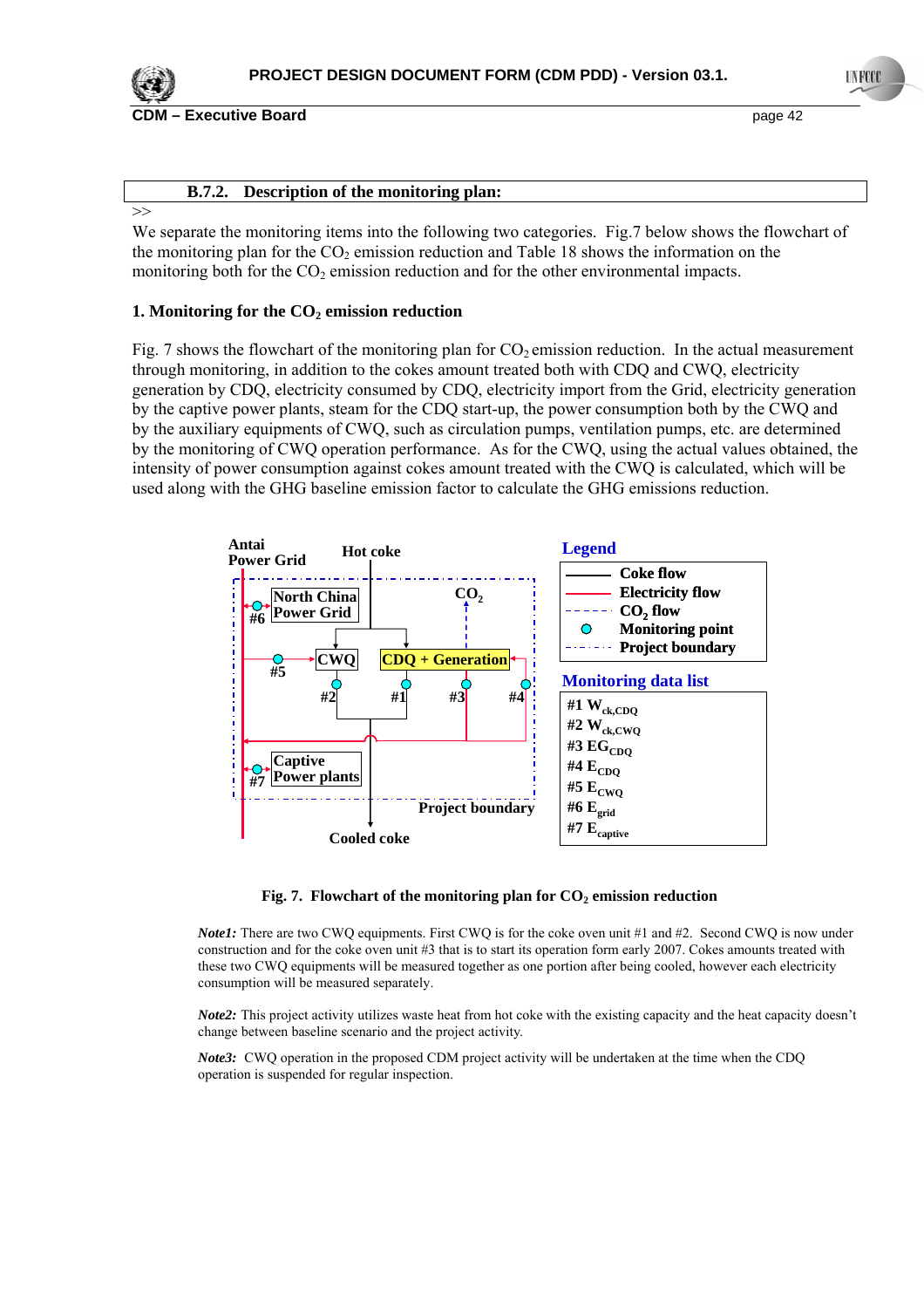

| Data (description)                                                         | <b>Monitoring</b><br>method | Person/department in<br>charge                 | <b>Comments/Counter measures to be</b><br>taken                                                                                                                                                                                                                                                        |
|----------------------------------------------------------------------------|-----------------------------|------------------------------------------------|--------------------------------------------------------------------------------------------------------------------------------------------------------------------------------------------------------------------------------------------------------------------------------------------------------|
| 1. $W_{ck,CDQ}$<br>(Cokes amounts treated with<br>the CDQ)                 | meter                       | General manager of the<br>CDM project activity | See section B.7.1, of this PDD                                                                                                                                                                                                                                                                         |
| 2. $W_{ck,CWO}$<br>(Cokes amounts treated with<br>the CWO)                 | meter                       | General manager of the<br>CDM project activity | See section B.7.1, of this PDD                                                                                                                                                                                                                                                                         |
| 3. $EG_{CDO, v}$<br>(electricity generated by the<br>CDQ equipment)        | Electric meter              | General manager of the<br>CDM project activity | See section B.7.1. of this PDD                                                                                                                                                                                                                                                                         |
| 4. $E_{CDO}$<br>(Electricity self-consumed by<br>the CDQ equipment)        | Electric meter              | General manager of the<br>CDM project activity | See section B.7.1, of this PDD                                                                                                                                                                                                                                                                         |
| 5. $E_{CWO}$<br>(Electricity self-consumed by<br>the CWQ equipment)        | Electric meter              | General manager of the<br>CDM project activity | See section B.7.1, of this PDD                                                                                                                                                                                                                                                                         |
| 6.E <sub>grid</sub><br>(Electricity imported from the<br>Grid)             | Electric meter              | General manager of the<br>CDM project activity | See section B.7.1. of this PDD                                                                                                                                                                                                                                                                         |
| $7. E_{captive}$<br>(Electricity generated by the<br>captive power plants) | Electric meter              | General manager of the<br>CDM project activity | See section B.7.1, of this PDD                                                                                                                                                                                                                                                                         |
| 8. Water consumption by the<br><b>CWQ</b>                                  | Electric meter              | General manager of the<br>CDM project activity | Water consumption data of the CWQ<br>will be used as the baseline water<br>usage.                                                                                                                                                                                                                      |
| 9. Dust generated by the cokes<br>transportation                           | Sighting<br>survey          | General manager of the<br>CDM project activity | If the generation of the dust is serious,<br>the dust collection by the collector<br>especially at the connection part of the<br>belt conveyers will be checked and<br>new measure will be taken, such as<br>improving the covering of belt<br>conveyer connection parts with hard<br>and thick cloth. |

#### **Table 18***.* **Monitoring data for the GHG emission reduction and other environment impacts**

#### **2. Monitoring for the other environmental impacts**

As the other environmental impacts of this project activity, we will focus on generation of the dust during the transportation of the cokes from the cokes oven to the blast furnace which may have environmentally negative impacts. Below is the detailed description of two monitoring items mentioned above.

#### **Generation of the dust**

There is a possibility that the dust will be generated during the transportation of the cokes from the cokes oven to the blast furnace through the belt conveyors. Therefore it is very important to monitor the generation of the dust and to reduce the amount of dust by taking the countermeasures such as the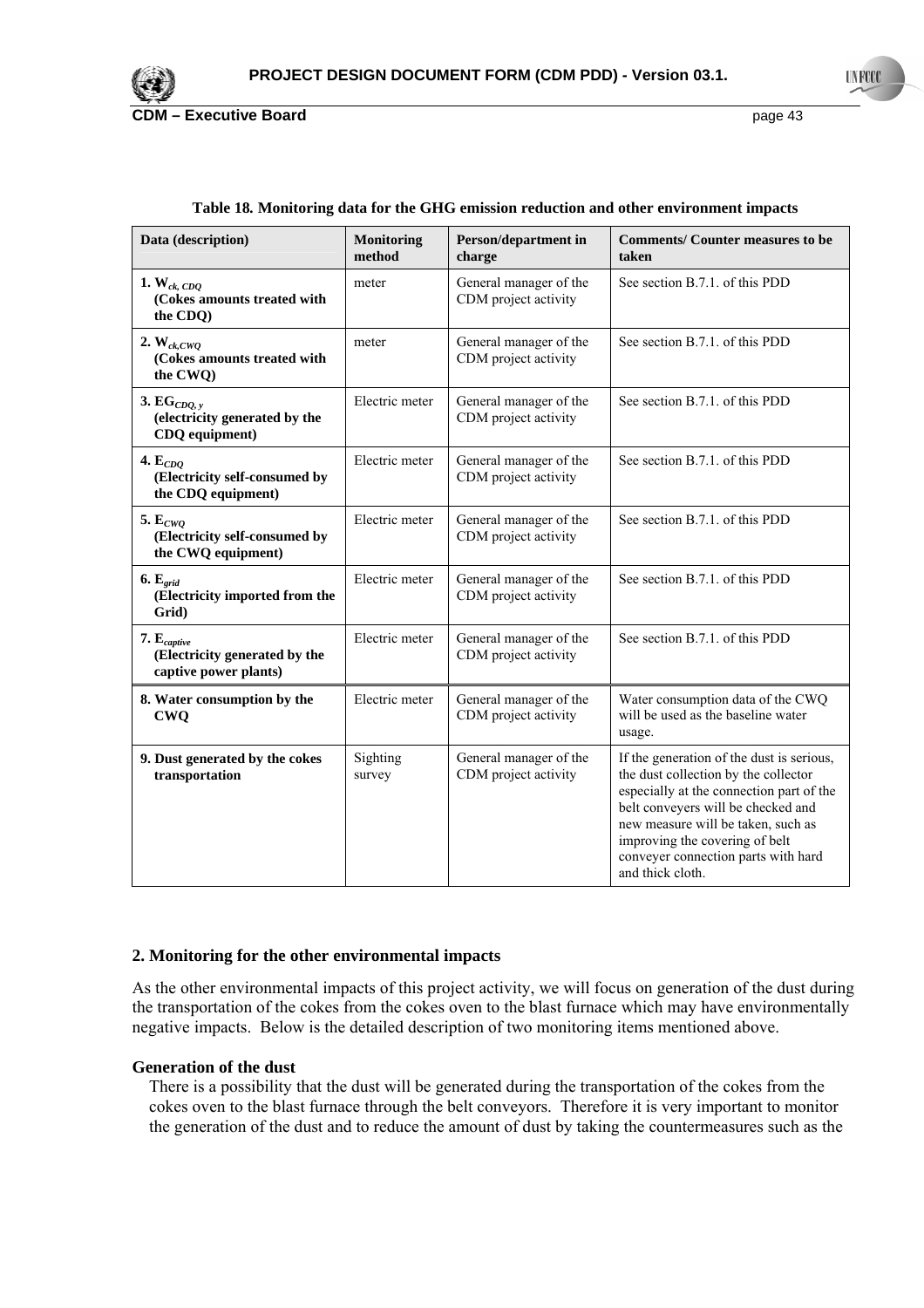

installation of the dust-collector if necessary. We will monitor the dust generation regularly and take necessary measures to avoid serious environmentally negative impacts by, for example, covering of the connection part of the belt conveyers with the hard and thick cloth.

To calculate the emission reductions, the Antai Group will monitor the amount of consumed steam as well as the net electricity import. The monitoring could be achieved by means of installing flow meters in the steam pipes. The net electricity import can be measured by the ammeter fixed on the power distribution lines. The personnel in charge of the monitoring read the steam flow meters.

Vice-president of the Antai Group is responsible for the monitoring as the general manager of the CDM project. Along with Mr. Wang who is the general manager of the CDM at present, several employees will be nominated as the member of assisting group for the CDM project activity and they will take a responsibility for the actual monitoring (Fig. 8).



#### **Fig. 8. Organization chart and responsibility for the monitoring in the Antai Group**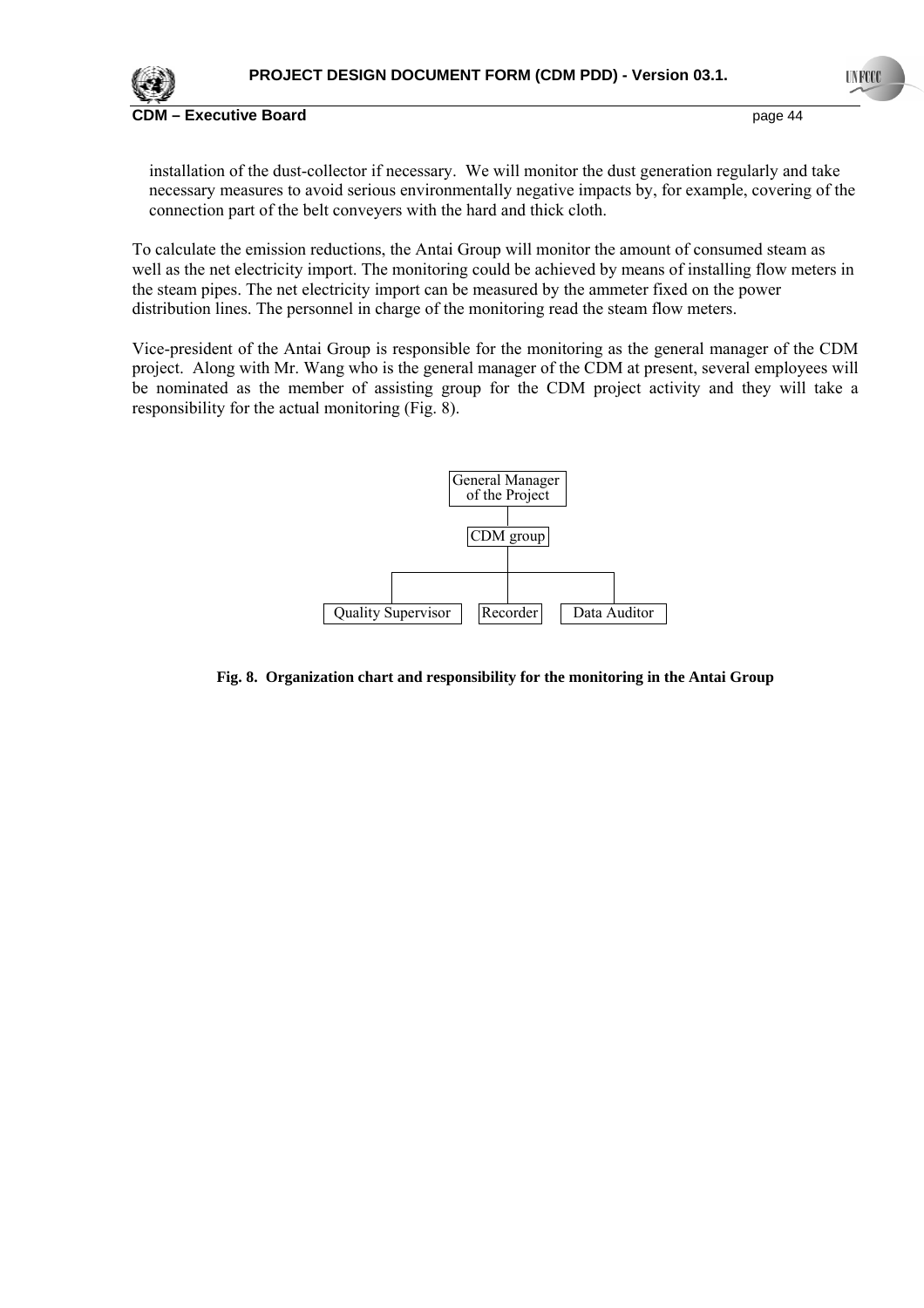

>>

## **B.8. Date of completion of the application of the baseline study and monitoring methodology and the name of the responsible person(s)/entity(ies)**

**Date of completing the final draft of the baseline section:** 

26/12/2007

#### **Name of person/entity determining the baseline:**

Jusen ASUKA, Professor, Tohoku University, Kawauchi, Aoba-ku, Sendai, 980-8576 Tel&Fax: +81-22-795-7557, asuka@cneas.tohoku.ac.jp

Xinghe ZHANG, Associate Professor, Asahikawa University, 3-21 Nagayama, Asahikawa, 079-8501 Tel&Fax:  $+81-166-48-3121$ , chokouwa@asahikawa-u.ac.jp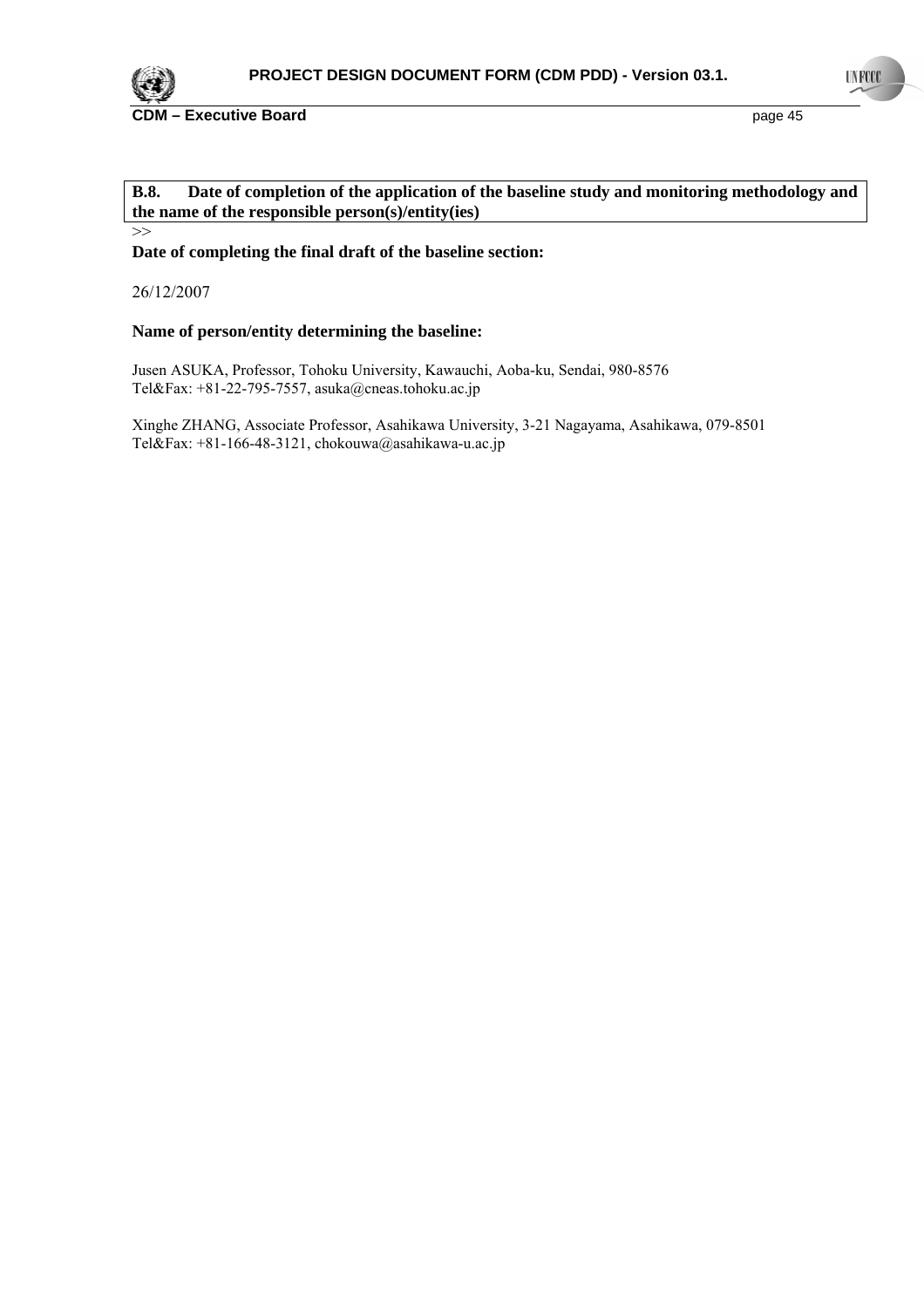

## **SECTION C. Duration of the project activity / crediting period**

**C.1. Duration of the project activity:** 

## **C.1.1. Starting date of the project activity:**

09/10/2004

## **C.1.2. Expected operational lifetime of the project activity:**

>>

 $\gt$ 

21 years and 0 months

## **C.2. Choice of the crediting period and related information:**

 **C.2.1. Renewable crediting period**

## **C.2.1.1. Starting date of the first crediting period:**

 $>\gt$ 01/07/2009

| C.2.1.2. Length of the first crediting period: |  |
|------------------------------------------------|--|
|------------------------------------------------|--|

 $\overline{\rightarrow}$ 

7 years and 0 months

# **C.2.2. Fixed crediting period: C.2.2.1. Starting date:**   $\gt$

N/A

| ه د د | anath:<br>Lengun; |
|-------|-------------------|
|       |                   |

>>

N/A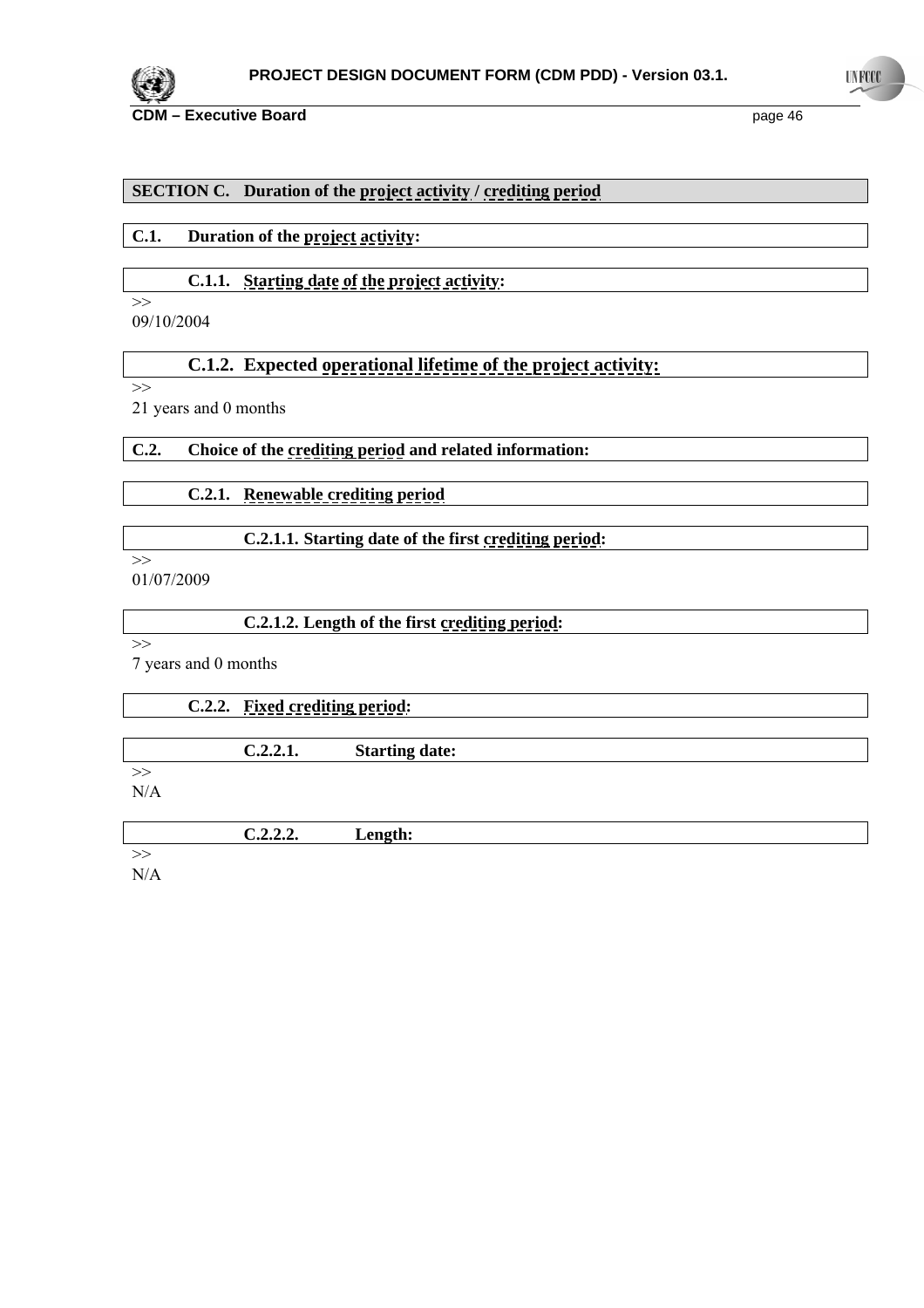

### **SECTION D. Environmental impacts**

 $\rightarrow$ 

#### **D.1. Documentation on the analysis of the environmental impacts, including transboundary impacts:**

>>

In this section D, we describe: 1) result and concrete procedure of the Environmental Impact Assessment (hereinafter referred to as EIA) of this project and 2) the quantification of the estimated impacts (pollutants reduction and water saving) using the data/parameter obtained from the statistics, data of similar projects, etc.

## **1) Result and concrete procedure of the environmental impact analysis of this project**

EIA of this CDQ project was conducted with two steps as follows.

## **Step1: EIA as a part of the EIA of the cokes oven plant construction project**

The Coal Industrial Taiyuan Design Research Institute (License No.: State Environmental Assessment Certificate Class 1, No. 1303, hereinafter referred to as Taiyuan Design Research Institute) has conducted the EIA of the Cokes Oven Construction Project. Simultaneously, EIA of this CDQ installation project was conducted as a part of the EIA of the cokes oven construction project.

The Environmental Protection Administration (EPA) of the Chinese government accepted the EIA Report (license application version) of cokes oven plant construction project and approved the implementation of the project in April 15, 2004 (No.2004-146).

The following describes the summary of the procedure of the EIA of the cokes oven plant construction project.

The formal title of the assessment report is called "EIA Report on the Shanxi Antai Group Corporation's Project for Cokes Production Technology Improvement with Annual Production Capacity of 2 Million Tons (for license application)". The applicable laws and regulations include: 1) Law of the People's Republic of China on the Environmental Protection (Effective on December 26, 1989), 2) Law of the People's Republic of China on the Prevention and Control of Atmospheric Pollution (Effective on April 29, 2000), 3) Law of the People's Republic of China on the Promotion of Clean Production (Effective on June 29, 2002), 4) Law of the People's Republic of China on the Environmental Impact Assessment (Effective on October 28, 2002), and others.

The EIA was conducted under the following specific procedures.

First, the Taiyuan Design Research Institute, as an assessor, visited the construction site, implemented the overall survey of the natural and physical environment, natural ecological environment, socioeconomic situation, and living conditions of the region where the construction project is located, and collected relevant documents. After that, it prepared the "Outline of the EIA of the cokes production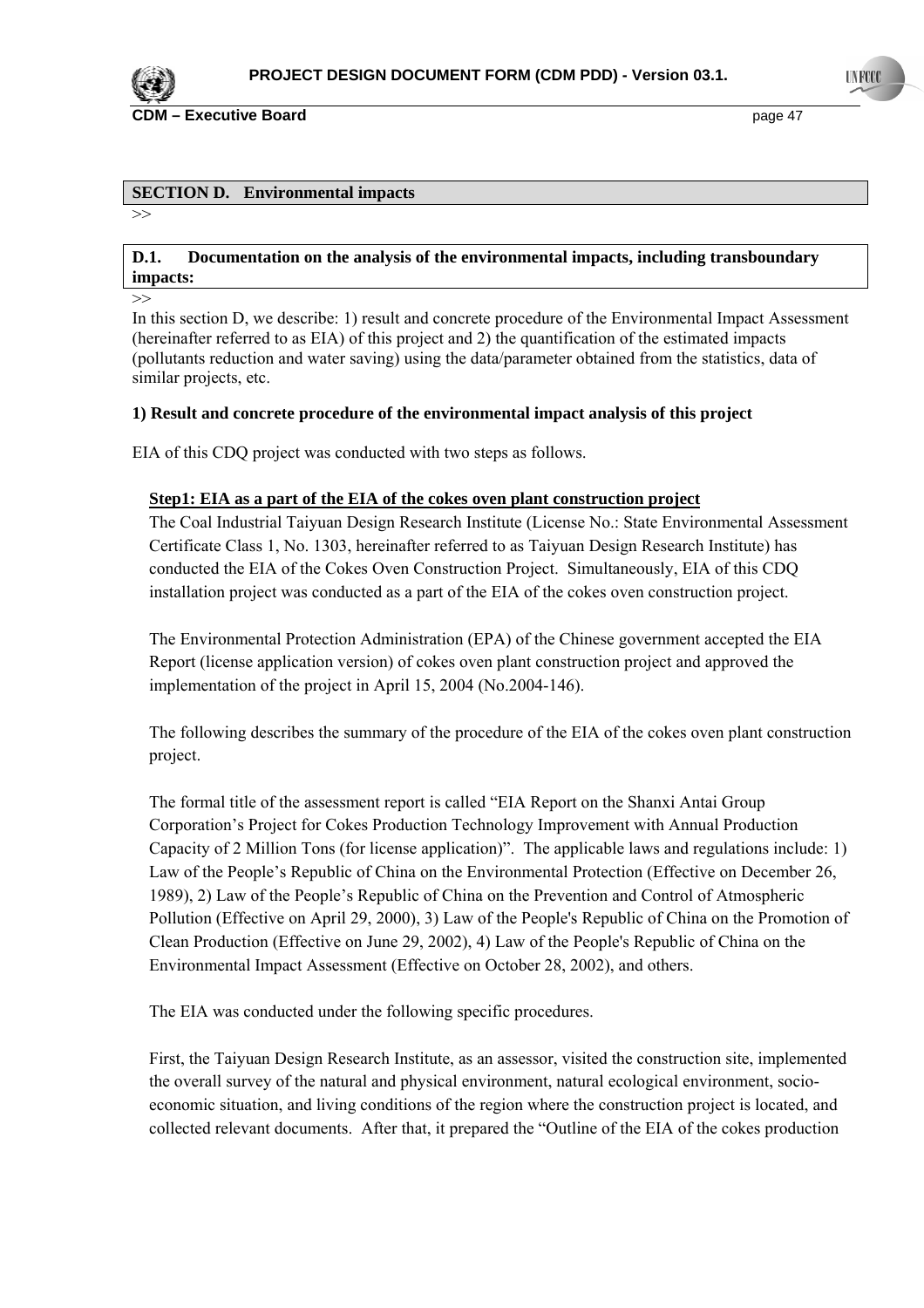

**COM – Executive Board COM 2008 COM 2009 COM 2009 Page 48** 

technology improvement project" (hereinafter referred to as the "Outline"), in accordance with the relevant laws and regulations of the State and the Shanxi Province. Next, the Environmental Process Assessment Center of the State Environmental Protection Administration held the assessment meeting to examine the "Outline" in Beijing on July 17, 2003. Furthermore, the Taiyuan Design Research Institute implemented more detailed survey of the overall situation of natural and social environment surrounding the planned construction project site, and studied the regional development plan as well as possible pollution sources, based on the viewpoints expressed by the expert team and reviewers of this "Outline". The Institute exchanged broad-ranged opinions with the Shanxi University, which is the regional environmental assessor of the Jiexiu City which is part of the Jinzhong City, while conducting the populace participation survey to local residents. In addition, they requested the Environmental Observation Station of the Jinzhong City, Shanxi Province to survey the environmental quality situation. Based on the result of such survey, the institute completed the "EIA Report of the cokes production technology improvement project with annual production capacity of 2 millions at the Shanxi Antai Group Corporation" (hereinafter referred to as the "Report"). Later, the Environmental Process Assessment Center of State Environmental Protection Administration held the review meeting of the "Report" on February 27-28, 2004, in Jiexiu City of Shanxi Province. Finally, as mentioned in the beginning, the Government of China accepted this EIA Report (license application version) in April 15, 2004 and approved the implementation of the cokes oven plant construction project.

This EIA Report (license application version) clearly identified the advantages of CDQ equipment introduction on page 49, 69, 82 including: 1) recovery of sensible heat from red hot cokes, 2) reduction of energy consumption, 3) reduction of pollutant emissions, and 4) improved quality of cokes. It also mentions the use of CWQ during the CDQ equipment maintenance or breakdown.

#### **Step 2: EIA of the CDQ project itself**

On top of the EIA of the cokes oven plant construction project mentioned above, the Second Design Research Institute of the Chemical Industry Department of the Chinese Government (License No.: State Environmental Assessment Certificate Class 2, No. 1331) has conducted the EIA of the CDQ project and issued the EIA report in Apr. 2005.

With regard to the EIA report submitted by the Second Design Research Institute of the Chemical Industry department of the Chinese government, the Environmental Protection Administration of the Shanxi province (EPA of the Shanxi) issued the official letter (No.185, 2005), which approved the CDQ installation by the Antai Group on June  $20<sup>th</sup>$ , 2005. This approval was acknowledged officially again by the EPA of Shanxi province on Nov.19, 2007 (Official letter No. 2007-711).

The letter from the EPA of the Shanxi mentioned above highlights the following points of the CDQ implementation:

1) EIA report is complying with the official requirement and is suitable for the consideration regarding the approval of the CDQ projects by the EPA of the Shanxi.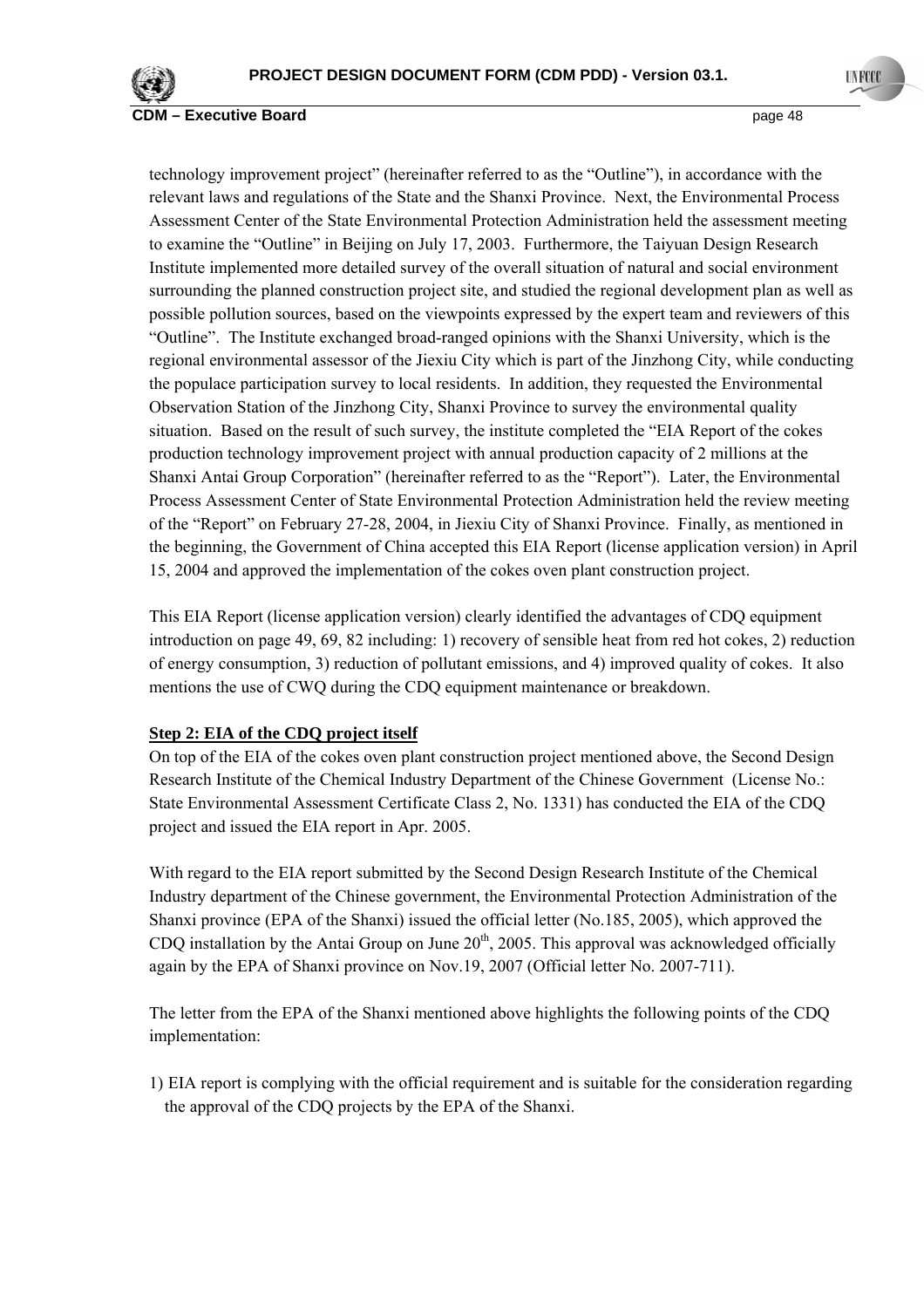

- 2) EPA acknowledges the various benefits of the CDQ installation such as: a) energy conservation, b) reduction of the emissions of air pollutants and c) avoidance both of the excess use of the water and of the emissions of fine particles cokes. Therefore the EPA agrees to the implementation of the CDQ installation project.
- 3) EPA demands and checks that the Antai Group takes the environmental protection measures mentioned in the EIA report, for example, covering of the connection part of the belt conveyer with soft dustproof cover and realizing the improvement of the environment of the surrounding of the Antai Group.
- 4) EPA expects that the implementation of the CDQ project will send a good signal to the cokes industry in Shanxi province in terms of the environmental protection.

## **CDM application**

 $\overline{a}$ 

In regards to the CDM application, two EIA Reports mentioned above do not directly refer to CDM, but the Tohoku University Group has offered extensive explanation to the Antai Group and Shanxi Province Government since 2001about the advantages and benefits of using CDM, leading to the Antai Group's consideration on the possible use of CDM scheme. In fact, the Tohoku University Group conducted the feasibility study of possible CDM usage to introduce CDQ for the Antai Group, with the subsidy funds provided by the New Energy and Industrial Technology Development Organization (NEDO) of Japan. Moreover, when the Tohoku University personnel met with Mr. Du Wuan, the Vice Governor of the Shanxi Province on October 8, 2002, the Vice Governor expressed his intention to promote CDM at the Shanxi Province, which was reported on the local paper of Shanxi Province the next day (October 9, 2002, Shanxi Daily). At the time of the meeting with the Vice Governor, the Tohoku University personnel held the seminar on CDM for the Shanxi Provincial Government officials.

In conclusion, the implementation of this project activity will improve not only global environment but also local surroundings. In terms of improving global environment, first of all, the project will reduce GHG emissions by the use of fossil fuel alternatives. In regards to the improvement of local surroundings, on the other hand, it can reduce the emissions of air pollutants, such as  $SO_2$ , NOx, and CO, in the flue gas generated from the combustion of fossil fuels, by the use of fossil fuel alternatives. In addition, the introduction of CDQ equipment will make it possible to avoid the emissions of fine particles cokes generated from the quenching of cokes with mass sprinkling of chilled water in a quenching tower<sup>12</sup>. Moreover, it can improve visual amenity as dry quenching can avoid the generation of massive water vapour containing fine particles of cokes.

Although there is a possibility that some amount of dust will be generated during the transportation of the cokes from the CDQ to the blast furnace, we are going to take necessary measures to prevent it and minimize the negative impacts as much as possible by, for example, covering of the connection part of the belt conveyer with soft dustproof cover.

<sup>&</sup>lt;sup>12</sup> The fine particles included in cokes are either combusted and consumed in CDQ or recovered by dust chambers placed in or out of CDQ.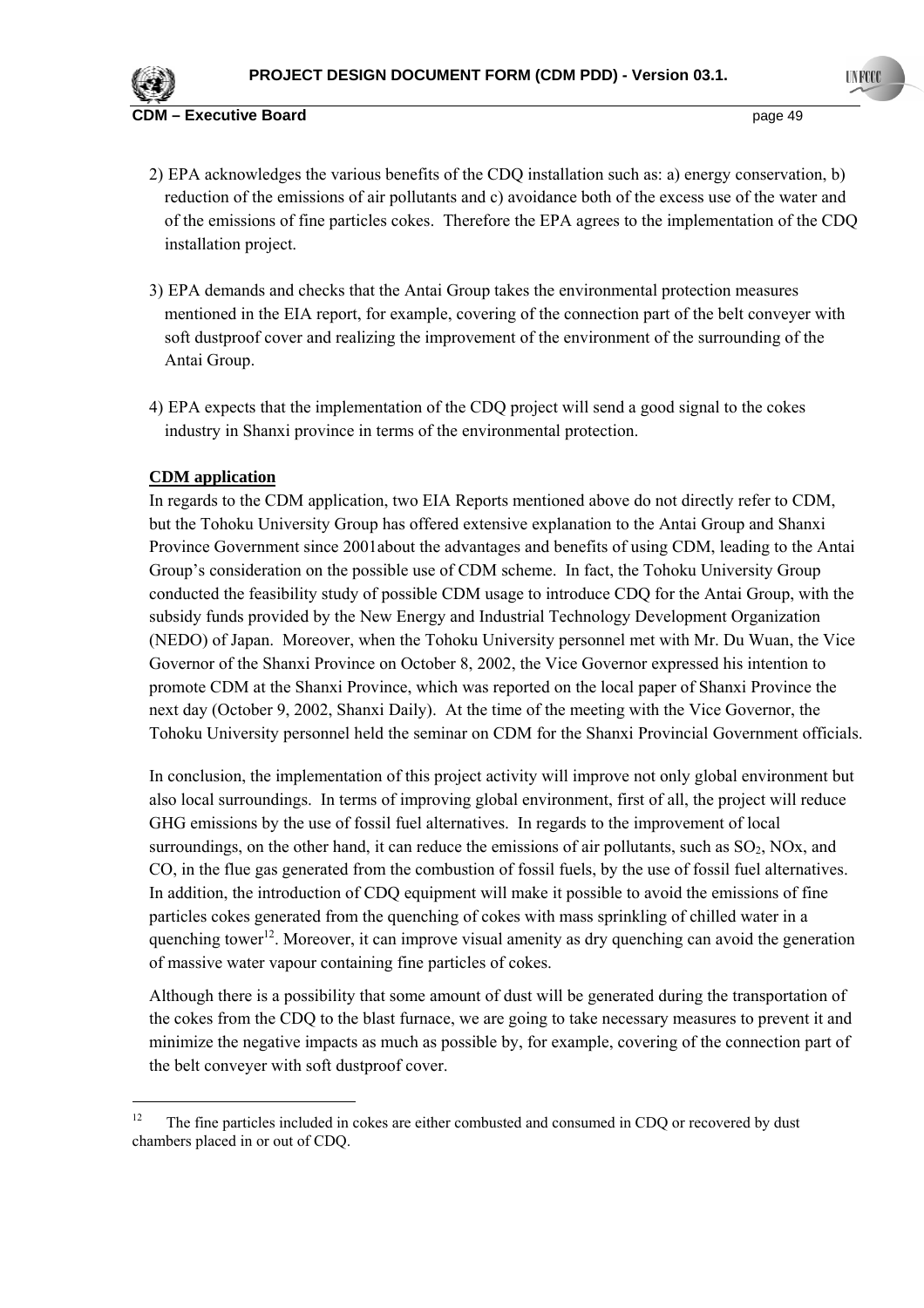

#### **2) Quantification of the impacts estimated**

#### **Reduction of air pollutant emissions**

The formula to calculate the reduction amount (saving amount) of each material and the cumulative values (estimate) are as follows:

#### **a. Replaced amount of fossil fuels**

The amount of Chinese coal replaced by this project activity can be calculated from the amount of power saved and the coal intensity of the project activity in comparison to baseline scenario.

First, the amount of power saved by the project activity can be calculated as follows:

Amount of power saved (GWh/y)

 $=$  Net electric power generated by CDQ (GWh/y)

+ Net electricity consumption reduction by the CWQ equipment

caused by the reduced operation time due to the CDQ installation (GWh/y)

Therefore, the amount of Chinese raw coal replaced  $(kt\text{-}coal/v)$  can be obtained by the following formula:

Amount of Chinese raw coal replaced (kt-coal/y)

- $=$  Amount of power saved (GWh/y)
	- $\times$  Chinese standard coal consumption rate (t-ce/GWh) /1000
	- $\times$  Conversion rate from Chinese standard coal to Chinese raw coal (t-coal/t-ce)

From the amount of power saved, amount of Chinese raw coal replaced and the production of cokes, the reduction amount of air pollutants can be calculated as follows:

#### **b. SO2 emissions reduction**

Reduction amount of  $SO_2$  emissions (t/y)

 $=$  Amount of power saved (GWh/y)

 $\times$  SO<sub>2</sub> discharge ratio from electricity generation (t/GWh)

## **c. NO<sub>X</sub> emissions reduction**

 $NO<sub>x</sub>$  emissions reduction (t/y)

 $=$  Amount of Chinese raw coal replaced (kt-coal/y)

 $\times$  NOx discharge ratio from electricity generation (t/kt-coal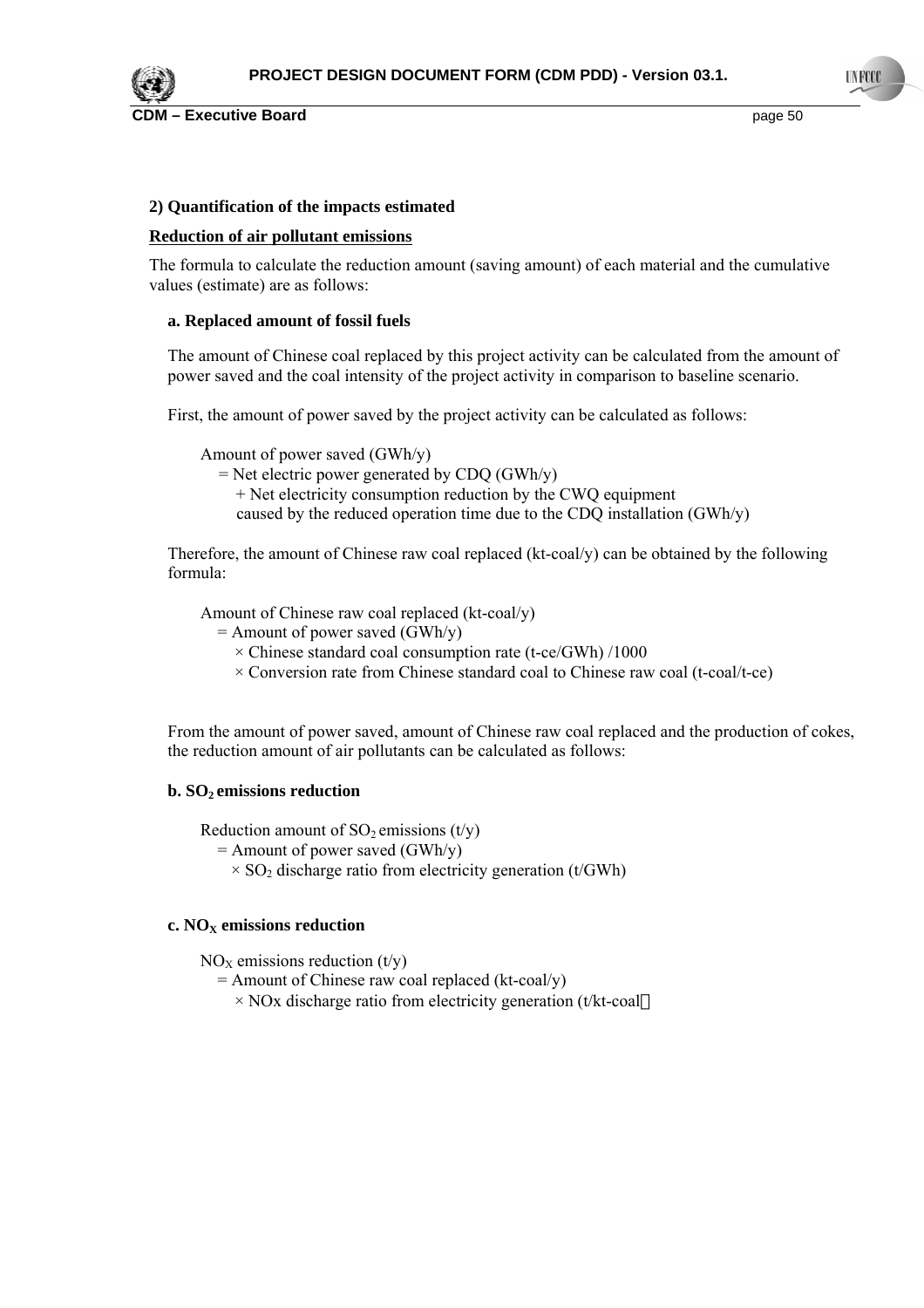

## **d. CO emissions reduction**

CO emissions reduction  $(t/y)$ 

- = Amount of Chinese raw coal replaced (kt-coal/y)
	- $\times$  CO discharge ratio from electricity generation (t/kt-coal
	- + Yearly cokes amounts treated with the CDQ (kt-coke/y)
	- $\times$  CO discharge ratio from CWQ (t/kt-coke)

## **e. Dust emissions reduction**

Dust emissions reduction  $(t/v)$ 

- = Amount of power saved (GWh/y)
	- $\times$  Dust discharge ratio from electricity generation (t/GWh)
	- + Yearly cokes amounts treated with the CDQ (kt-coke/y)
	- $\times$  [Dust discharge ratio from CWQ Dust discharge ratio from CDQ] (t/kt-coke)

Table 19 below lists the data used for the calculation of air pollutants emissions reduction, and Table 20 shows the estimates of air pollutant emissions reduction by this project activity, estimated using the data in Table 19.

| <b>Item</b>                                                                | Unit               | <b>Value</b> | <b>Reference</b>                                                                                                                                                                                            |
|----------------------------------------------------------------------------|--------------------|--------------|-------------------------------------------------------------------------------------------------------------------------------------------------------------------------------------------------------------|
| Conversion rate from Chinese<br>standard coal to Chinese raw coal          | $t$ -coal/ $t$ -ce | 1.176        | Statistics Bureau of Shanxi Province ed.: Shanxi Statistical<br>Yearbook, China Statistics Press (2007), p.163.                                                                                             |
| Chinese standard coal<br>consumption rate<br>of the North China power grid | $t$ -ce/ $GWh$     | 372          | Clean Development Mechanism in China, China's Regional<br>Grid Baseline Emission Factors 2007 (Chinese Version),<br>http://cdm.ccchina.gov.cn/, (2007).                                                     |
| Dust discharge ratio<br>from electricity generation                        | t/GWh              | 8.21         | Science and Technology Department of State Environmental<br>Protection Administration, Handbook of emission factors of<br>Industrial Pollutants, China Environmental Science Publishing<br>(1996, Chinese). |
| $SO2$ discharge ratio<br>from electricity generation                       | t/GWh              | 10.4         | Same as above                                                                                                                                                                                               |
| NO <sub>x</sub> discharge ratio<br>from electricity generation             | $t/kt$ -coal       | 5.77         | Same as above                                                                                                                                                                                               |
| CO discharge ratio<br>from electricity generation                          | $t/kt$ -coal       | 2.07         | Same as above                                                                                                                                                                                               |
| Dust discharge ratio from CDQ                                              | $t/kt$ -coke       | 0.045        | Feasibility Study Report of CDQ and Cogeneration of Antai<br>Group, ACRE Coking & Engineering Consulting Corporation,<br>MCC (2004).                                                                        |
| Dust discharge ratio from CWQ                                              | t/kt-coke          | 0.200        | Same as above                                                                                                                                                                                               |
| CO discharge ratio from CWQ                                                | $t/kt$ -coke       | 2.31         | NEDO Report: Feasibility Study of Coke Dry Quenching<br>(CDQ) equipment model project in India, Consigned by<br>Nippon Steel Cooperation (2002).                                                            |
| Water consumption for CWQ                                                  | kt/kt-coke         | 0.4          | Same as above                                                                                                                                                                                               |

**Table 19. List of data used for the calculation of air pollutants emissions reduction**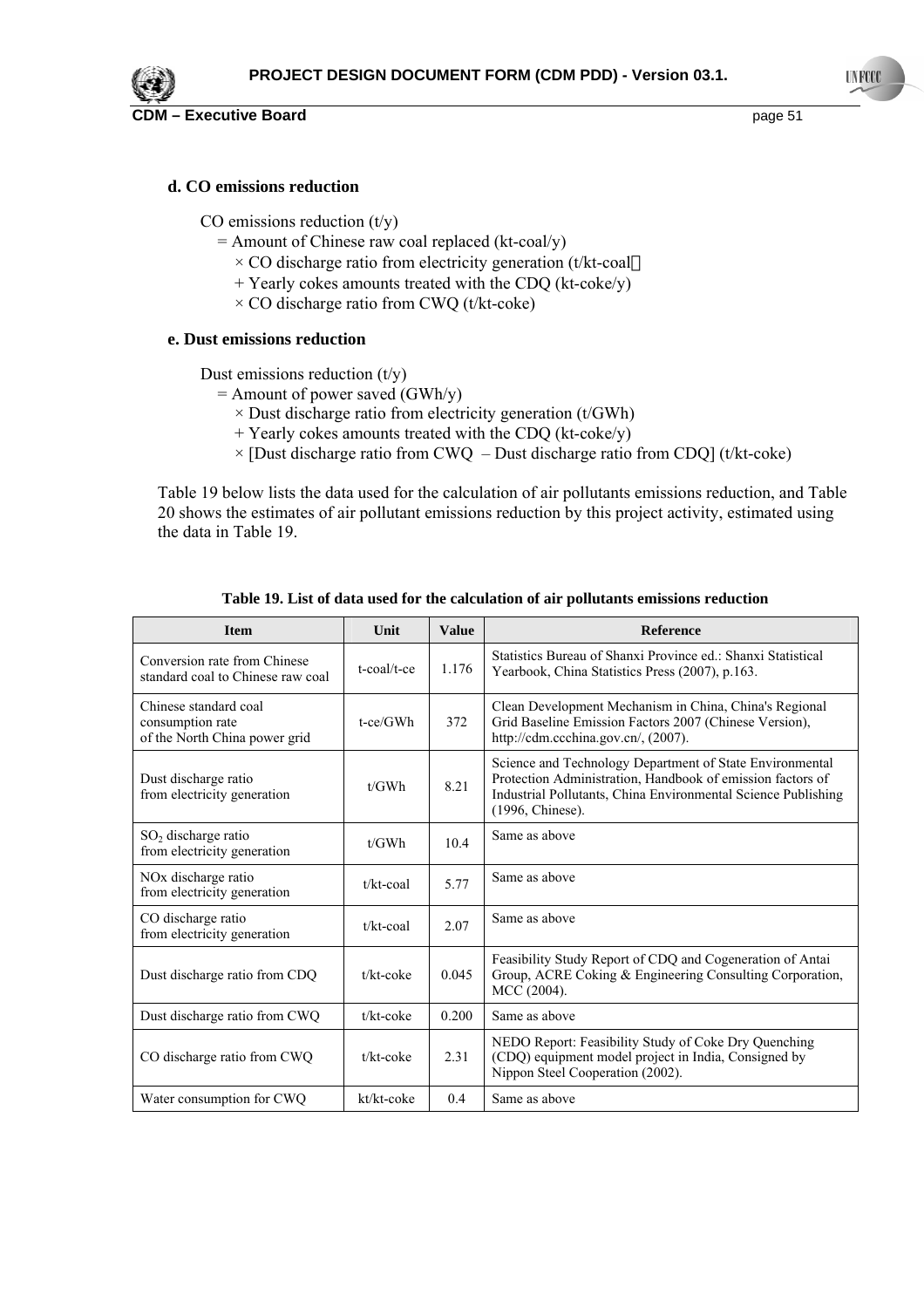

|                                                                   |             | Year   |                 |                 |                 |                 |        |                 |        | <b>Total</b> |
|-------------------------------------------------------------------|-------------|--------|-----------------|-----------------|-----------------|-----------------|--------|-----------------|--------|--------------|
| <b>Item</b>                                                       | Unit        | 1st    | 2 <sub>nd</sub> | 3 <sub>th</sub> | 4 <sub>th</sub> | 5 <sub>th</sub> | 6 th   | 7 <sub>th</sub> | last   | (7 years)    |
| Cokes treated with the<br><b>CDQ</b>                              | kt-coke     | 436    | 1,090           | 1,090           | 1,090           | 1,090           | 1,090  | 1,090           | 545    | 7,521        |
| Yearly CDQ operation<br>day                                       | day         | 170    | 340             | 340             | 340             | 340             | 340    | 340             | 170    | 2,380        |
| Net electric power<br>generated by CDQ                            | GWh         | 36.896 | 92.241          | 92.241          | 92.241          | 92.241          | 92.241 | 92.241          | 46.120 | 636.460      |
| Reduction of power<br>consumption due to the<br>suspension of CWQ | GWh         | 0.145  | 0.362           | 0.362           | 0.362           | 0.362           | 0.362  | 0.362           | 0.181  | 2.497        |
| Power saved                                                       | GWh         | 37.041 | 92.603          | 92.603          | 92.603          | 92.603          | 92.603 | 92.603          | 46.301 | 638.957      |
| Amount of standard<br>coal usage substituted                      | kt          | 13.763 | 34.408          | 34.408          | 34.408          | 34.408          | 34.408 | 34.408          | 17.204 | 237          |
| Amount of raw coal<br>usage substituted                           | kt          | 16.241 | 40.601          | 40.601          | 40.601          | 40.601          | 40.601 | 40.601          | 20.301 | 280.         |
| $SO2$ emission reduction                                          | $\mathbf t$ | 385    | 963             | 963             | 963             | 963             | 963    | 963             | 482    | 6,645        |
| $NOx$ emission<br>reduction                                       | t           | 94     | 234             | 234             | 234             | 234             | 234    | 234             | 117    | 1,616        |
| Reduction of CO<br>emissions from water<br>gas reaction           | t           | 1,041  | 2,602           | 2,602           | 2,602           | 2,602           | 2,602  | 2,602           | 1,301  | 17,953       |
| Particle emissions<br>reduction                                   | t           | 372    | 929             | 929             | 929             | 929             | 929    | 929             | 465    | 6,412        |

#### **Table 20. Environmental improvement effects (estimated) of CDQ introduction**

### **Water saving by introducing the CDQ**

This project activity's water saving effects can be calculated by the following formula:

Amount of water saved (kt/y)

- $=$  Yearly cokes amounts treated with the CDQ (kt-coke/y)
	- × Water consumption for CWQ (kt/kt-coke)

Table 21 below shows the calculation result using 0.4 kt/kt-coke (shown in Table 19) as the estimates of quenching water intensity in CWQ and the date shown in Table 21.

| Year                     |      |      |                 |                 |                 |                 |      |                 | <b>Total</b> |                 |
|--------------------------|------|------|-----------------|-----------------|-----------------|-----------------|------|-----------------|--------------|-----------------|
| <b>Item</b>              | Unit | 1 st | 2 <sub>nd</sub> | 3 <sub>th</sub> | 4 <sub>th</sub> | 5 <sub>th</sub> | 6 th | 7 <sub>th</sub> | last         | $(7)$ years $)$ |
| Amount of<br>water saved | kt   | 174  | 436             | 436             | 436             | 436             | 436  | 436             | 218          | 3,008           |

**Table 21. Estimated water saving volume by this project activity**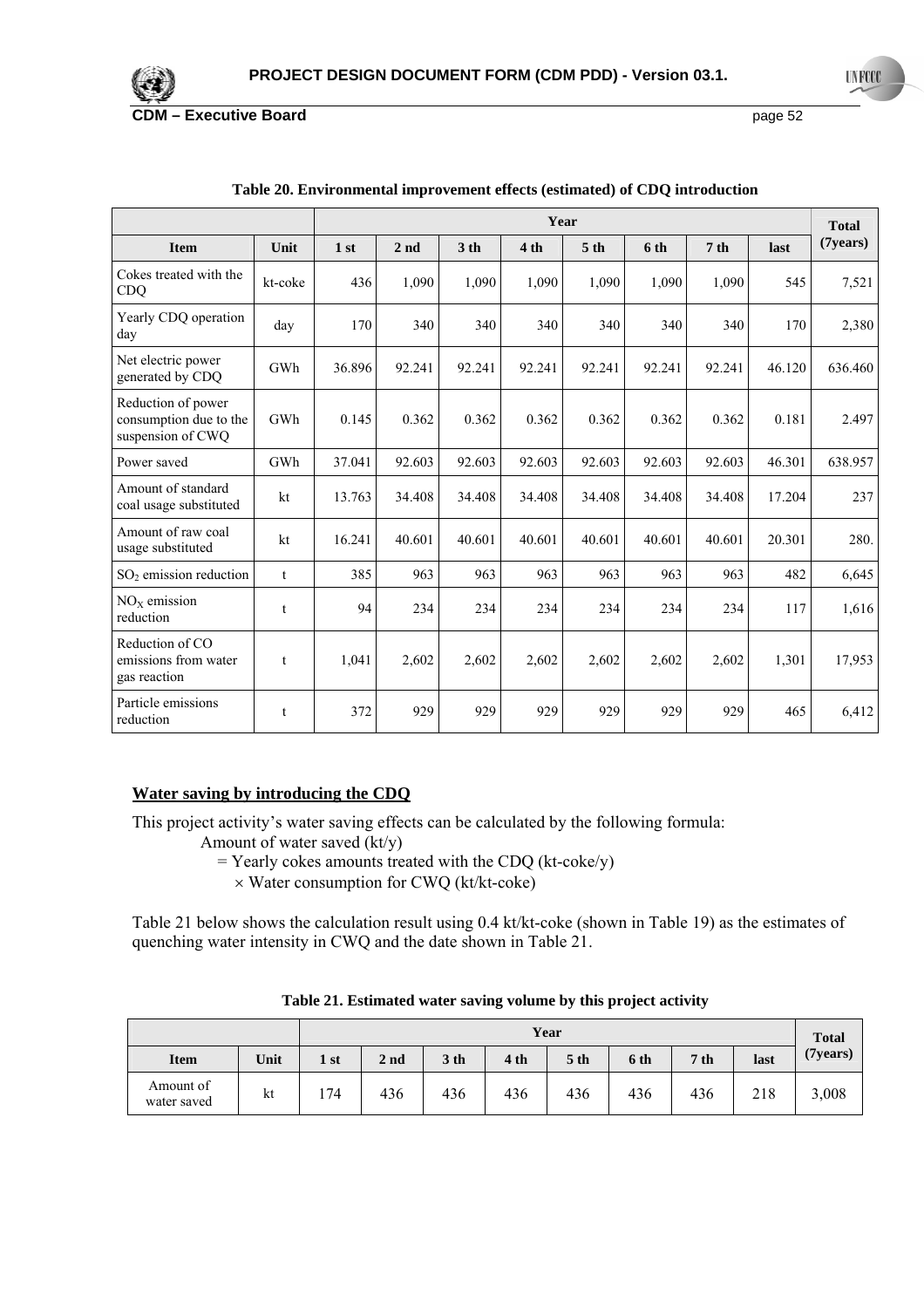

**D.2. If environmental impacts are considered significant by the project participants or the host Party, please provide conclusions and all references to support documentation of an environmental impact assessment undertaken in accordance with the procedures as required by the host Party:** 

Most of the environmental impacts are positive. As mentioned previously, although there is a possibility that the some amount of the dust will be generated during the transportation of the cokes from the CDQ equipment to the blast furnace, we are going to take the necessary measures to prevent it and minimize the negative impacts as much as possible (please refer to the section A.4.3. of this PDD).

<sup>&</sup>gt;>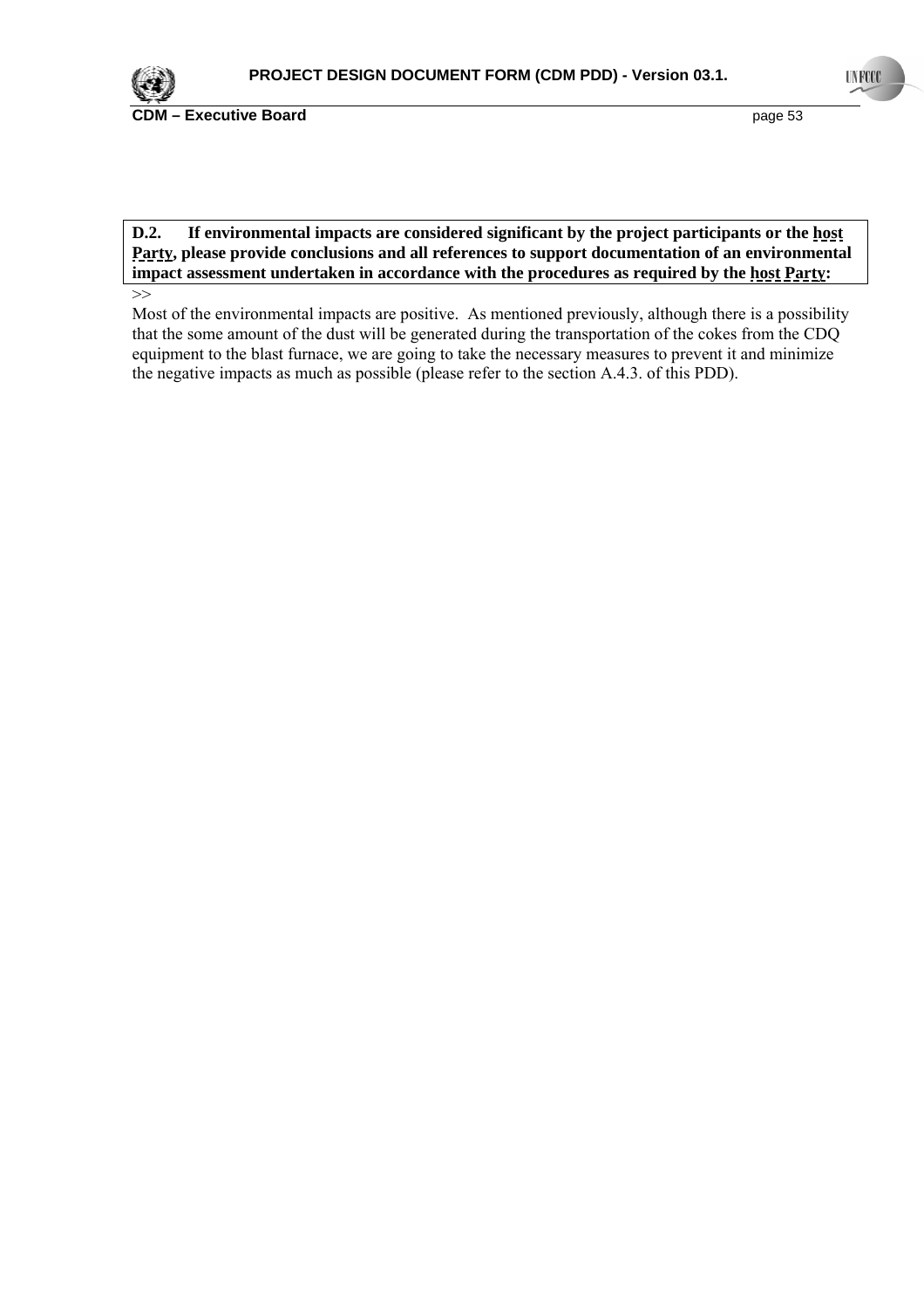![](_page_53_Picture_0.jpeg)

**CDM – Executive Board page 54 page 54 page 54 page 54** 

### **SECTION E. Stakeholders' comments**

 $\rightarrow$ 

#### **E.1. Brief description how comments by local stakeholders have been invited and compiled:** >>

On Sep.27, 2007 and Sep.28, 2007, the Antai Group conducted the survey (interviews with questinaaire shown as Table 22) with individual stakeholders, with the resulting comments as summarized below. At the moment, the Antai Group has requested the Taiyuan Cokes Industry Design Research Institutem which is the agengy conducting EIA (ricence no. 1311 issued by the EPA of PRC on Dec. 20, 2004) to organize the environmental impacts assessment of this project, in order to obtain a building permit.

The stakeholder survey (interviews) was conducted to 51 people in total from groups of: residents residing near the Antai Industrial Park; employees of Antai Group, government officials of Jiexiu City and academic researchers. There were 48 male and 3 female with ages between 19 to 66 (Table 23). The resisdents near the Antai were chosen from three villages because that: 1) the villages locates near the old coke oven and power plants ; 2) the village has received some environmental influences from the facilities of Antai and 3) the village may receive some influences from the new coke ovens that locates upwind of the village (Please refer to Fig.3 of this PDD, page 5).

The survey was made as follows: first, Mr. Wang Liduan, the Vice President of An Tai Group, explained to individual subject of questionnaire about the outline of a plan to build mechanical cokes production plant by Antai Group, as well as the significance of introducing CDQ equipment using the CDM scheme introduced under the Kyoto protocol and its plan; then, each person was asked to write in simple comments and opinions. Comments and opinions were collected by Sep.28, 2007. Each person was also requested to write his/her name, occupation, age, date of response, and response contents (comments, opinions, proposal etc.) as well as the name, occupation, and age of the person explained the plan.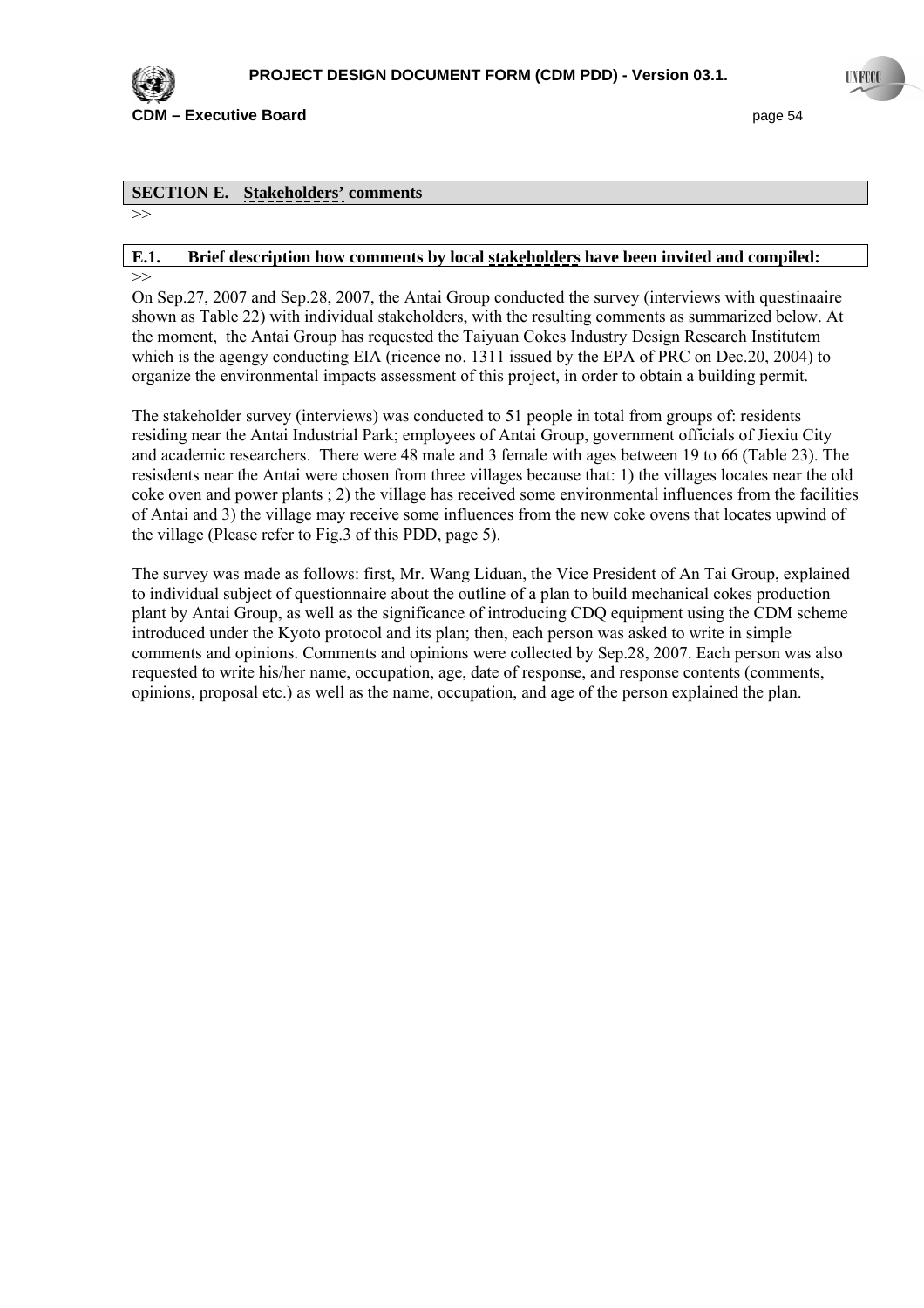![](_page_54_Picture_0.jpeg)

#### **Table 22. Questionnaire of EIA about Antai Group's CDQ project on residents and participations**

| Name                                                                                                                                                                                                                                                                                                                                                                                                                                                                                                                                                                                                                                                                                                                                                                                                                                                                                                                                                                                                                                                                                                                                                                                                                                                                                                            |                                                                                                                                                                                                                                                                                     | <b>Sex</b>              |                     | Age       |                           | Occupation                       |           |  |
|-----------------------------------------------------------------------------------------------------------------------------------------------------------------------------------------------------------------------------------------------------------------------------------------------------------------------------------------------------------------------------------------------------------------------------------------------------------------------------------------------------------------------------------------------------------------------------------------------------------------------------------------------------------------------------------------------------------------------------------------------------------------------------------------------------------------------------------------------------------------------------------------------------------------------------------------------------------------------------------------------------------------------------------------------------------------------------------------------------------------------------------------------------------------------------------------------------------------------------------------------------------------------------------------------------------------|-------------------------------------------------------------------------------------------------------------------------------------------------------------------------------------------------------------------------------------------------------------------------------------|-------------------------|---------------------|-----------|---------------------------|----------------------------------|-----------|--|
| Education                                                                                                                                                                                                                                                                                                                                                                                                                                                                                                                                                                                                                                                                                                                                                                                                                                                                                                                                                                                                                                                                                                                                                                                                                                                                                                       |                                                                                                                                                                                                                                                                                     | Employment              |                     |           |                           |                                  |           |  |
| Project Summary: Installation of the CDQ equipment which aims to use wasted-heat for electric generation (12 MW). The<br>technical process is as follows: First, the cooling inert gas will be insufflated into CDQ oven from bottom by gas-flower and<br>exchange heat with red-hot coke. Second, through the primary dust catcher, heated inert gas will go through CDQ boiler to<br>exchange heat. Third, with second dust catcher, inert gas is pressurized by gas-flower and sent into a heat exchanger to cool<br>down. Fourth, recycled cooled inert gas will be insufflated into CDQ oven. Coke dust which is separated by dust catcher will<br>be collected into a storage tanker by dedicated transmission equipment and loaded out when necessary. All smokes and dusts<br>emitted from installing, sending, storing and gas-flowering of CDQ will be dealt by dust catcher before emission. This project<br>is energy-saving and clean production. After operation of this project, enormous energy-saving and water-saving can be<br>expected. Although this project will take all possible measures to control air pollution, it is still probable that a small amount of<br>dust and noise will incur some environment impacts around the project location; therefore, this survey is conducted. |                                                                                                                                                                                                                                                                                     |                         |                     |           |                           |                                  |           |  |
|                                                                                                                                                                                                                                                                                                                                                                                                                                                                                                                                                                                                                                                                                                                                                                                                                                                                                                                                                                                                                                                                                                                                                                                                                                                                                                                 | 1. How do you evaluate air environment where you live?                                                                                                                                                                                                                              |                         |                     |           | For Example:              |                                  |           |  |
|                                                                                                                                                                                                                                                                                                                                                                                                                                                                                                                                                                                                                                                                                                                                                                                                                                                                                                                                                                                                                                                                                                                                                                                                                                                                                                                 | A. Satisfied B. Not too bad                                                                                                                                                                                                                                                         | C. Poor<br>D. Very poor |                     |           |                           |                                  |           |  |
|                                                                                                                                                                                                                                                                                                                                                                                                                                                                                                                                                                                                                                                                                                                                                                                                                                                                                                                                                                                                                                                                                                                                                                                                                                                                                                                 | 2. In daily life, which is the most serious environment problem do you think?                                                                                                                                                                                                       |                         |                     |           |                           |                                  |           |  |
| A. Air                                                                                                                                                                                                                                                                                                                                                                                                                                                                                                                                                                                                                                                                                                                                                                                                                                                                                                                                                                                                                                                                                                                                                                                                                                                                                                          | B. Water                                                                                                                                                                                                                                                                            | C. Noise                | D. Solid pollutants |           |                           |                                  |           |  |
|                                                                                                                                                                                                                                                                                                                                                                                                                                                                                                                                                                                                                                                                                                                                                                                                                                                                                                                                                                                                                                                                                                                                                                                                                                                                                                                 | 3. How do you evaluate the pollution caused by Antai Group?                                                                                                                                                                                                                         |                         |                     |           | Why?                      |                                  |           |  |
| A. Serious                                                                                                                                                                                                                                                                                                                                                                                                                                                                                                                                                                                                                                                                                                                                                                                                                                                                                                                                                                                                                                                                                                                                                                                                                                                                                                      | B. Not so serious C. No problem                                                                                                                                                                                                                                                     |                         |                     |           |                           |                                  |           |  |
|                                                                                                                                                                                                                                                                                                                                                                                                                                                                                                                                                                                                                                                                                                                                                                                                                                                                                                                                                                                                                                                                                                                                                                                                                                                                                                                 | 4. How do you evaluate the effect of this project on local development?                                                                                                                                                                                                             |                         |                     |           | Why?                      |                                  |           |  |
|                                                                                                                                                                                                                                                                                                                                                                                                                                                                                                                                                                                                                                                                                                                                                                                                                                                                                                                                                                                                                                                                                                                                                                                                                                                                                                                 | A. Important B. Not so important C. No effects D. Bad effects                                                                                                                                                                                                                       |                         |                     |           |                           |                                  |           |  |
|                                                                                                                                                                                                                                                                                                                                                                                                                                                                                                                                                                                                                                                                                                                                                                                                                                                                                                                                                                                                                                                                                                                                                                                                                                                                                                                 | Why?<br>5. From environment viewpoint, which do you think is the most important<br>issue of this project?                                                                                                                                                                           |                         |                     |           |                           |                                  |           |  |
|                                                                                                                                                                                                                                                                                                                                                                                                                                                                                                                                                                                                                                                                                                                                                                                                                                                                                                                                                                                                                                                                                                                                                                                                                                                                                                                 | A. Increase pollution control efforts B. Introduce advanced technology<br>C. Improve management                                                                                                                                                                                     | D. Others               |                     |           |                           |                                  |           |  |
|                                                                                                                                                                                                                                                                                                                                                                                                                                                                                                                                                                                                                                                                                                                                                                                                                                                                                                                                                                                                                                                                                                                                                                                                                                                                                                                 | 6. This is an energy-saving and clean production project. Project had taken effective prevention and control measures to avoid<br>noise and dust pollutions, met emission standards. However, complete environmental protection cannot be ensured, what<br>do you think about this? |                         |                     |           |                           |                                  |           |  |
|                                                                                                                                                                                                                                                                                                                                                                                                                                                                                                                                                                                                                                                                                                                                                                                                                                                                                                                                                                                                                                                                                                                                                                                                                                                                                                                 | A. Understand and accept                                                                                                                                                                                                                                                            | B. Acceptable           |                     |           | C. Serious, cannot accept |                                  |           |  |
|                                                                                                                                                                                                                                                                                                                                                                                                                                                                                                                                                                                                                                                                                                                                                                                                                                                                                                                                                                                                                                                                                                                                                                                                                                                                                                                 | 7. Which is the most notable problem of this project do you think?                                                                                                                                                                                                                  |                         |                     |           |                           |                                  |           |  |
|                                                                                                                                                                                                                                                                                                                                                                                                                                                                                                                                                                                                                                                                                                                                                                                                                                                                                                                                                                                                                                                                                                                                                                                                                                                                                                                 | A. Pollution protecting measures B. Environment management                                                                                                                                                                                                                          |                         |                     | C. Others |                           |                                  |           |  |
|                                                                                                                                                                                                                                                                                                                                                                                                                                                                                                                                                                                                                                                                                                                                                                                                                                                                                                                                                                                                                                                                                                                                                                                                                                                                                                                 | 8. Do you think there are environmental problems (list below) in your region recent years?                                                                                                                                                                                          |                         |                     |           |                           |                                  |           |  |
|                                                                                                                                                                                                                                                                                                                                                                                                                                                                                                                                                                                                                                                                                                                                                                                                                                                                                                                                                                                                                                                                                                                                                                                                                                                                                                                 | A. Rapid reduction of vegetation B. Serious soil erosion                                                                                                                                                                                                                            |                         |                     |           |                           | C. Reduction of crops and fruits | D. Others |  |
|                                                                                                                                                                                                                                                                                                                                                                                                                                                                                                                                                                                                                                                                                                                                                                                                                                                                                                                                                                                                                                                                                                                                                                                                                                                                                                                 | 9. What do you think about your life (income, living environment, welfare)?                                                                                                                                                                                                         |                         |                     |           |                           |                                  |           |  |
|                                                                                                                                                                                                                                                                                                                                                                                                                                                                                                                                                                                                                                                                                                                                                                                                                                                                                                                                                                                                                                                                                                                                                                                                                                                                                                                 | B. Good<br>C. Normal<br>A. Very good<br>D. Bad                                                                                                                                                                                                                                      |                         |                     |           |                           |                                  |           |  |
| 10. Do you have any opinions or suggestions on this project?                                                                                                                                                                                                                                                                                                                                                                                                                                                                                                                                                                                                                                                                                                                                                                                                                                                                                                                                                                                                                                                                                                                                                                                                                                                    |                                                                                                                                                                                                                                                                                     |                         |                     |           |                           |                                  |           |  |
|                                                                                                                                                                                                                                                                                                                                                                                                                                                                                                                                                                                                                                                                                                                                                                                                                                                                                                                                                                                                                                                                                                                                                                                                                                                                                                                 | 11. Do you have any opinions and suggestions on this EIA?                                                                                                                                                                                                                           |                         |                     |           |                           |                                  |           |  |

*Note:* 

- 2. Please choose the answer which is most representing your opinion, and fill the number in brackets
- 3. For the question without choices please fill in your opinions about this project.
- 4. This questionnaire will be distributed among residents living around CDQ project plant of Antai Group, employee of company, communities, organizations and government staffs.

<sup>1.</sup> This table is designed for the aim of understanding the environmental awareness of residents. Please give an answer about pros and cons of this project. Your answer will become a basis of decision.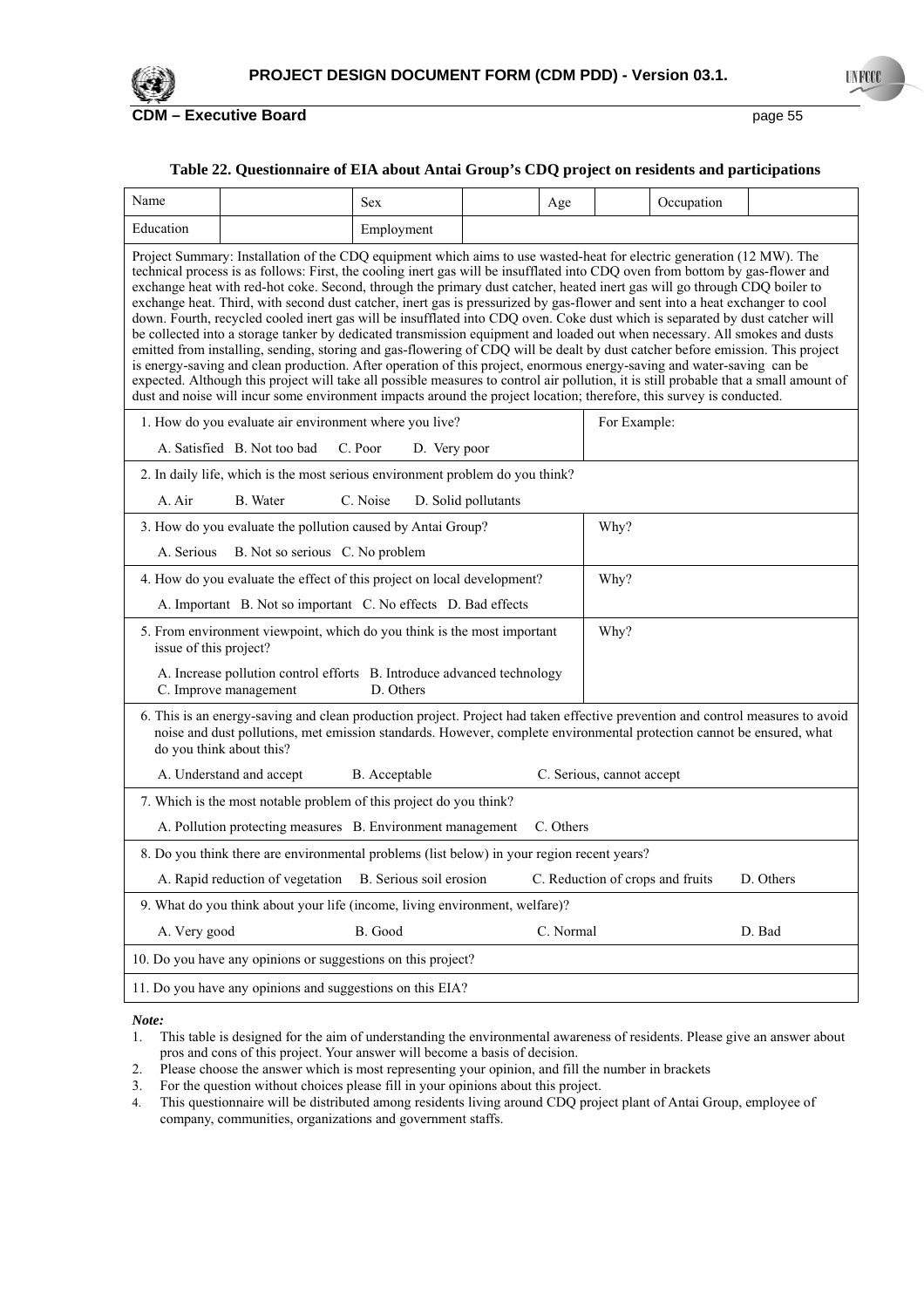|                       |                                                         | <b>Number</b>  | $\frac{0}{0}$  | <b>Remarks</b>                                                                           |
|-----------------------|---------------------------------------------------------|----------------|----------------|------------------------------------------------------------------------------------------|
| Group                 | Residents of the Antai Industrial Park<br>neighbourhood | 33             | 64             | Resident of Yian, Xidaqi, Dongdaqi,<br>Liujiazhai, Jiangjiazhai, and Xicun Village       |
|                       | Antai Group employees                                   | 10             | 20             | Employees of Coke factory ant Power<br>generation factory                                |
|                       | Officers of Jiexiu city government                      | 3              | 6              | Environmental Protection Dept., Power<br>Generation Dept. and Economy and Trade<br>Dept. |
|                       | Officers of Yian town government                        | 1              | $\overline{2}$ |                                                                                          |
|                       | Eclectic power company in Jinzhong                      | $\overline{c}$ | $\overline{4}$ |                                                                                          |
|                       | <b>Scholars</b>                                         | 2              | $\overline{4}$ |                                                                                          |
| <b>Sex</b>            | Male                                                    | 48             | 94             |                                                                                          |
|                       | Female                                                  | 3              | 6              |                                                                                          |
|                       | 19-30 years ole                                         | 12             | 24             |                                                                                          |
| Age                   | 31-50 years old                                         | 27             | 52             |                                                                                          |
|                       | 51-66 years old                                         | 12             | 24             |                                                                                          |
| Level of<br>education | Middle school or below                                  | 21             | 41             |                                                                                          |
|                       | High school                                             | 10             | 20             |                                                                                          |
|                       | College or above                                        | 20             | 39             |                                                                                          |

## **Table 23. Description of commentators**

*Note:* the total number of commentator is 51.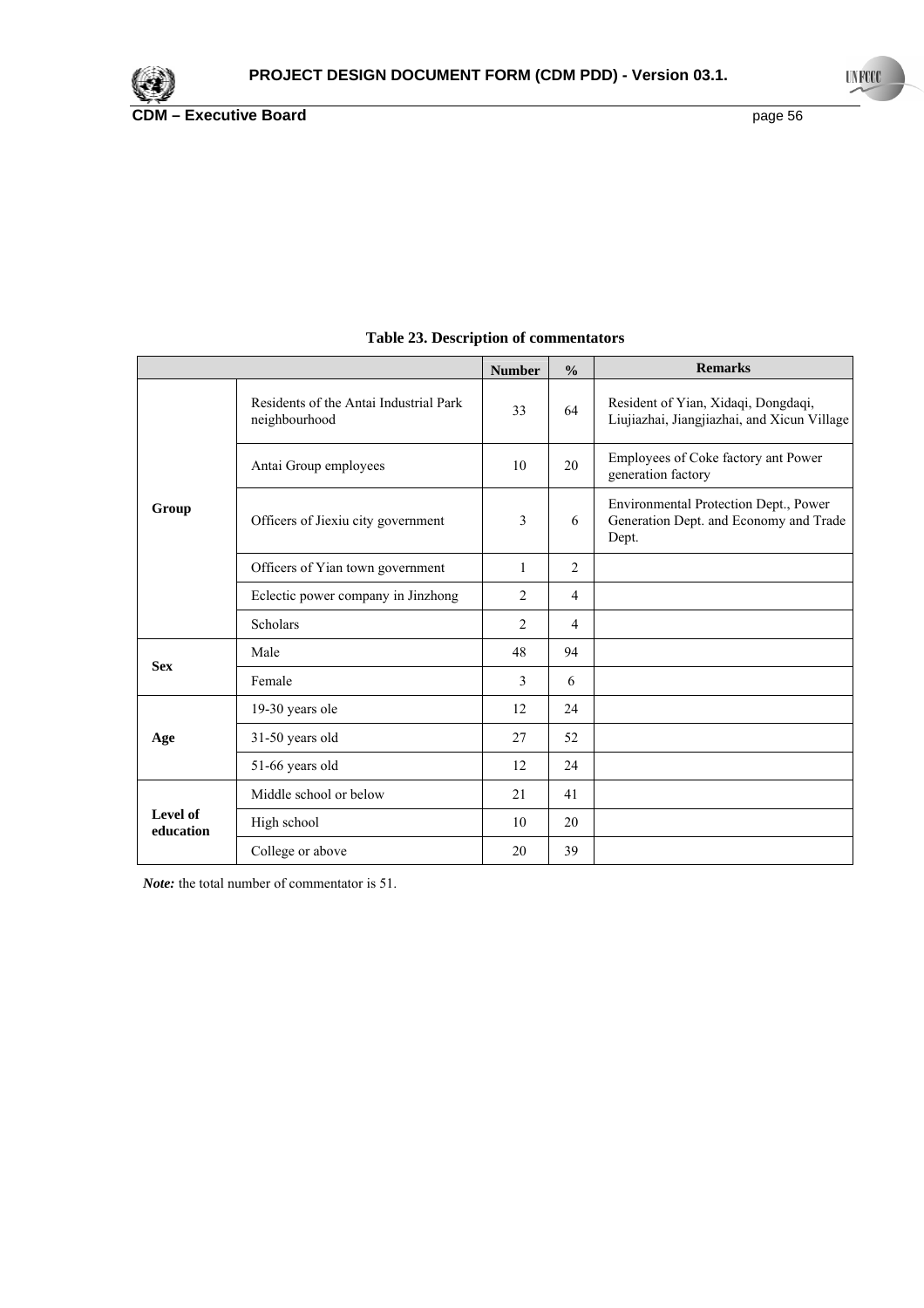![](_page_56_Picture_0.jpeg)

| Content                                              | Option                                   | <b>Number</b>  | $\frac{0}{0}$  |
|------------------------------------------------------|------------------------------------------|----------------|----------------|
|                                                      | Satisfied<br>А.                          | 14             | 27.45          |
| Evaluation of the environment<br>nearby              | Not too bad<br>Β.                        | 34             | 66.67          |
|                                                      | C.<br>Poor                               | 3              | 5.88           |
|                                                      | Very poor<br>D.                          | $\theta$       | $\theta$       |
|                                                      | Air<br>А.                                | 38             | 74.51          |
| The most serious environment                         | Water<br>В.                              | 1              | 1.96           |
| problem                                              | $\mathcal{C}$ .<br>Noise                 | $\mathbf{1}$   | 1.96           |
|                                                      | Solid Pollutant<br>D.                    | $\mathbf{1}$   | 1.96           |
|                                                      | Serious<br>А.                            | $\mathbf{0}$   | $\theta$       |
| Evaluation of the pollution caused by<br>Antai Group | B <sub>1</sub><br>Not so serious         | 49             | 96.08          |
|                                                      | C.<br>No problem                         | $\overline{2}$ | 3.92           |
|                                                      | Important<br>А.                          | 51             | 100            |
| Evaluation the effect of this project                | Β.<br>Not so Important                   | $\mathbf{0}$   | $\theta$       |
| on local development                                 | No effects<br>C.                         | $\overline{0}$ | $\overline{0}$ |
|                                                      | <b>Bad</b> effects<br>D.                 | $\mathbf{0}$   | $\theta$       |
|                                                      | A.<br>Increase pollution control efforts | 9              | 17.65          |
| The most important environment                       | В.<br>Introduce advantage technology     | 8              | 35.29          |
| aspects of this project                              | C.<br>Improve management                 | 12             | 23.53          |
|                                                      | D.<br>Others                             | 11             | 21.57          |
| Complete environment impacts                         | Understand and accept<br>А.              | 43             | 84.31          |
| cannot be ensured, what do you think                 | Acceptable<br>В.                         | 8              | 15.69          |
| about this?                                          | C.<br>Serious, cannot accept             | $\theta$       | $\Omega$       |
|                                                      | Pollution protecting measures<br>А.      | 12             | 23.53          |
| The most notable problem of this<br>project          | В.<br>Environment management             | 13             | 25.49          |
|                                                      | C.<br>Others                             | 26             | 50.98          |
|                                                      | Rapid reduction of vegetation<br>А.      | $\mathbf{0}$   | $\mathbf{0}$   |
| Eco-environment problems occurred                    | Serious soil erosion<br><b>B.</b>        | $\theta$       | $\theta$       |
| in the region recent years                           | C.<br>Reduction of crops and fruits      | 4              | 7.84           |
|                                                      | D.<br>Others                             | 45             | 88.24          |
|                                                      | Very good<br>А.                          | 3              | 5.88           |
| Evaluation of the condition of the life              | Good<br>В.                               | 39             | 76.47          |
| in general                                           | C.<br>Normal                             | 8              | 15.69          |
|                                                      | D.<br>Bad                                | $\,1$          | 1.96           |

#### **Table 24. Summary of questionnaire of EIA**

*Note1*: On the question "In daily life, which is most serious environment problem do you think?", seven persons answered "No", 13.73% of total surveyed, 3 persons filled in A, B, 5.88% of total surveyed.

*Note2:* On "The most notable environment aspect of this project", one person filled in "No", 1.96% of total surveyed. *Note***3***:* On "Do you think there are environmental problems in your region recent years?", two persons answered "No", 3.92% of total surveyed.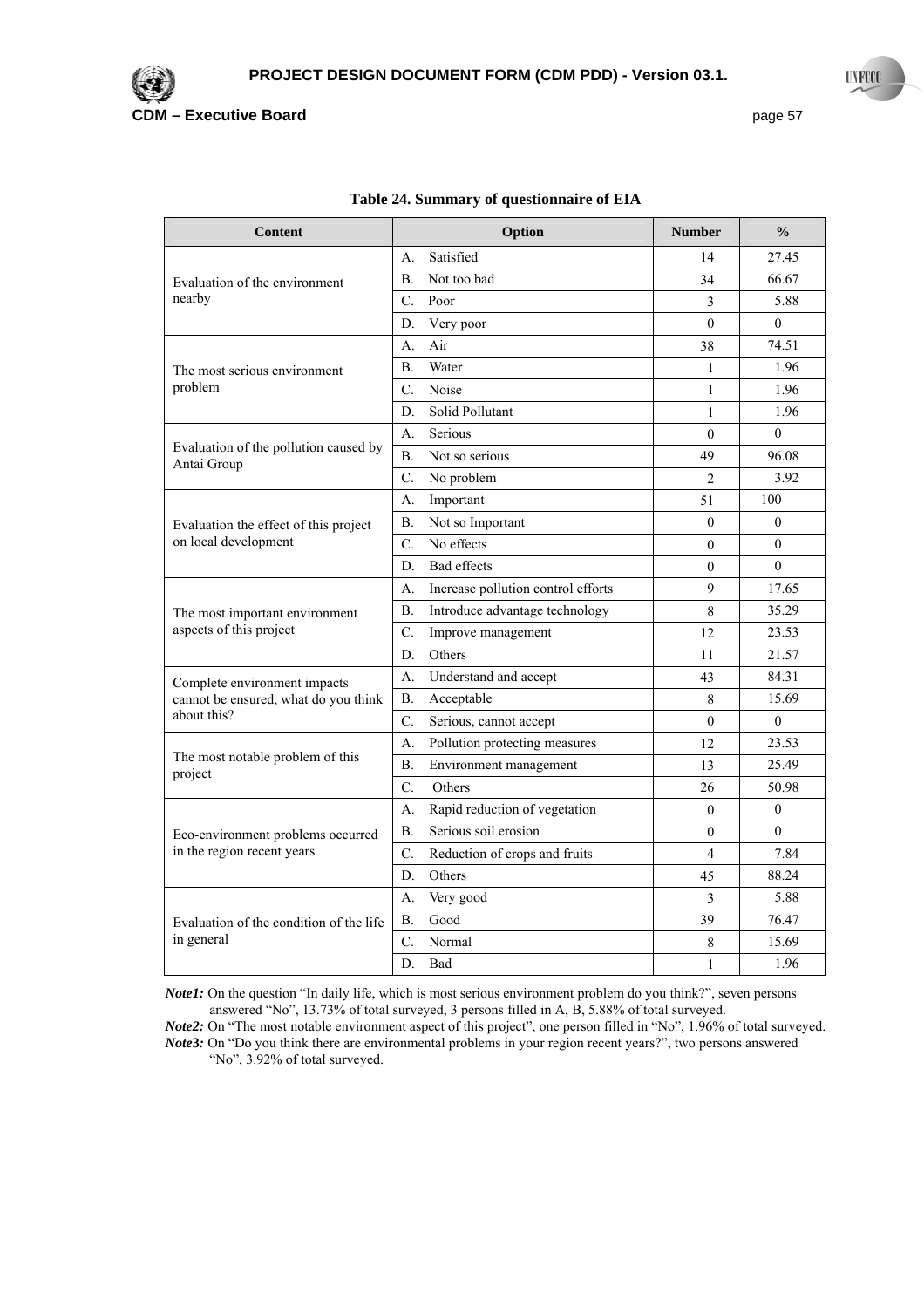![](_page_57_Picture_0.jpeg)

#### **E.2. Summary of the comments received:**

#### $\Rightarrow$

The response from the interview survey described above can be categorized and summarized as below:

#### **1) Residents residing near the Antai Industrial Park**

The cokes production using beehive method certainly promoted the local economy in the area surrounding Antai Industrial Park, but it did bring serious environmental pollution at the same time. Looking up the sky, we could not see anything, and looking down the earth, we found black particles all over. We had black phlegm day and night. Antai neighbourhood residents had suffered serious damages in the past. We strongly anticipate that the abandoning of bee hive coke oven, and construction of large scale mechanical cokes oven of 2 million tons capacity with the introduction of CDQ would significantly contribute to the environmental improvement of Antai neighbourhood.

#### **2) Antai Group employees**

CDQ project would not only provide the benefits, such as the recovery of waste heat, saving coal and water resource, comprehensive utilization of cokes oven gas, and cokes quality improvement, but also improve our work environment. Although there might be financial difficulties, we would certainly anticipate that Antai CDQ Project would be implemented with the introduction of CDM.

#### **3) Officials of Jiexiu City Administration**

Jiexiu City has had serious environmental pollution with many kinds of environmental pollutants exceeding the standards. For the improvement of environmental pollution and sustainable development, we would expect the Antai Group Company to adopt advanced technologies in new projects, and to realize energy saving, lower consumption, lower pollution and higher efficiency, thereby gradually improving the quality of regional environment. When 2 million ton iron and steel project starts operation, there would be about 80,000 kW power shortages in the area. The introduction of CDQ would realize the integrated utilization of resources, improvement in environmental pollution, and better cokes quality, while mitigating the power supply. This would be beneficial to the company, society, and environment. By the introduction of CDM, we would hope that the Antai Group Company would be able to resolve its financial difficulties. We would hope for the earliest introduction of CDQ.

#### **4) Academic researchers**

The elimination of beehive cokes oven and introduction of mechanical coke oven would significantly contribute to the effective use of resources and environmental improvement. However, the conventional mechanical cokes oven with CWQ would still result in the wasteful use of resources and polluting of environment. By adopting CDQ technology, following two benefits would be expected:

#### Integrated use of resources.

With CDQ, it would be possible to recover about 80% of sensible heat from red-hot cokes. In calculation, it would generate electricity from the heat recovered from the CDQ attached to a 1 million capacity coke oven.

#### Reduction of the pollutions

By power generation from heat recovered from the CDQ connected to a 1 million ton capacity coke oven, it would be possible to save 80 to 100 thousand tons per year of coal for power generation. So, it would be possible to avoid the emissions of air pollutants from coal combustion, such as  $CO<sub>2</sub>$  and  $SO<sub>2</sub>$ . As seen here, CDQ could provide many benefits, but it has not been introduced to Shanxi Province, because of the amount of investment required. If the Antai Group could introduce the CDQ, it would certainly have significant influence over the cokes industry in Shanxi Province. Reality is that the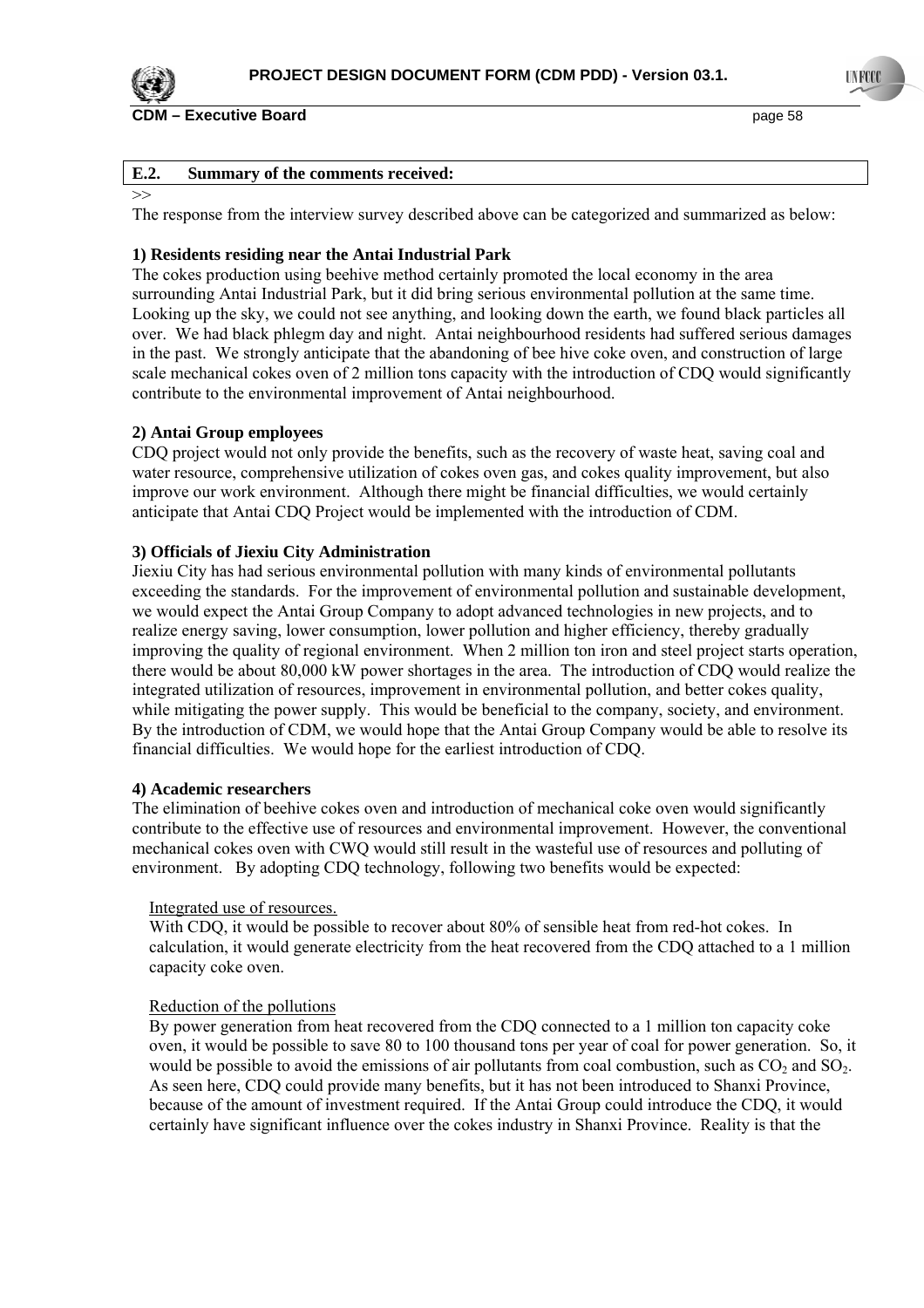![](_page_58_Picture_0.jpeg)

Antai Group, as a private entity, does not have sufficient ability to procure funds, even if it wishes to do so. We would hope that the Antai Group's introduction of CDQ would be realized as soon as possible through the utilization of CDM scheme under the Kyoto protocol.

## **E.3. Report on how due account was taken of any comments received:**

>>

No negative comments have been received with regard to the proposed activity to date. The residents and local government are all supportive of the project and there is no need to modify the project due to the comments received. These comments have already been sent to the executives of the Antai Group, and would likely to have significant influence over their decision.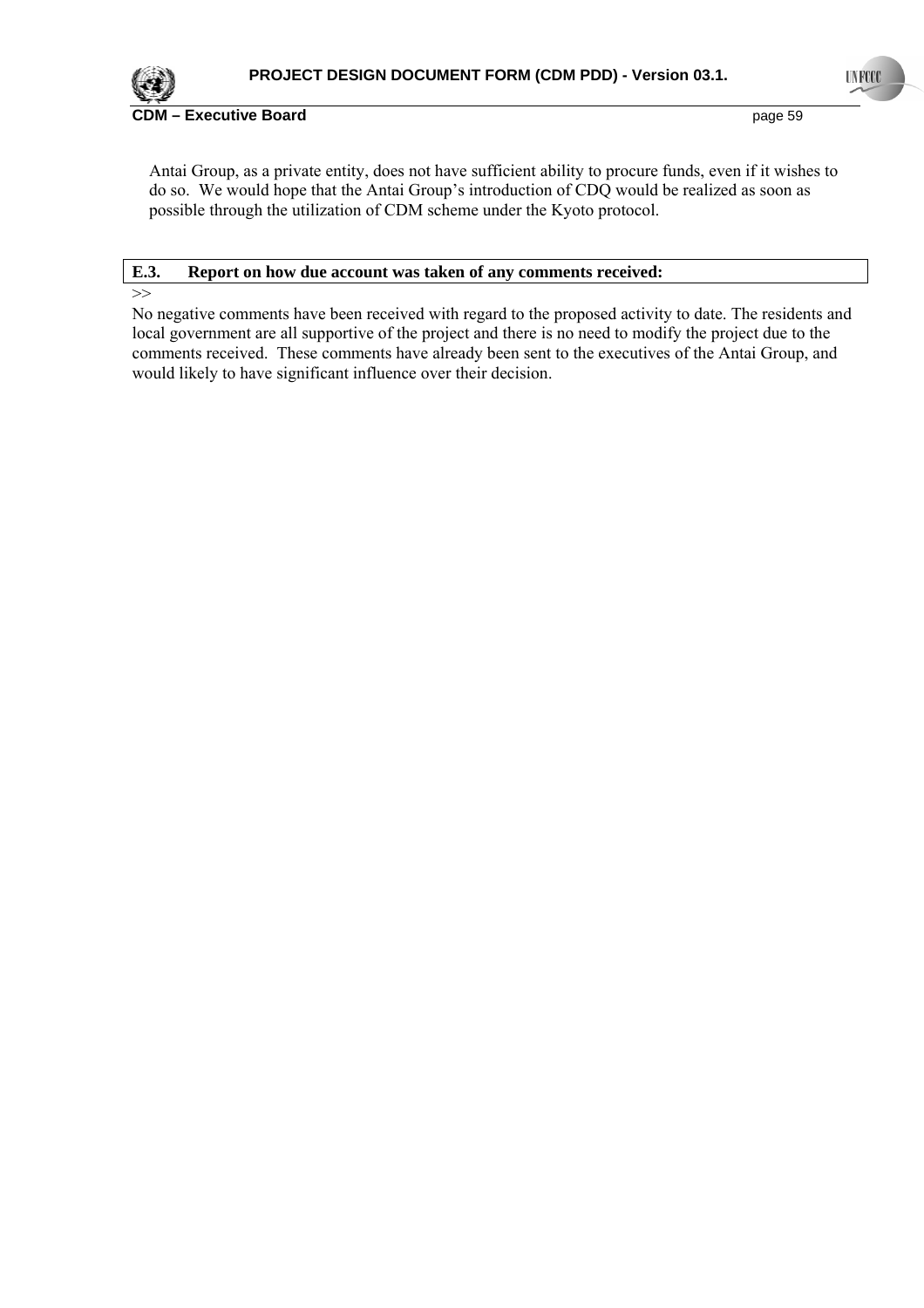![](_page_59_Picture_0.jpeg)

## **Annex 1**

# **CONTACT INFORMATION ON PARTICIPANTS IN THE PROJECT ACTIVITY**

| Organization:    | Shanxi Antai Group Holding Co., Ltd. |
|------------------|--------------------------------------|
| Street/P.O.Box:  | Antai Industrial Zone                |
| Building:        | Office                               |
| City:            | Jiexiu                               |
| State/Region:    | Shanxi                               |
| Postfix/ZIP:     | 031202                               |
| Country:         | China                                |
| Telephone:       | $+86354753-1011$                     |
| FAX:             | +86 354 753-6557                     |
| E-Mail:          |                                      |
| URL:             | http://www.Antaigroup.com/index.htm  |
| Represented by:  |                                      |
| Title:           | Vice President                       |
| Salutation:      |                                      |
| Last Name:       | Wang                                 |
| Middle Name:     |                                      |
| First Name:      | Liduan                               |
| Department:      | Head Company                         |
| Mobile:          |                                      |
| Direct FAX:      | +86 354 753-6557                     |
| Direct tel:      | $+86354753-1001$                     |
| Personal E-Mail: | ld wang@antaigroup.com               |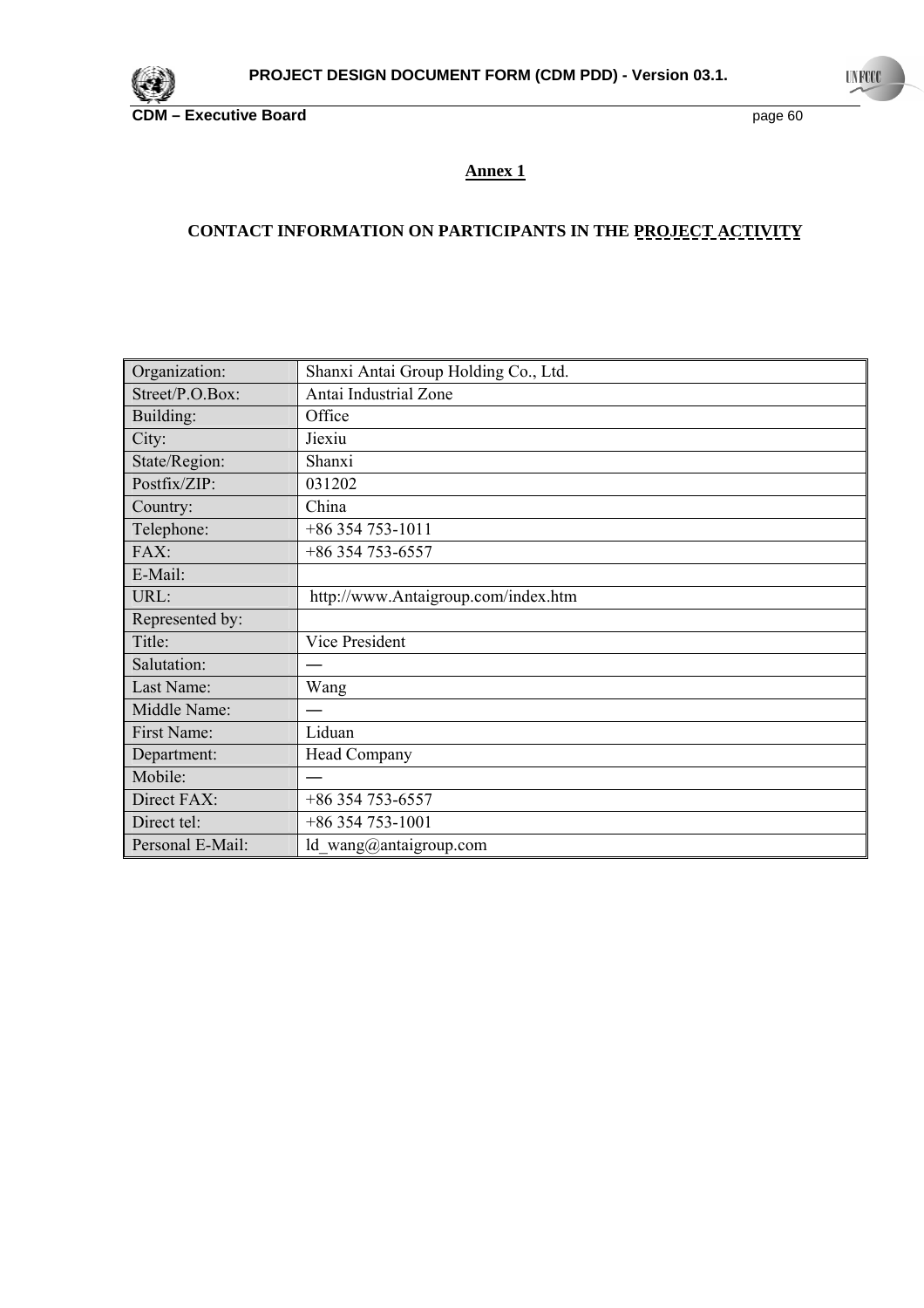![](_page_60_Picture_0.jpeg)

| Organization:    | Tohoku University                         |
|------------------|-------------------------------------------|
| Street/P.O.Box:  | Kawauchi 41, Aoba-ku                      |
| Building:        |                                           |
| City:            | Sendai                                    |
| State/Region:    | Miyagi                                    |
| Postfix/ZIP:     | 980-8576                                  |
| Country:         | Japan                                     |
| Telephone:       | $+81 - 22 - 795 - 7557$                   |
| FAX:             | $+81 - 22 - 795 - 7557$                   |
| E-Mail:          |                                           |
| URL:             |                                           |
| Represented by:  |                                           |
| Title:           | Professor                                 |
| Salutation:      |                                           |
| Last Name:       | Asuka                                     |
| Middle Name:     |                                           |
| First Name:      | Jusen                                     |
| Department:      | <b>Center for Northeast Asian Studies</b> |
| Mobile:          |                                           |
| Direct FAX:      | $+81 - 22 - 795 - 7557$                   |
| Direct tel:      | $+81 - 22 - 795 - 7557$                   |
| Personal E-Mail: | asuka@cneas. to hoku.ac.jp                |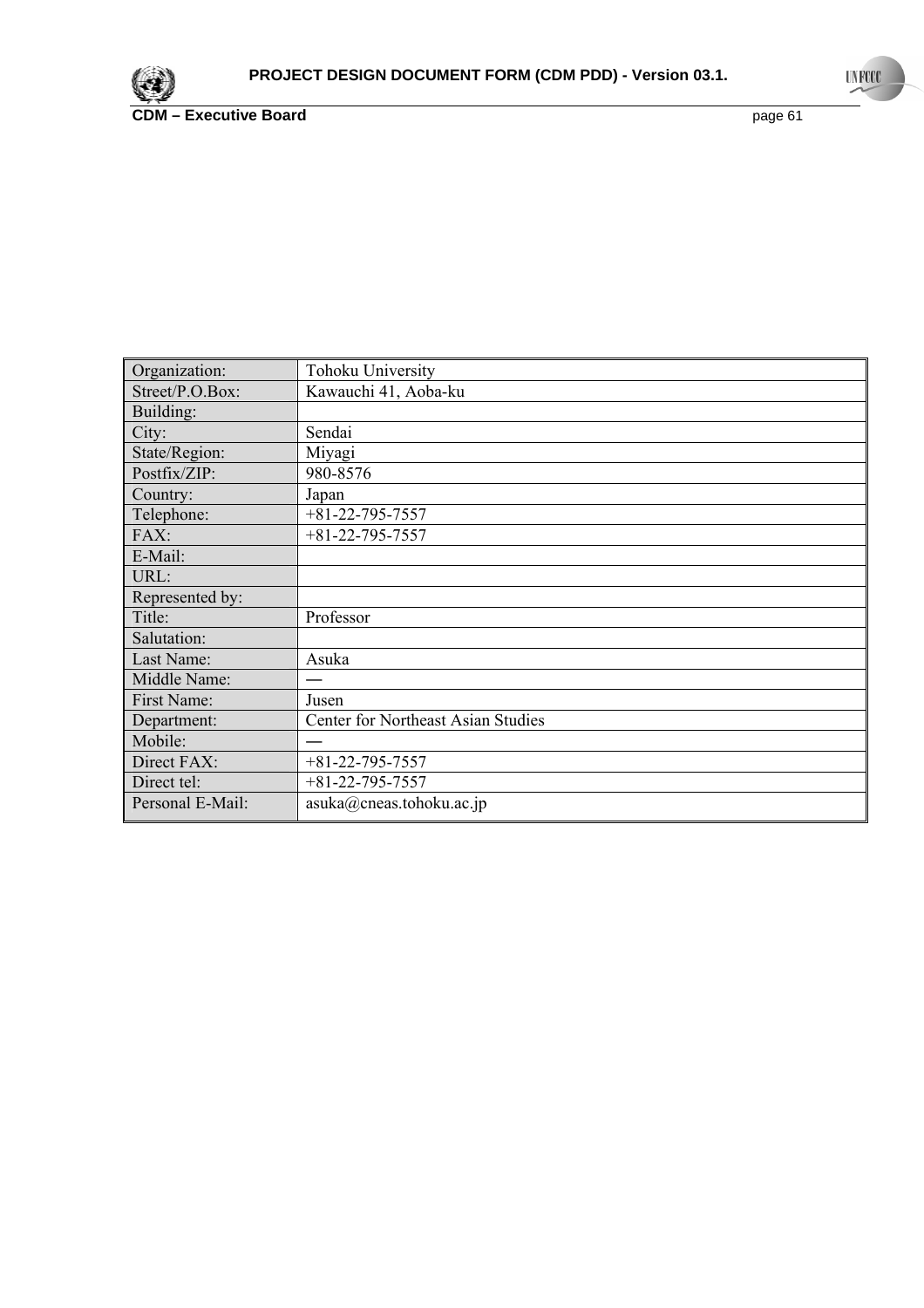![](_page_61_Picture_0.jpeg)

| Organization:    | Japan Carbon Finance, Ltd.          |
|------------------|-------------------------------------|
| Street/P.O.Box:  | 1-3, Kudanshita 4-Chome, Chiyoda-ku |
| Building:        |                                     |
| City:            | Tokyo                               |
| State/Region:    |                                     |
| Postfix/ZIP:     | 102-0073                            |
| Country:         | Japan                               |
| Telephone:       | $+81-3-5212-8870$                   |
| FAX:             | $+81-3-5212-8886$                   |
| E-Mail:          |                                     |
| URL:             | http://www.jcarbon.co.jp/           |
| Represented by:  |                                     |
| Title:           | Deal Manager                        |
| Salutation:      | Mr.                                 |
| Last Name:       | Isone                               |
| Middle Name:     |                                     |
| First Name:      | Shuji                               |
| Department:      | <b>Carbon Finance Department</b>    |
| Mobile:          |                                     |
| Direct FAX:      | $+81-3-5212-8886$                   |
| Direct tel:      | $+81-3-5212-8875$                   |
| Personal E-Mail: | s-isone@jcarbon.co.jp               |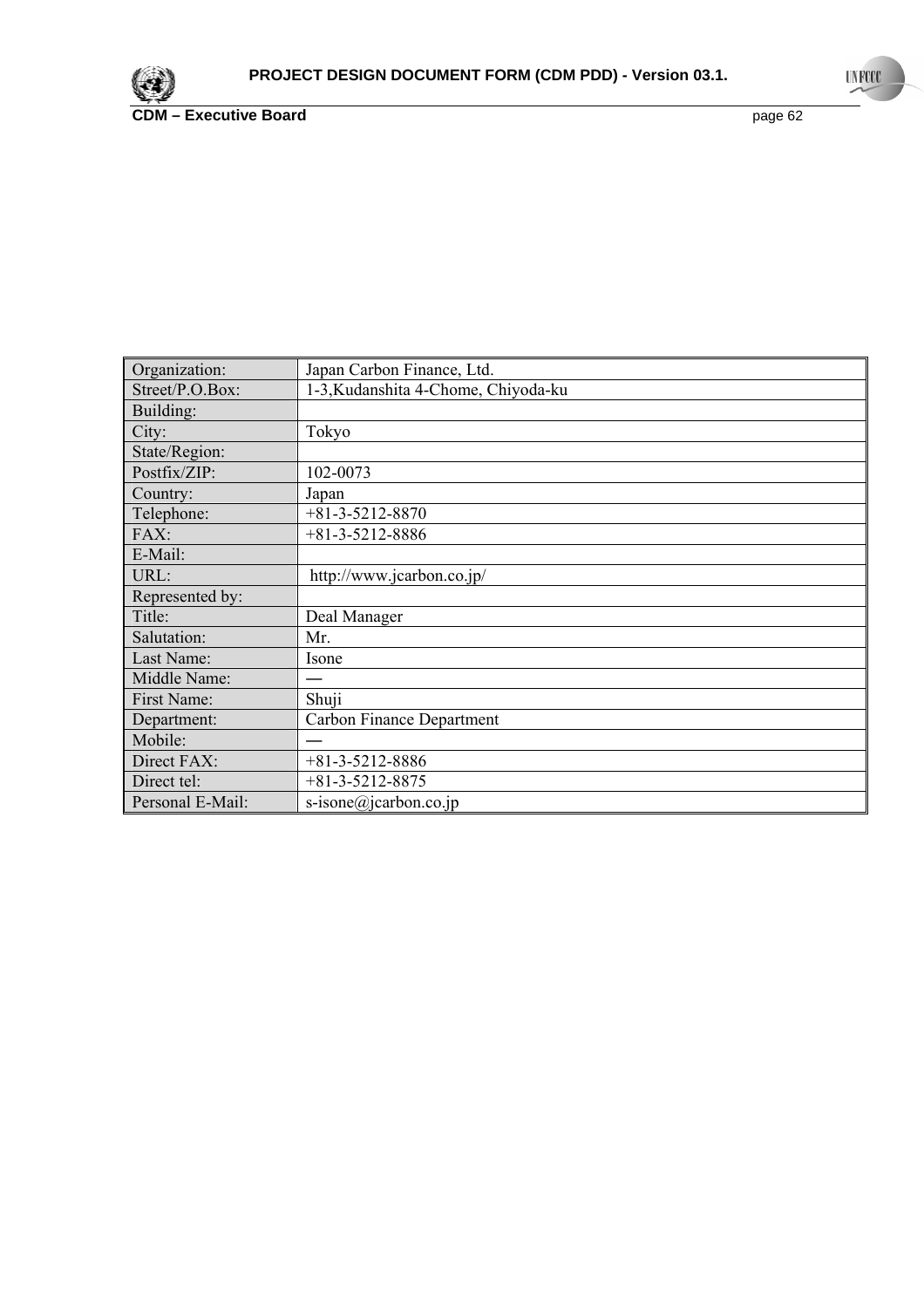![](_page_62_Picture_0.jpeg)

## **Annex 2**

## **INFORMATION REGARDING PUBLIC FUNDING**

There is no public funding for this project (please refer to the section A.4.5. of this PDD)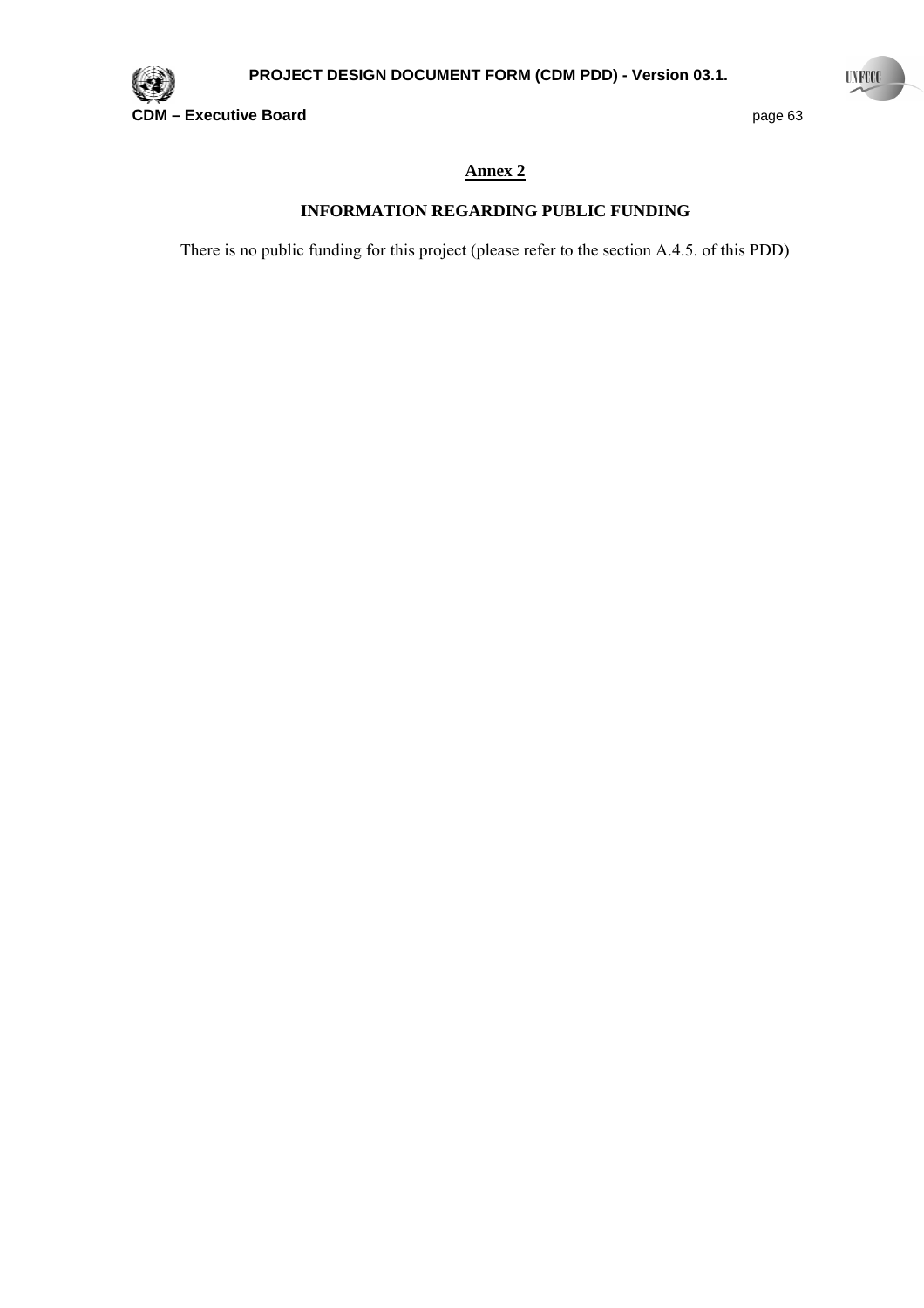![](_page_63_Picture_0.jpeg)

**CDM – Executive Board** page 64

### **Annex 3**

#### **BASELINE INFORMATION**

For the convenience of developing qualified projects and projects in priority areas with high efficiency, the Office of NCCCC, NDRC of the Chinese Government recently worked out China's regional grid baseline emission factors based on the EB approved consolidated methodology ACM0002 for CDM project owners<sup>13</sup>. Table 25 below shows the OM and BM of national grids in China.

| Grid         | $OM(t-CO2/MWh)$ | $BM(t$ - $CO2/MWh)$ |  |
|--------------|-----------------|---------------------|--|
| North China  | 1.1208          | 0.9397              |  |
| North east   | 1.2404          | 0.8631              |  |
| East China   | 0.9421          | 0.8672              |  |
| Middle China | 1.2899          | 0.6592              |  |
| North west   | 1.1257          | 0.5739              |  |
| South China  | 1.1257          | 0.5739              |  |
| Hainan       | 1.0119          | 0.6748              |  |

#### **Table 25. OM and BM of the each national grid in China**

*Source:* http://cdm.ccchina.gov.cn/WebSite/CDM/UpFile/File1364.pdf (As of Aug.9, 2007).

<sup>&</sup>lt;sup>13</sup> For the detailed information of calculation, data sources and explanation, please land in Bulletin Board in the Chinese CDM DNA Webpage ( http://cdm.ccchina.gov.cn/web/index.asp ).